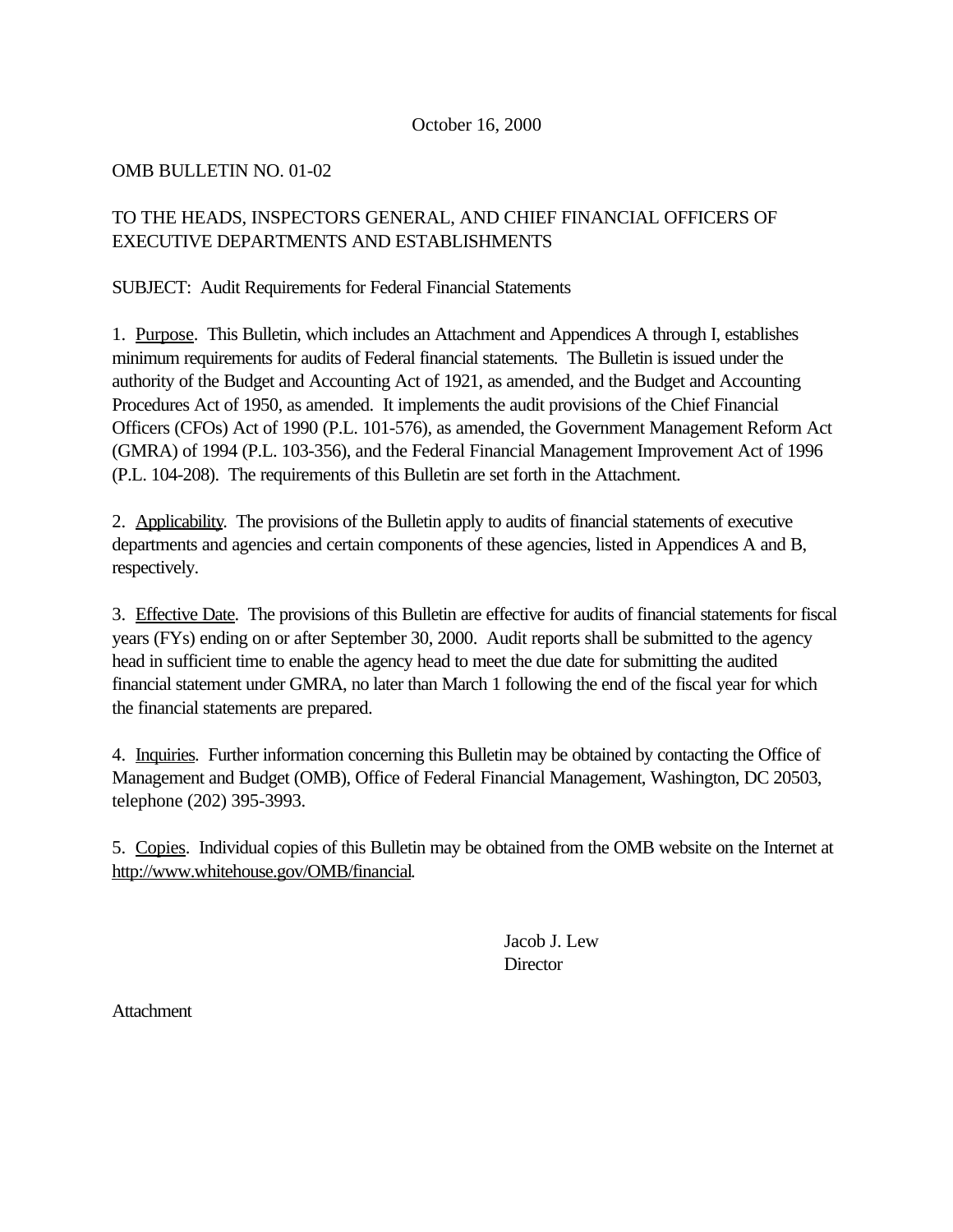| <b>Significant Revisions to OMB Bulletin No. 98-08,</b><br>"Audit Requirements for Federal Financial Statements," as amended |                                                                                                                                                                                                                                                                                                                                 |                                                                                                                                                                                                                                                                                                                                                                                                                               |  |  |  |  |
|------------------------------------------------------------------------------------------------------------------------------|---------------------------------------------------------------------------------------------------------------------------------------------------------------------------------------------------------------------------------------------------------------------------------------------------------------------------------|-------------------------------------------------------------------------------------------------------------------------------------------------------------------------------------------------------------------------------------------------------------------------------------------------------------------------------------------------------------------------------------------------------------------------------|--|--|--|--|
| <b>Current Bulletin Reference</b><br>(OMB 98-08, as amended<br>reference, if different, in<br>parentheses)                   | <b>Revision</b>                                                                                                                                                                                                                                                                                                                 | <b>Purpose of Revision</b>                                                                                                                                                                                                                                                                                                                                                                                                    |  |  |  |  |
| Paragraph 2<br>(OMB 98-08 ¶ 2 and 5)                                                                                         | Replaced "federal accounting<br>standards" with "generally<br>accepted accounting principles"<br>(GAAP) in the definitions in<br>paragraph 2 and removed former<br>paragraph 5, which discussed the<br>prior hierarchy of accounting<br>standards. Also made conforming<br>changes where applicable<br>throughout the Bulletin. | To reflect the American Institute of<br><b>Certified Public Accountants'</b><br>(AICPA's) recognition of FASAB<br>standards as GAAP for Federal<br>government entities. Auditors may<br>now express an opinion that the<br>financial statements of a Federal<br>government entity are in conformity<br>with GAAP, if they are prepared in<br>accordance with FASAB standards.                                                 |  |  |  |  |
| Paragraph 5<br>(OMB 98-08 No reference - added<br>new paragraph)                                                             | Added explicit guidance requiring<br>open and timely communication<br>throughout the audit.                                                                                                                                                                                                                                     | To facilitate frequent and complete<br>communication of audit matters<br>between Inspectors General<br>(auditors) and agency management.                                                                                                                                                                                                                                                                                      |  |  |  |  |
| Paragraph 6                                                                                                                  | Reorganized the subparagraphs<br>under paragraph 6.                                                                                                                                                                                                                                                                             | For clarity and to reduce<br>redundancy.                                                                                                                                                                                                                                                                                                                                                                                      |  |  |  |  |
| Current - No reference-former<br>paragraph deleted<br>(OMB 98-08 $\P$ 6.a. $(1)(c)$ )                                        | Deleted former paragraph 6.a.(1)(c).                                                                                                                                                                                                                                                                                            | This guidance became obsolete with<br>the issuance of Statement of<br>Federal Financial Accounting<br>Standards (SFFAS) No. 14,<br>"Amendments to Deferred<br>Maintenance Reporting," which was<br>effective for periods beginning after<br>September 30, 1998, and which<br>changed the location of deferred<br>maintenance information from a note<br>to the principal statements to<br>required supplementary information. |  |  |  |  |
| Current Paragraph 6.b.(2)(c)<br>(OMB 98-08 $\P$ 6.a.(5))                                                                     | Changed treatment of social<br>insurance information from "other<br>accompanying information" to<br>required supplementary information<br>for audit purposes.                                                                                                                                                                   | To revise the audit requirements for<br>social insurance information to<br>reflect SFFAS 17, "Accounting for<br>Social Insurance," which is effective<br>for FY 2000 and beyond.                                                                                                                                                                                                                                              |  |  |  |  |
| Current Paragraph 6.e.<br>$(OMB 98-08 \text{ } (6.b))$                                                                       | Revised paragraph to emphasize<br>controls relating to intra-entity and<br>intra-governmental transactions<br>and balances.                                                                                                                                                                                                     | Ensure controls are in place and<br>operational relating to intra-entity<br>and intra-governmental transactions<br>and balances.                                                                                                                                                                                                                                                                                              |  |  |  |  |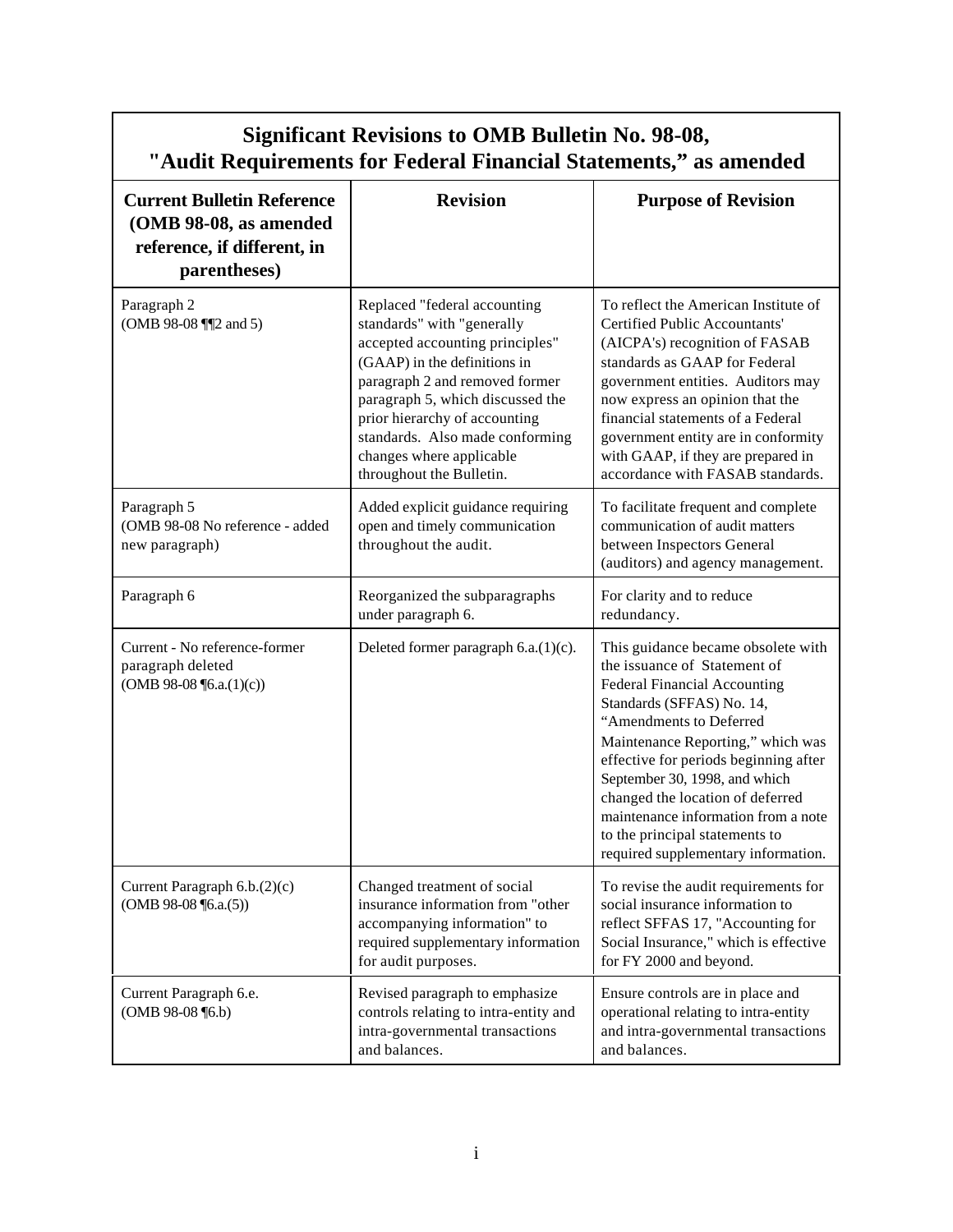| <b>Significant Revisions to OMB Bulletin No. 98-08,</b><br>"Audit Requirements for Federal Financial Statements," as amended |                                                                                                                                                                                                                                           |                                                                                                                                                                                                                  |  |  |  |  |
|------------------------------------------------------------------------------------------------------------------------------|-------------------------------------------------------------------------------------------------------------------------------------------------------------------------------------------------------------------------------------------|------------------------------------------------------------------------------------------------------------------------------------------------------------------------------------------------------------------|--|--|--|--|
| <b>Current Bulletin Reference</b><br>(OMB 98-08, as amended<br>reference, if different, in<br>parentheses)                   | <b>Revision</b>                                                                                                                                                                                                                           | <b>Purpose of Revision</b>                                                                                                                                                                                       |  |  |  |  |
| Current Paragraph 6.h.<br>(OMB 98-08 ¶6.e.)                                                                                  | Deleted specific guidance on<br>testing Federal Financial<br>Management Improvement Act of<br>1996 (FFMIA) requirements,<br>pending completion of revisions to<br>FFMIA implementation guidance.                                          | An interagency task force is<br>revising implementation guidance<br>for FFMIA, which will be issued as a<br>separate document in the fall of<br>2000.                                                            |  |  |  |  |
| Current Paragraph 6.b.(1)<br>(OMB 98-08 ¶6.f.)                                                                               | <b>Consider Management's</b><br>Discussion and Analysis (MD&A,<br>previously referred to as Overview<br>of Reporting Entity) as required<br>supplementary information.                                                                    | To revise the audit requirements for<br>MD&A (Overview of Reporting<br>Entity) to reflect SFFAS No. 15,<br>"Management's Discussion and<br>Analysis," which is effective for FY<br>2000 and beyond.              |  |  |  |  |
| Current Paragraph 6.j.<br>(OMB 98-08 No reference -added<br>new paragraph)                                                   | Added guidance to auditors to<br>consider audit guidance developed<br>by the Accounting and Auditing<br>Policy Committee (AAPC) and<br>issued by OMB.                                                                                     | To recognize AAPC audit guidance.                                                                                                                                                                                |  |  |  |  |
| Current Paragraphs 7.c.(1)(b)<br>(OMB 98-08 ¶7.c.(1)(a) and<br>7.c.(1)(b))                                                   | Revised reporting requirements for<br>MD&A and social insurance<br>information.                                                                                                                                                           | To reflect the reporting based on the<br>audit requirements for the<br>information required by the new<br>accounting standards effective for<br>FY 2000 and beyond.                                              |  |  |  |  |
| Current Paragraph 8.<br>(OMB 98-08 ¶6.i.)                                                                                    | Relocated discussion of legal<br>letters to Paragraph 8. Added<br>requirement for management to<br>prepare a schedule in a prescribed<br>format to reflect how legal letter<br>information was considered in the<br>financial statements. | To provide additional guidance on<br>the preparation of legal letters and<br>to facilitate implementation of<br>management's financial reporting<br>responsibility for litigation and<br>related audit coverage. |  |  |  |  |
| Appendix C                                                                                                                   | Added specific provisions of<br>general laws to be tested.                                                                                                                                                                                | To clarify that all provisions of the<br>general laws listed in Appendix C<br>need not be tested.                                                                                                                |  |  |  |  |
| Appendix D                                                                                                                   | Removed FFMIA implementation<br>guidance from the Bulletin.                                                                                                                                                                               | An interagency task force is<br>revising implementation guidance<br>for FFMIA, which will be issued as a<br>separate document in the fall of<br>2000.                                                            |  |  |  |  |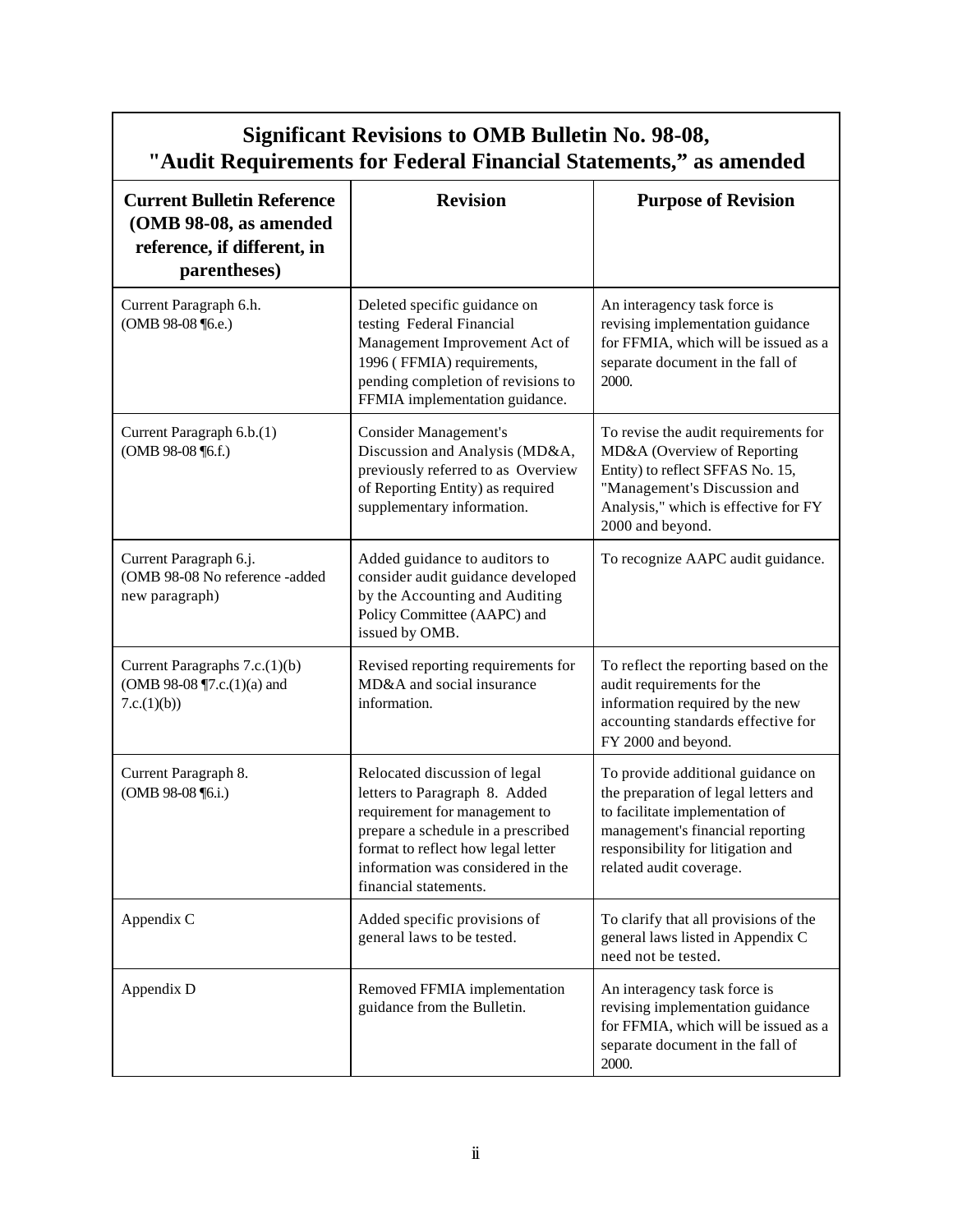| <b>Significant Revisions to OMB Bulletin No. 98-08,</b><br>"Audit Requirements for Federal Financial Statements," as amended |                                                                                                                                                                                                                                |                                                                                                                                                                                                                                                                                                                                              |  |  |  |
|------------------------------------------------------------------------------------------------------------------------------|--------------------------------------------------------------------------------------------------------------------------------------------------------------------------------------------------------------------------------|----------------------------------------------------------------------------------------------------------------------------------------------------------------------------------------------------------------------------------------------------------------------------------------------------------------------------------------------|--|--|--|
| <b>Current Bulletin Reference</b><br>(OMB 98-08, as amended<br>reference, if different, in<br>parentheses)                   | <b>Revision</b>                                                                                                                                                                                                                | <b>Purpose of Revision</b>                                                                                                                                                                                                                                                                                                                   |  |  |  |
| Appendix E                                                                                                                   | Revised illustrative management<br>representation letter to include<br>specific reference to reconciliation<br>of intra-governmental transactions<br>with relevant trading partners.                                           | To emphasize management's<br>responsibility for identifying intra-<br>governmental transactions and<br>balances and reconciling data with<br>relevant trading partners.                                                                                                                                                                      |  |  |  |
| Appendices F & G                                                                                                             | Revised illustrative auditor's<br>reports to reflect requirements of<br><b>Statement on Auditing Standards</b><br>(SAS) No. 87, "Restricting the Use<br>of an Auditor's Report."                                               | To illustrate the requirements of<br>SAS No. 87 and clarify the auditor's<br>responsibility for internal control<br>and compliance.                                                                                                                                                                                                          |  |  |  |
| Appendix H<br>(OMB 98-08 No reference - added<br>new appendix)                                                               | Added new Appendix H, with three<br>distinct documents: illustrative<br>legal letter inquiry (H-1), illustrative<br>legal letter response (H-2), and<br>format for management's schedule<br>of legal letter information (H-3). | To provide additional guidance on<br>the preparation of legal letters to<br>conform with AU Section 337<br>requirements of the Codification of<br><b>Statement on Auditing Standards,</b><br>and to facilitate the collection of<br>data concerning litigation, claims,<br>and assessments for agency-wide<br>and government-wide reporting. |  |  |  |
| Appendix I<br>(OMB 98-08 Appendix H)                                                                                         | OPM's Agreed Upon Procedures<br>(AUPs), formerly presented in<br>Appendix H, have been re-<br>designated Appendix I. OPM's<br>AUPs revised to reflect the use of<br>RITS data vs. data from Form 2812.                         | To reflect more widespread use of<br>electronic information.                                                                                                                                                                                                                                                                                 |  |  |  |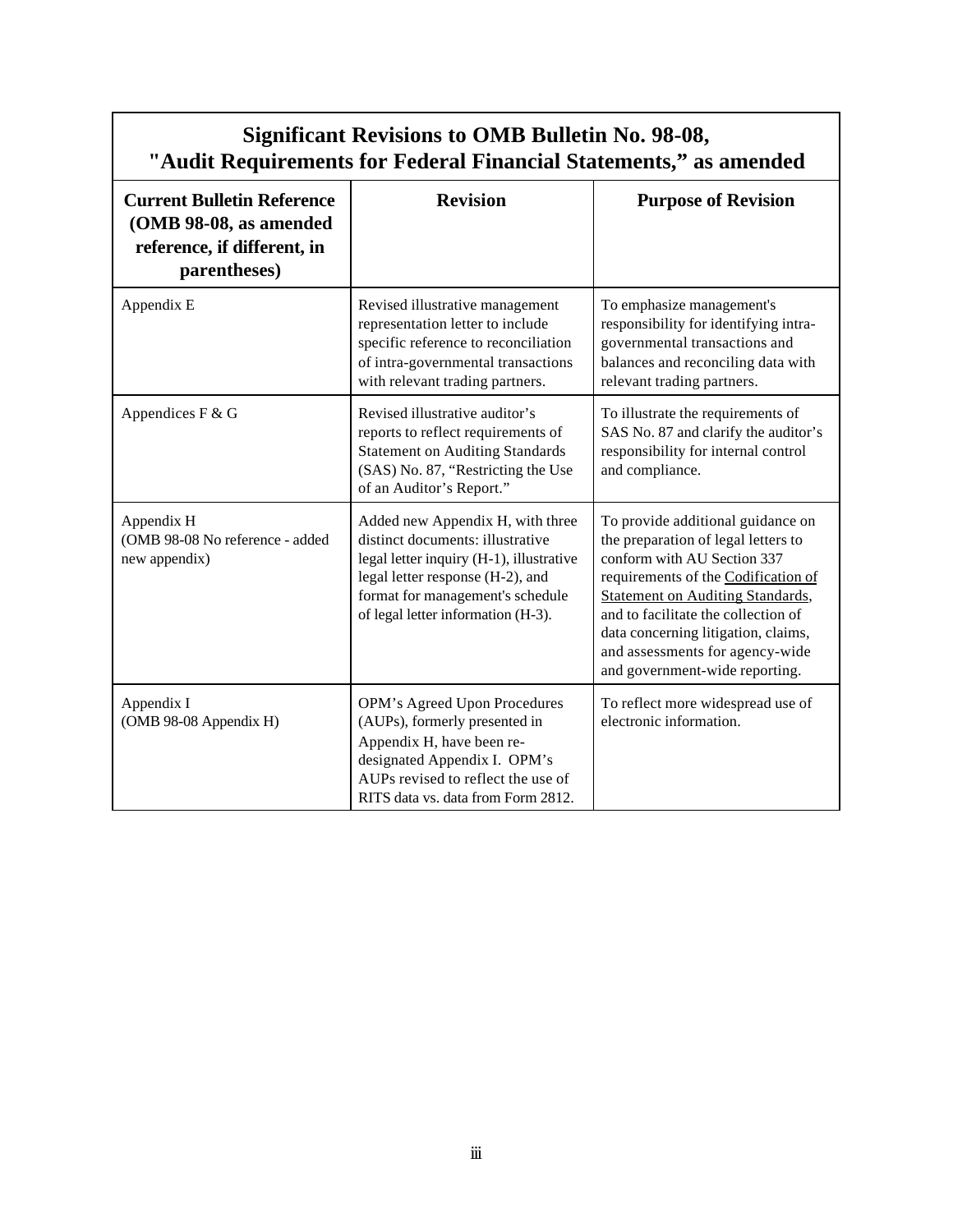### AUDITS OF FEDERAL FINANCIAL STATEMENTS

1. BACKGROUND. The Government Management Reform Act (GMRA) of 1994 amended the requirements of the Chief Financial Officers (CFOs) Act of 1990 by requiring, among other things, the annual preparation and audit of organizationwide financial statements of 24 executive departments and agencies (Appendix A). The GMRA also requires audited financial statements of components of executive departments and agencies designated by the Director of the Office of Management and Budget (OMB), which are identified in Appendix B. In addition, the Federal Financial Management Improvement Act (FFMIA) of 1996 requires, among other things, that the report on these audits state whether the agency financial management systems comply substantially with Federal financial management systems requirements, applicable Federal accounting standards, and the U.S. Government Standard General Ledger at the transaction level.

2. DEFINITIONS. For the purposes of this Bulletin, the following definitions apply:

- a. "Annual Financial Statement" means the financial statement of a reporting entity as described in Section 3515 of Title 31 of the United States Code and OMB Bulletin 97- 01, "Form and Content of Agency Financial Statements" and subsequent issuances (OMB's Form and Content Bulletin), and, shall be comprised of:
	- (1) Management's Discussion and Analysis (also called Overview of the Reporting Entity).
	- (2) Principal Statements and Related Notes. The Principal Statements<sup>1</sup> include the following financial statements and notes thereto:
		- (a) Balance Sheet.
		- (b) Statement of Net Cost.
		- (c) Statement of Changes in Net Position.
		- (d) Statement of Budgetary Resources.
		- (e) Statement of Financing.
		- (f) Statement of Custodial Activity, if applicable.
		- (g) Notes to Principal Statements.
	- (3) Required Supplementary Stewardship Information, if applicable.
	- (4) Required Supplementary Information, if applicable.
	- (5) Other Accompanying Information, if applicable.

<sup>&</sup>lt;sup>1</sup> This list is included in OMB's Form and Content Bulletin, which prescribes the Principal Statements that shall be prepared.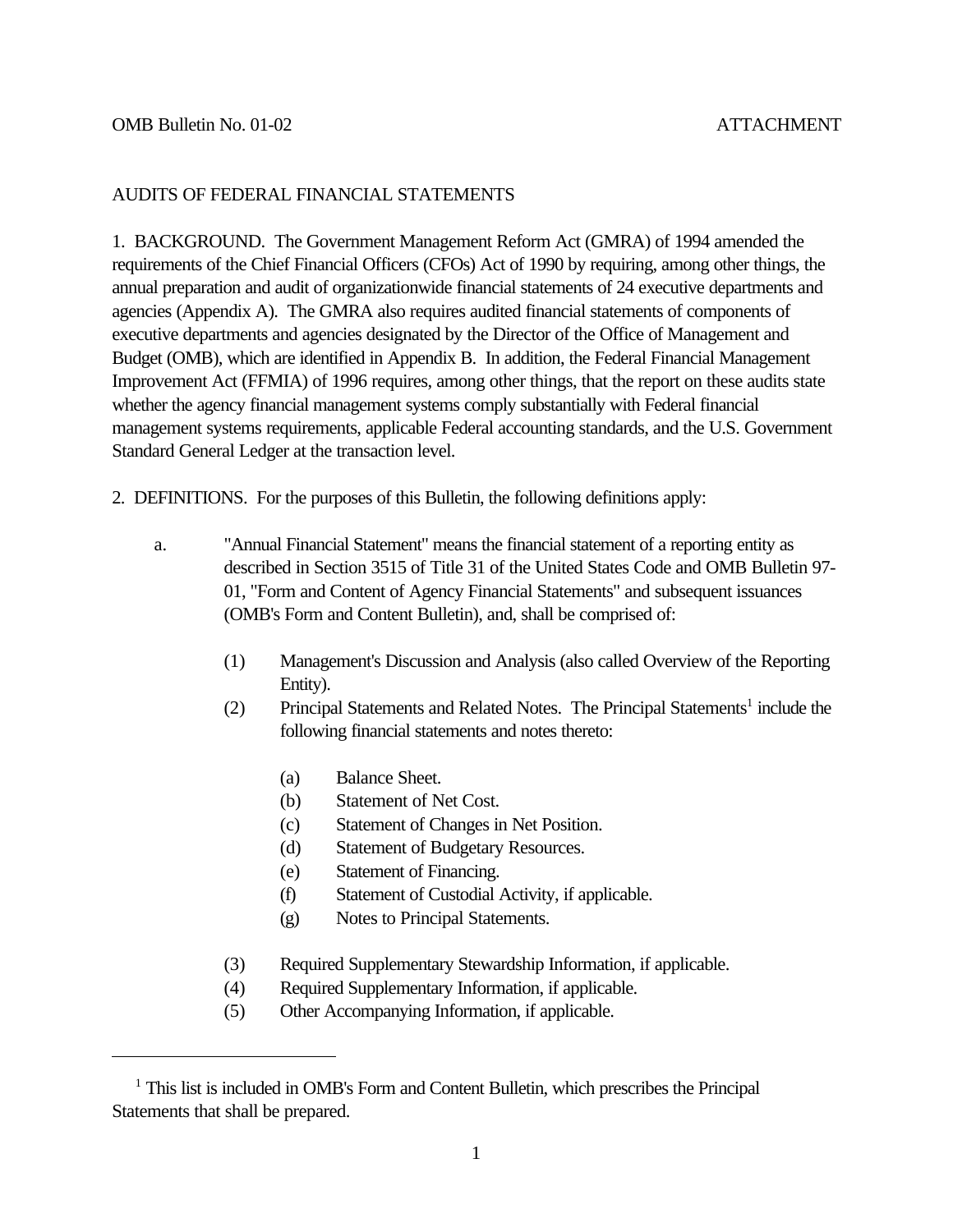- b. Codification of Statements on Auditing Standards is a codification of Statements on Auditing Standards issued by the American Institute of Certified Public Accountants (AICPA). The AICPA's standards of field work and reporting are incorporated in their entirety in Government Auditing Standards by reference.
- c. "Federal Financial Management Improvement Act of 1996 (FFMIA) section 803(a) requirements" are Federal financial management systems requirements, applicable Federal accounting standards, and the United States Government Standard General Ledger at the transaction level. Agencies are required to establish and maintain financial management systems that comply substantially with these requirements.
- d. "Generally accepted accounting principles" (GAAP) for Federal government entities are identified in Statement on Auditing Standards (SAS) No. 91, *Federal GAAP Hierarchy*, Amendment to SAS 69, *The Meaning of* Present Fairly In Conformity With Generally Accepted Accounting Principles *in the Independent Auditor's Report*, which is codified in AU Sections 411.11- 411.16 of the AICPA's Codification of Statements on Auditing Standards. Federal financial statements shall be prepared in accordance with OMB Bulletin No. 97-01, "Form and Content of Agency Financial Statements," and subsequent OMB issuances. The requirements of OMB's Form and Content Bulletin are generally accepted accounting principles because they constitute "practices that are widely recognized and prevalent in the federal government" under category (d) of the *Federal GAAP Hierarchy*.
- e. Government Auditing Standards are those standards issued by the Comptroller General of the United States.
- f. "Independent auditor" means an auditor who meets the independence standards specified in the Government Auditing Standards.
- g. "Internal control" as it relates to the Principal Statements and Required Supplementary Stewardship Information, is a process, effected by the agency's management and other personnel, designed to provide reasonable assurance that the following objectives are met:
	- (1) Reliability of financial reporting transactions are properly recorded, processed, and summarized to permit the preparation of the Principal Statements and Required Supplementary Stewardship Information in accordance with generally accepted accounting principles, and assets are safeguarded against loss from unauthorized acquisition, use, or disposition;
	- (2) Compliance with applicable laws and regulations transactions are executed in accordance with: (a) laws governing the use of budget authority and other laws and regulations that could have a direct and material effect on the Principal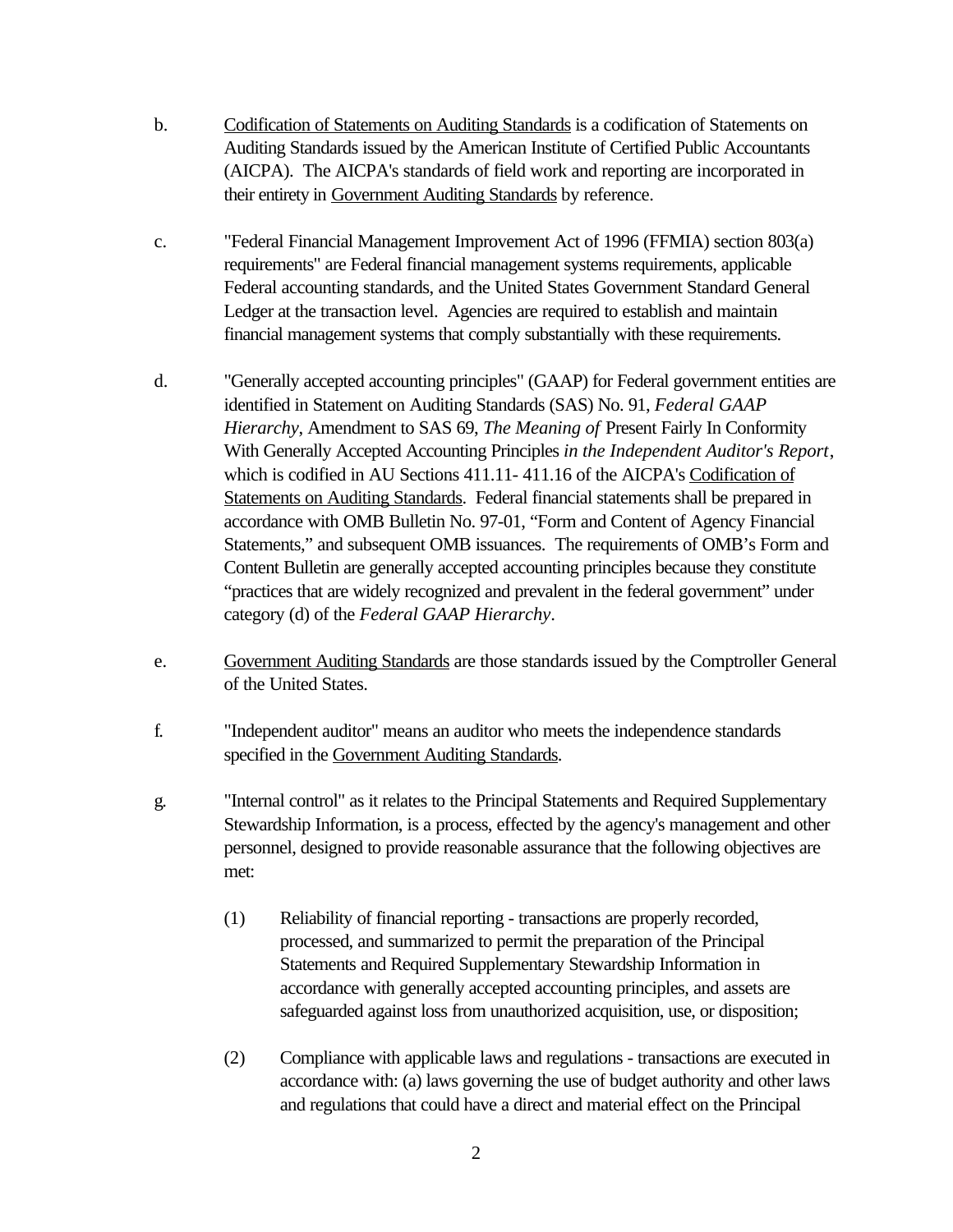Statements or Required Supplementary Stewardship Information, and (b) any other laws, regulations, and governmentwide policies identified by OMB in Appendix C of this Bulletin; and

- (3) Reliability of performance reporting transactions and other data that support reported performance measures are properly recorded, processed, and summarized to permit the preparation of performance information in accordance with criteria stated by management.
- h. "Management letter" means a letter prepared by the auditor which discusses findings and recommendations for improvements in internal control, that were identified during the audit and were not required to be included in the auditor's report on internal control, and other management issues. See Chapter 5, paragraph 5.28 of Government Auditing Standards.
- i. "Management's Discussion and Analysis (MD&A)" means a brief narrative overview, prepared by management, which describes the reporting entity and its mission, activities, program and financial results, and financial condition. Statement of Federal Financial Accounting Standards (SFFAS) No. 15, *Management's Discussion and Analysis*, requires MD&A to be included in each annual financial statement as required supplementary information. OMB's Form and Content Bulletin refers to MD&A as "Overview of the Reporting Entity" and provides additional guidance.
- j. "Material weaknesses in internal control" are reportable conditions in which the design or operation of the internal control does not reduce to a relatively low level the risk that errors, fraud or noncompliance in amounts that would be material in relation to the Principal Statements or Required Supplementary Stewardship Information being audited, or material to a performance measure or aggregation of related performance measures, may occur and not be detected within a timely period by employees in the normal course of performing their assigned functions. The auditor shall use this definition of material weaknesses to report on an entity's internal control in accordance with the requirements of Government Auditing Standards and this Bulletin, rather than the definition of material weaknesses used by management to prepare an agency's Federal Managers' Financial Integrity Act (FMFIA) of 1982 report.
- k. "Reportable conditions" are matters coming to the auditor's attention that, in the auditor's judgment, should be communicated because they represent significant deficiencies in the design or operation of internal control, that could adversely affect the organization's ability to meet the objectives in paragraph 2.g. of this Bulletin.
- l. "Reporting Entity" means one of the executive departments and agencies and components of such departments and agencies listed in Appendices A and B, or an agency, bureau, or other organization that represents a meaningful unit for program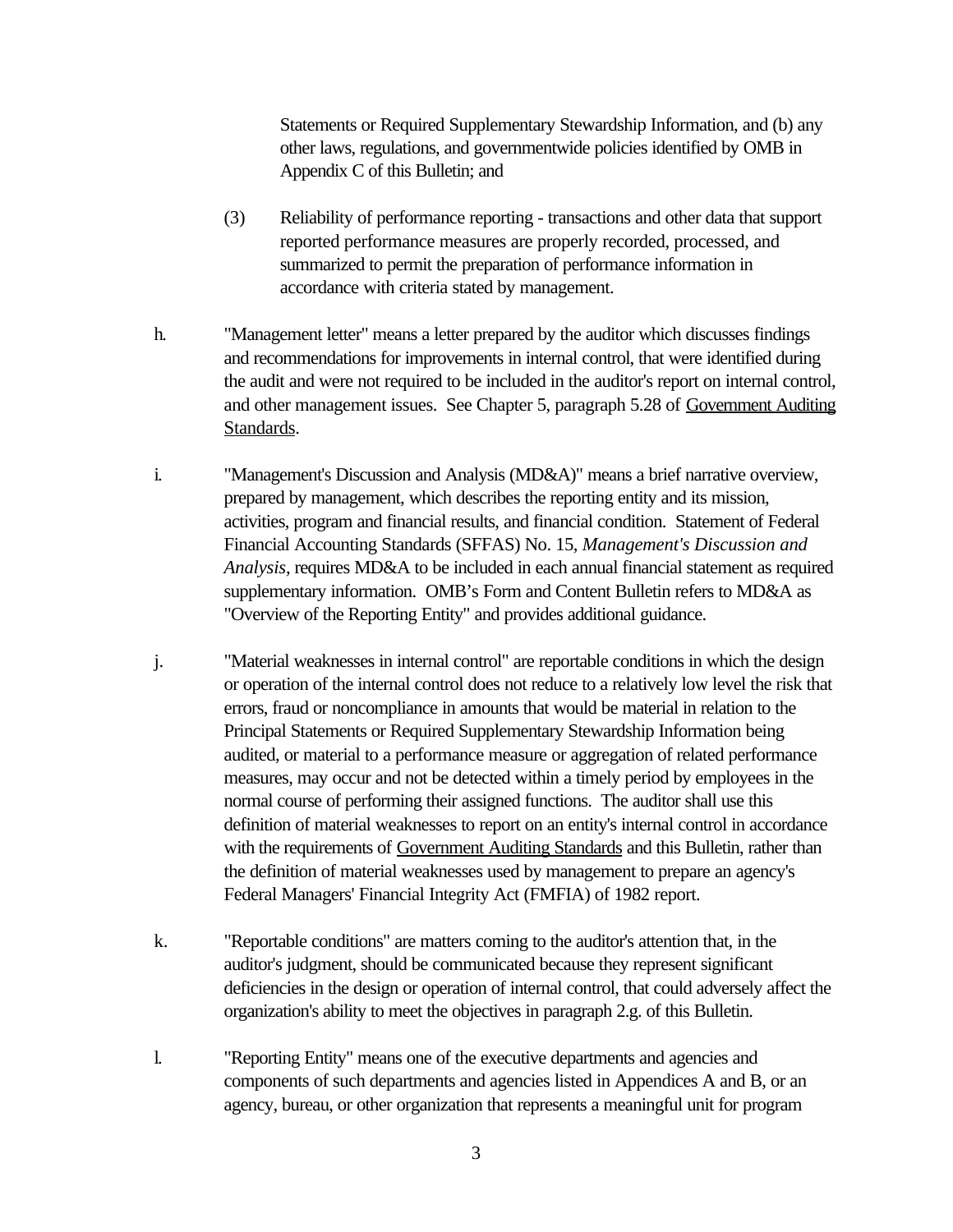management, for which a financial statement is prepared, and for which management chose to have an audit performed in accordance with this Bulletin. OMB's Form and Content Bulletin further defines "Reporting Entity."

- m. "United States Government Standard General Ledger (SGL)" means the uniform chart of accounts prescribed by the Department of the Treasury in its Treasury Financial Manual.
- 3. FREQUENCY OF AUDIT. Audits shall be performed annually.

4. RESPONSIBILITY FOR AUDIT. For purposes of this Bulletin, the following responsibilities apply:

- a. For the 24 executive departments and agencies and selected components of such departments and agencies listed in Appendices A and B, the audits of financial statements shall be performed by the Inspector General (IG) of the executive department or agency or by an independent auditor as determined by the IG.
- b. GMRA provides that, in lieu of an audit otherwise required, the Comptroller General of the United States may, at his or her discretion and following consultation with the IG, perform the audit.

5. COMMUNICATION. There shall be open and timely communication between agency management, including the CFO, and the Inspector General (and the audit firm, if the audit is contracted out) throughout the audit process. The purpose of this communication is to ensure that all parties are kept up to date on the progress and results of the audit to avoid "surprises" at the end. Matters that should be communicated include, but are not limited to, the following:

- a. The audit timetable and changes thereto,
- b. Issues or problems arising in the conduct of the audit, including the inability or difficulty in gaining access to records or lack of cooperation of agency personnel, and
- c. Potential audit findings as they are developed, including indications of materially misstated or unsupported amounts in the financial statements, reportable conditions and material weaknesses in internal control, and material noncompliance with laws and regulations (including FMFIA).

6. SCOPE OF AUDIT. Financial statements shall be audited in accordance with Government Auditing Standards and the provisions of this Bulletin.

a. The auditor shall determine whether the Principal Statements present fairly, in all material respects, in conformity with generally accepted accounting principles, the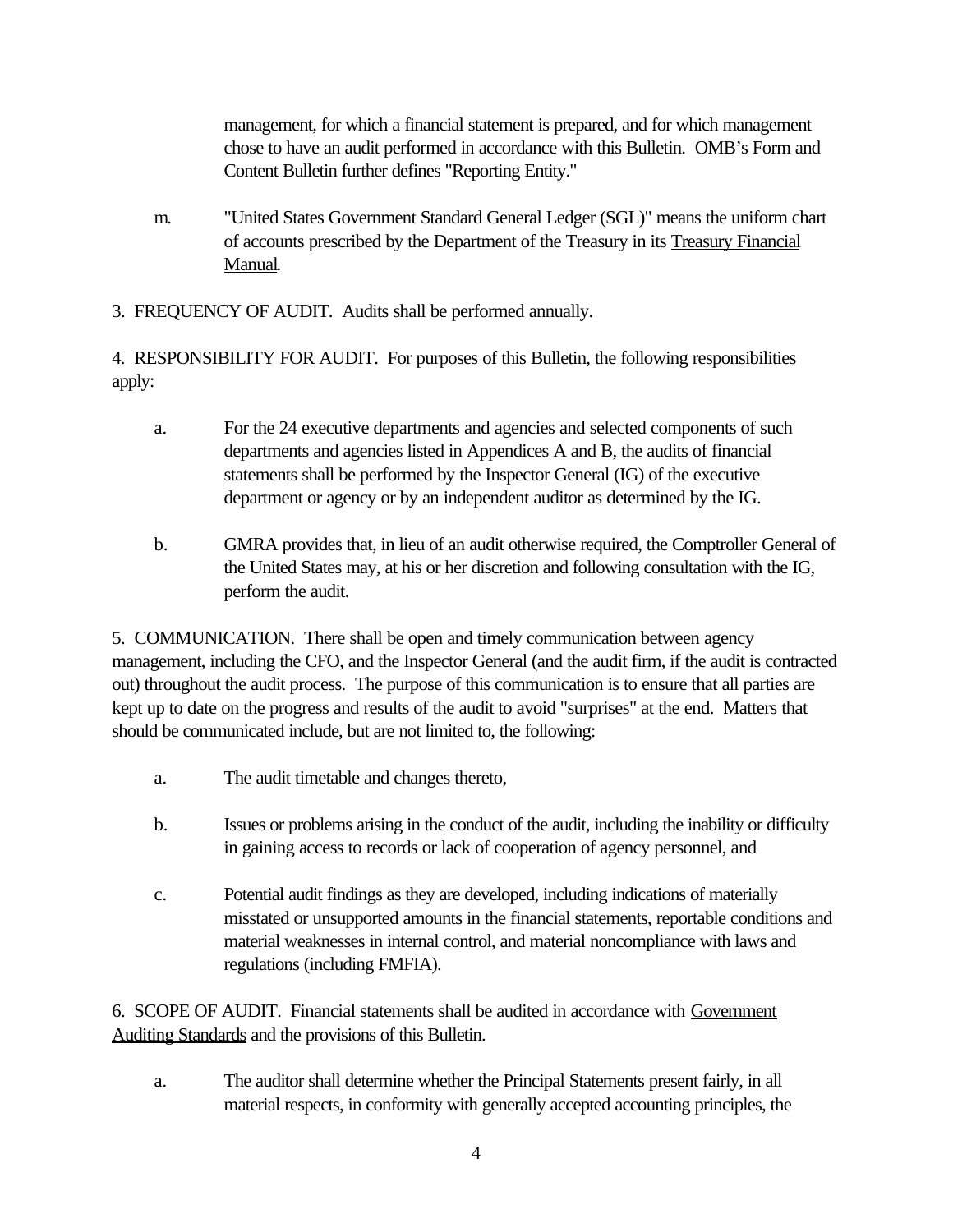assets, liabilities, and net position; net costs; changes in net position; budgetary resources; reconciliation of net costs to budgetary obligations; and, if applicable, custodial activity.

- (1) If consolidating statements are presented, the auditor shall consider the consolidating statements supplemental information and report in accordance with paragraph 7.c.(1)(a) of this Bulletin, unless the auditor's objective is to express an opinion on the consolidating statements.
- (2) If the auditor is unable to determine whether the Principal Statements are fairly presented because, for example, of the auditor's inability to obtain sufficient competent evidential matter due to inadequate accounting records, the auditor shall, to the extent practicable, obtain sufficient evidence about closing balances to enable the auditor to opine on the subsequent year's financial statements.
- b. The auditor shall perform the procedures described in AU Section 558, "Required Supplementary Information," of the Codification of Statements on Auditing Standards for the following:
	- (1) Management's Discussion and Analysis.
	- (2) Required Supplementary Stewardship Information, including:
		- (a) Stewardship property, plant, and equipment (PP&E) (including national defense assets (weapon systems and systems support), stewardship land (most Federally-owned lands, such as national parks, but excluding land that meets the definition of general PP&E), and heritage assets (those assets having historical, natural cultural, educational, architectural, or artistic characteristics)),
		- (b) Stewardship investments (including non-Federal physical property (such as highways), human capital (expenditures for training and education), and research and development), and
		- (c) Social insurance information.
	- (3) Required Supplementary Information referred to in paragraph 2.a.(4) of this Bulletin.
- c. The auditor shall determine whether risk-assumed information (including projections of pension, deposit, and other insurance programs required by SFFAS No. 5, "Accounting for Liabilities of the Federal Government") is presented fairly in all material respects, in accordance with the requirements of SFFAS No. 5, and any subsequent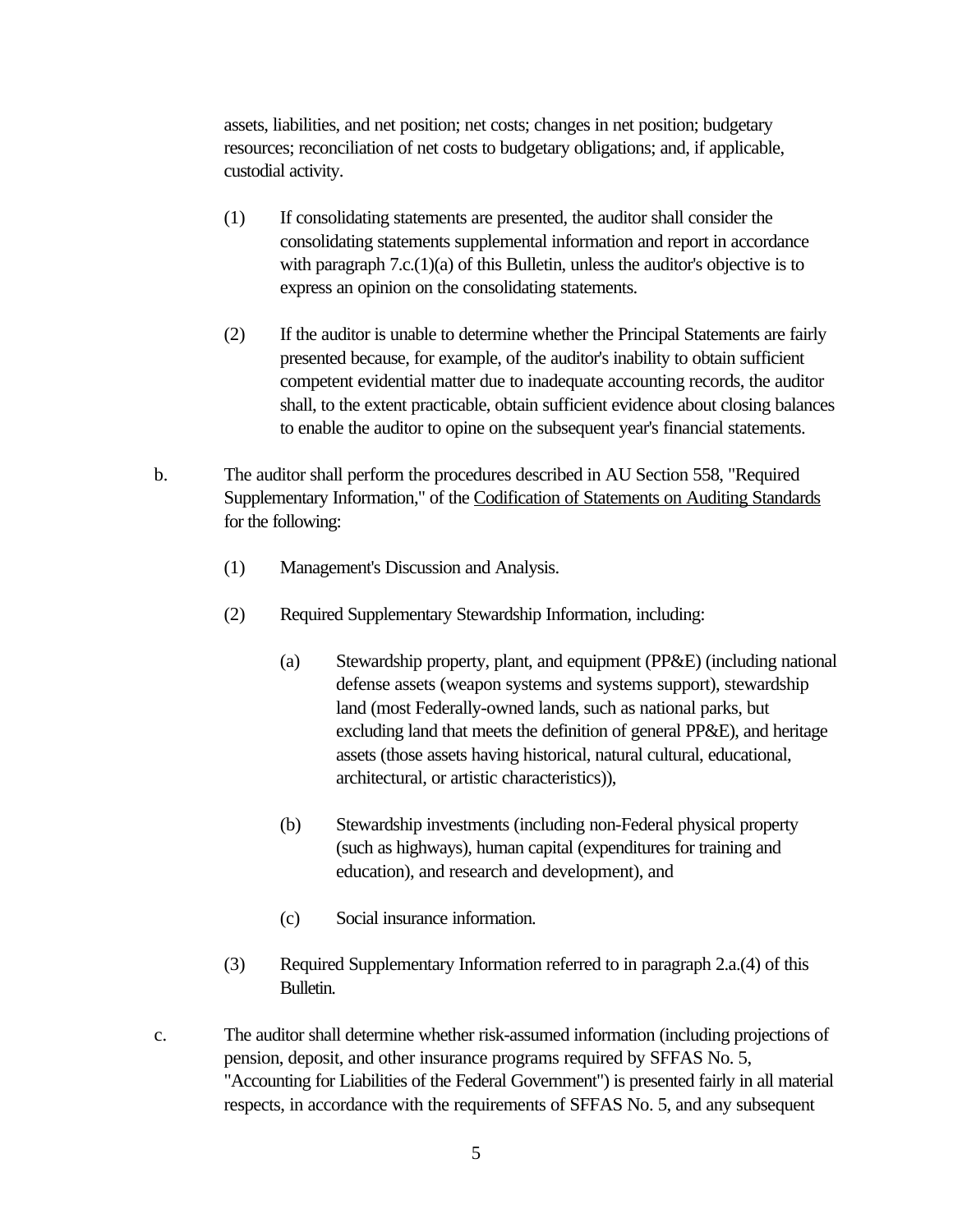revisions. In assessing the reasonableness of risk-assumed information, the auditor shall consider the need to follow the guidance in Auditing (AU) Section 336, "Using the Work of a Specialist," of the Codification of Statements on Auditing Standards.

- d. The auditor shall assess whether the other accompanying information referred to in paragraph 2.a.(5) of this Bulletin, or its manner of presentation, is materially inconsistent with the information in the Principal Statements.
- e. With respect to the internal control objectives described in paragraphs 2.g. (1) and (2) of this Bulletin relating to the Principal Statements and Required Supplementary Stewardship Information, the auditor shall obtain an understanding of the components of internal control (see AU Section 319.07 of the Codification of Statements on Auditing Standards) and assess the level of control risk relevant to the assertions embodied in the classes of transactions, account balances, and disclosure components of the financial statements. Such controls include relevant EDP general and application controls and controls relating to intra-entity and intra-governmental transactions and balances. For those internal controls that have been properly designed and placed in operation, the auditor shall perform sufficient tests to support a low assessed level of control risk. See AU Section 319.45-.63 of the Codification of Statements on Auditing Standards. Those internal controls that have not been properly designed or placed in operation and those internal controls that are found to be ineffective shall be reported in accordance with paragraph 7 of this Bulletin.
	- (1) In obtaining an understanding of the components of internal control, particularly the risk assessment component, and assessing control risk, the auditor shall obtain an understanding of the process by which the agency identifies and evaluates weaknesses required to be reported under FMFIA and related agency implementing procedures.
	- (2) The auditor shall compare material weaknesses disclosed during the audit with those material weaknesses reported in the agency's FMFIA report that relate to the financial statements of the entity under audit and document material weaknesses disclosed by audit that were not reported in the agency's FMFIA report. The auditor should consider whether the failure to detect and report material weaknesses constitutes a reportable condition or material weakness in the entity's internal control.
- f. With respect to the internal control objective described in paragraph 2.g. (3) of this Bulletin relating to performance measures, the auditor shall obtain an understanding of the components of internal control relating to the existence and completeness assertions relevant to the performance measures included in the MD&A. Those internal controls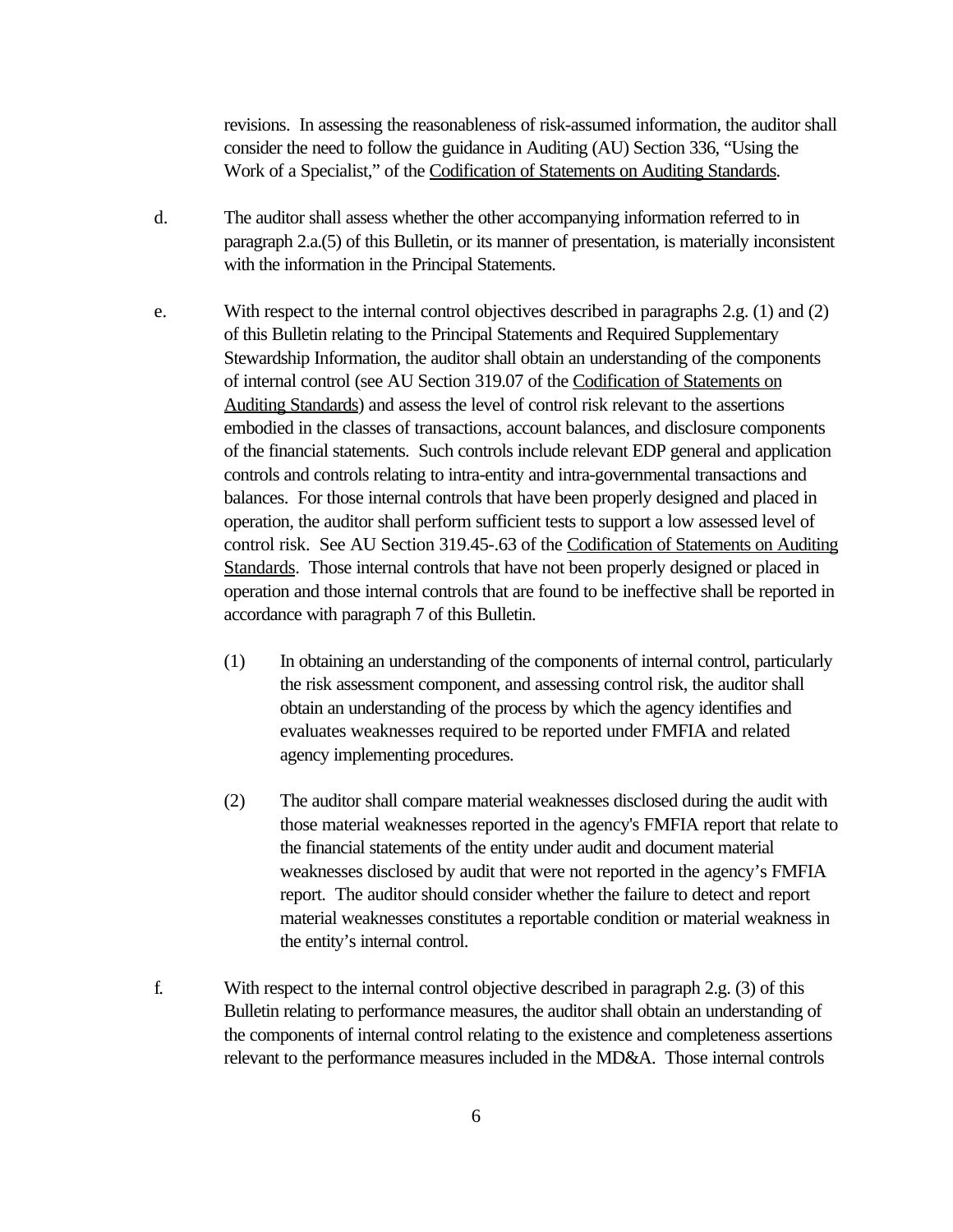that have not been properly designed and placed in operation shall be reported in accordance with paragraph 7 of this Bulletin. The objective of gaining an understanding of internal control in this subparagraph is to report deficiencies in the design of internal control, rather than to plan the financial statement audit.

- g. With respect to compliance with applicable laws and regulations, the auditor shall perform tests of compliance with laws and regulations that could have a direct and material effect on the Principal Statements and Required Supplementary Stewardship Information, including laws governing the use of budget authority, and any other laws, regulations, and governmentwide policies identified by OMB in Appendix C of this Bulletin.
- h. The auditor shall perform tests of the entity's compliance with Federal Financial Management Improvement Act of 1996 (FFMIA), section 803(a) requirements. This provision only applies to audits of entities listed in Appendices A and B.<sup>2</sup>
- i. The auditor shall obtain written representation from management as part of an audit conducted in accordance with this Bulletin. See AU Section 333, "Management Representations," of the Codification of Statements on Auditing Standards. An illustrative management representation letter is provided in Appendix E.
- j. In planning and performing the audit, the auditor should consider relevant audit guidance contained in documents developed by the Accounting and Auditing Policy Committee (AAPC) and adopted by OMB.

## 7. AUDIT REPORT.

- a. An audit report, or separate audit reports, on the Principal Statements, internal control, and compliance shall be prepared at the completion of the audit. The audit report(s) shall be submitted to the agency head in sufficient time to enable the agency head to meet the due date for submitting the audited financial statement under GMRA, no later than March 1 following the end of the fiscal year for which the financial statements were prepared. The audit results shall be discussed with management as soon as practicable but, in any case, prior to issuance of the audit report.
- b. The audit report(s) shall state that the audit was made in accordance with Government Auditing Standards and the provisions of this Bulletin.

 $2$  An interagency task force is revising the FFMIA implementation guidance formerly located in Appendix D of the OMB Audit Bulletin. It will be issued as a separate document in the fall of 2000.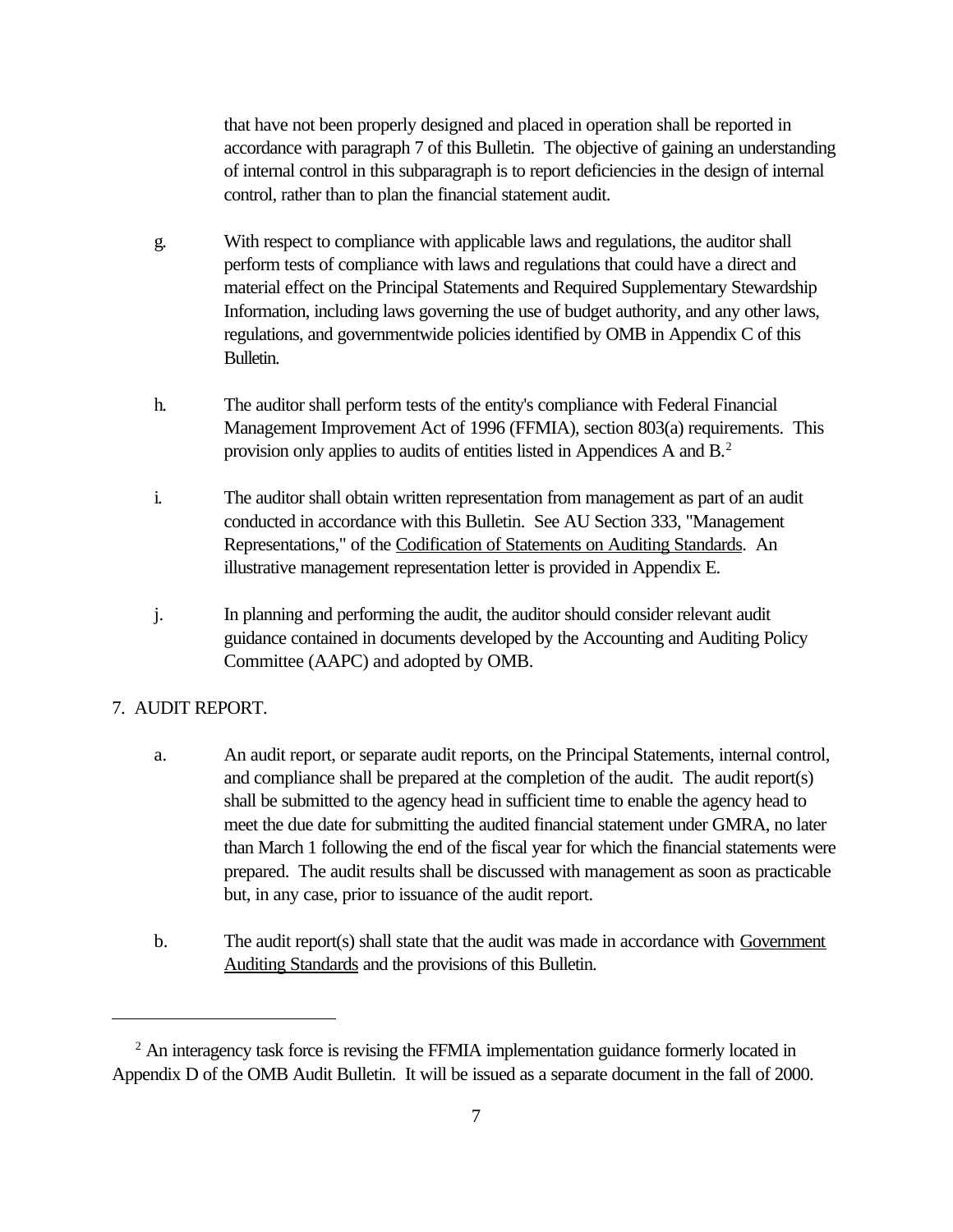- c. The audit report(s) shall include:
	- (1) An opinion as to whether the reporting entity's Principal Statements are fairly presented in all material respects in conformity with generally accepted accounting principles. See AU Section 508 of the Codification of Statements on Auditing Standards.
		- (a) If the Principal Statements are materially affected by a departure from generally accepted accounting principles, the auditor shall issue a qualified or adverse opinion and include an explanatory paragraph that describes the departure(s) from those standards and, if practicable, the effects of the departure(s) on assets, liabilities, and net position; net costs; changes in net position; budgetary resources; reconciliation of net costs to budgetary obligations; and, if applicable, custodial activity. If the effects of the departure(s) are disclosed in a note to the Principal Statements, the explanatory paragraph may be shortened by referring to it.
		- (b) If the auditor disclaims an opinion, the report shall describe why the auditor was unable to conduct the audit in accordance with Government Auditing Standards and this Bulletin. If material weaknesses and other reportable conditions prevented the conduct of the audit in accordance with Government Auditing Standards and this Bulletin, such conditions shall be included in the report on internal control described in paragraph 7.c.(2), along with recommendations for correcting the condition(s).
		- (c) When there is a change in accounting principles, for example, changes to comply with SFFASs, the auditor's report on the Principal Statements shall include an explanatory paragraph identifying the nature of the change and referring the reader to the note to the Principal Statements that discusses the change in detail.
		- (d) With respect to reporting on MD&A, required supplementary stewardship information, and required supplementary information referred to in paragraph 6.b., the auditor shall follow AU Section 551.15 of the Codification of Statements on Auditing Standards.
		- (e) With respect to reporting on other accompanying information referred to in paragraph, 2.a.(5), the auditor shall follow AU Section 551, "Reporting on Information Accompanying the Basic Financial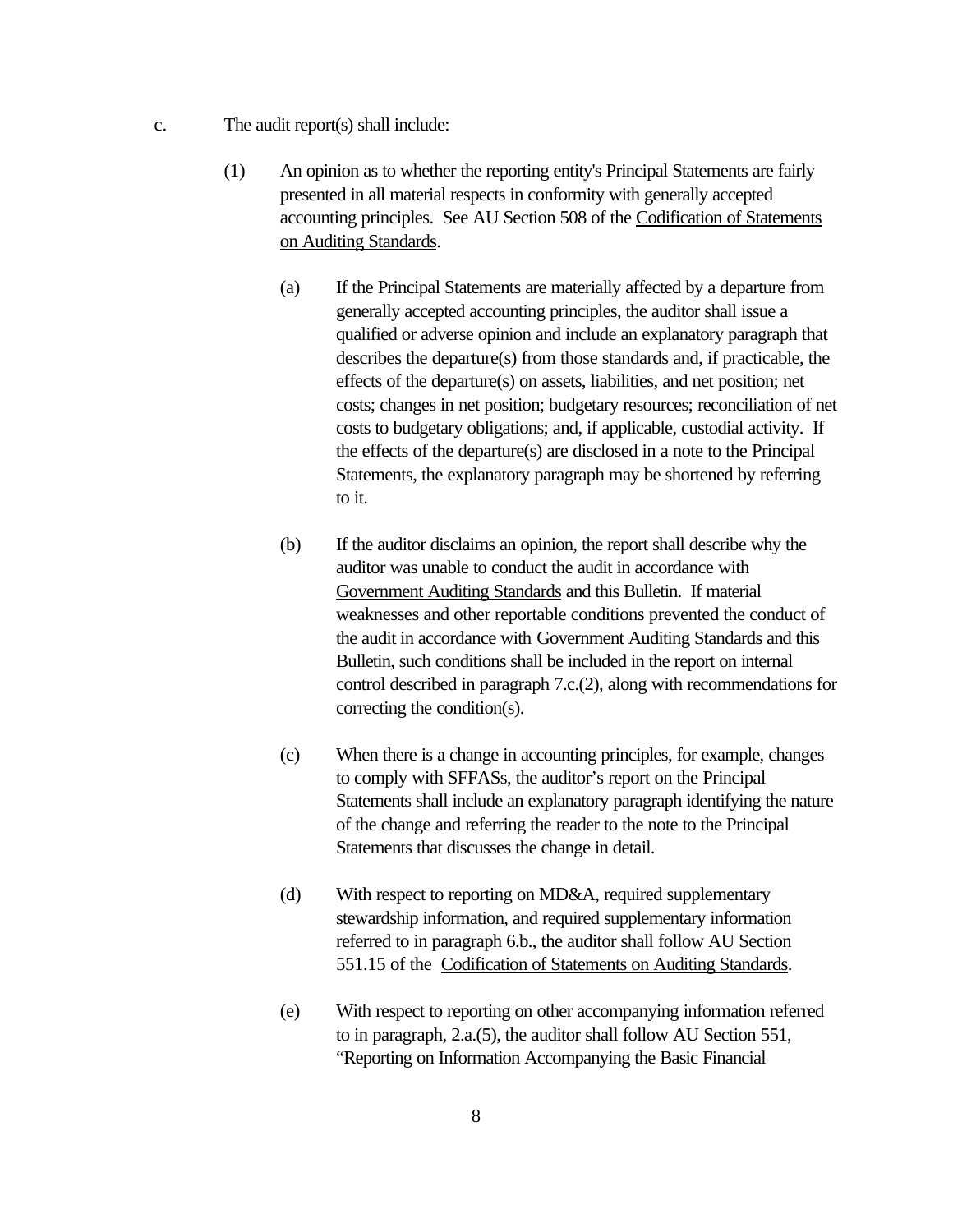Statements in Auditor-Submitted Documents," of the Codification of **Statements on Auditing Standards.** 

- $(2)$  A report on internal control<sup>3</sup>, which shall at a minimum:
	- (a) State that, with respect to internal control over financial reporting as described in paragraphs 2.g.(1) and (2) of this Bulletin, the auditor obtained an understanding of the design of internal controls, determined whether they have been placed in operation, assessed control risk, and performed tests of the reporting entity's internal controls.
	- (b) State that, with respect to the internal control objective described in paragraph 2.g.(3) of this Bulletin, and relating to the performance measures included in the MD&A, the auditor obtained an understanding of the design of internal controls relating to the existence and completeness assertions and determined whether they have been placed in operation.
	- (c) State whether or not the tests performed provided sufficient evidence to support an opinion on internal control.
	- (d) Describe reportable conditions and material weaknesses identified during the audit.
	- (e) Identify those material weaknesses disclosed by audit that were not reported in the reporting entity's FMFIA report.
- (3) A report on the reporting entity's compliance with applicable laws, regulations, and governmentwide policy requirements.<sup>4</sup>
	- (a) The auditor shall report noncompliance with laws and regulations disclosed by audit, except for those instances of noncompliance that, in the auditor's judgment, are clearly inconsequential. In meeting this requirement, the auditor shall list those laws and regulations that tests disclosed reportable instances of noncompliance.

<sup>&</sup>lt;sup>3</sup> An illustrative auditor's report on internal control is provided in Appendix F. Use of this guidance is optional.

<sup>&</sup>lt;sup>4</sup> An illustrative auditor's report on compliance with laws and regulations is provided in Appendix G. Use of this guidance is optional.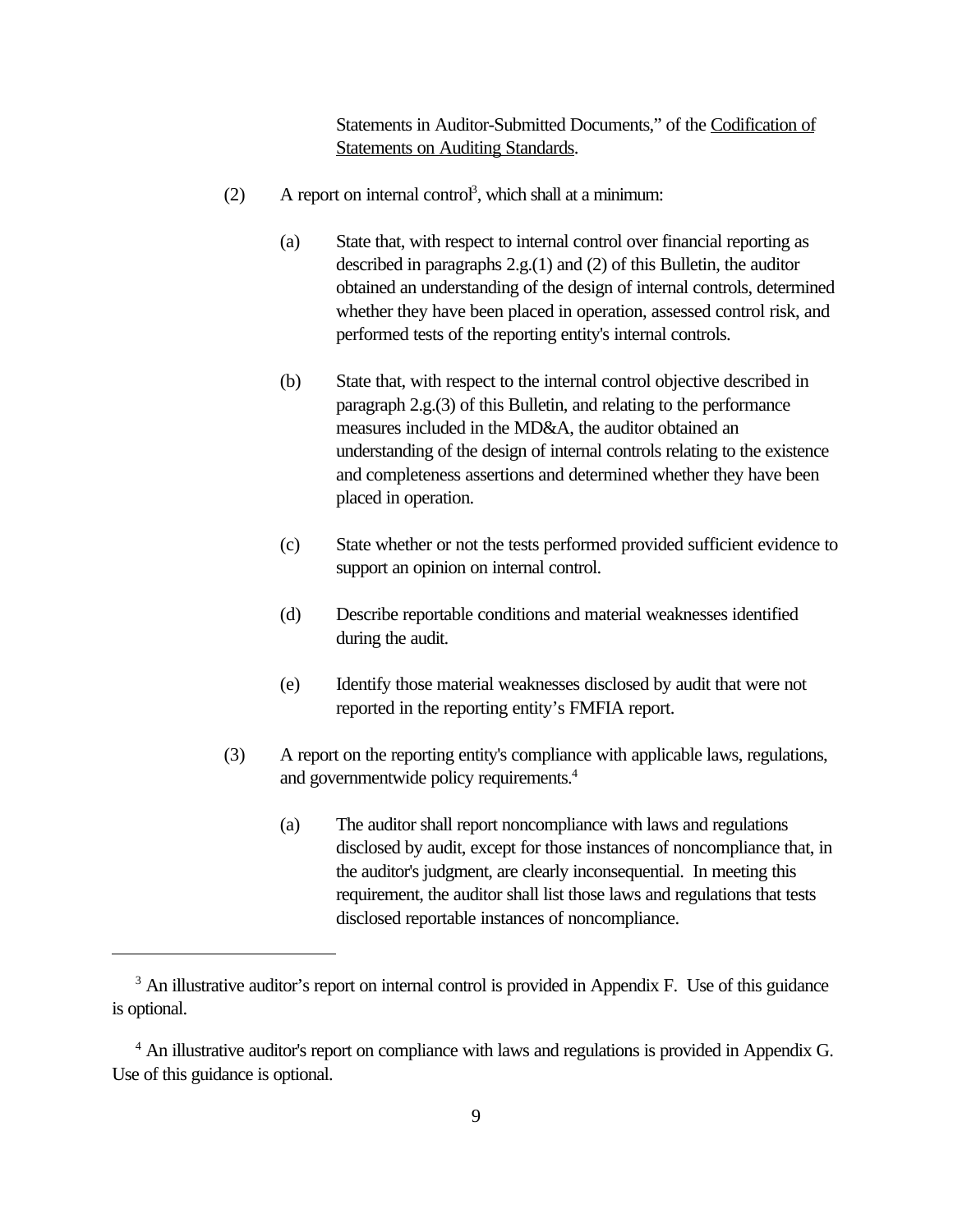- (b) With respect to laws and regulations tested for which the audit disclosed no reportable instances of noncompliance, the report shall state that the audit disclosed no reportable instances of noncompliance with these laws and regulations. A listing of these laws and regulations is not required.
- (c) Section 803(b) of FFMIA requires the auditor to report whether the reporting entity's financial management systems substantially comply with FFMIA section  $803(a)$  requirements.<sup>5</sup> To meet this requirement, for each of the three FFMIA section 803(a) requirements, the audit report shall reflect instances in which the reporting entity's systems did not substantially comply with the requirement, or state that the audit disclosed no instances in which the reporting entity's systems did not substantially comply. If the audit disclosed no instances of substantial noncompliance with any of the three FFMIA section 803(a) requirements, a single statement to this effect is sufficient. Where tests disclosed that the reporting entity's systems did not substantially comply with one or more of the three requirements, the auditor's report on compliance, (or an accompanying schedule that is referenced in the compliance report) should group findings together based on the requirement they relate to (i.e., Federal financial management systems requirements, applicable Federal accounting standards, or the U.S. Standard General Ledger) and, as required by FFMIA:
	- (i) Identify the entity or organization responsible for the financial management systems that were found not to comply with the requirements.
	- (ii) Include all facts pertaining to the noncompliance, including the nature and extent of the noncompliance, the primary reason or cause of the noncompliance, and any relevant comments from reporting entity management or employees responsible for the noncompliance.
	- (iii) Provide recommended remedial actions and the time frames to implement such actions.

<sup>&</sup>lt;sup>5</sup> An interagency task force is revising the FFMIA implementation guidance formerly located in Appendix D of the OMB Audit Bulletin. It will be issued as a separate document in the fall of 2000.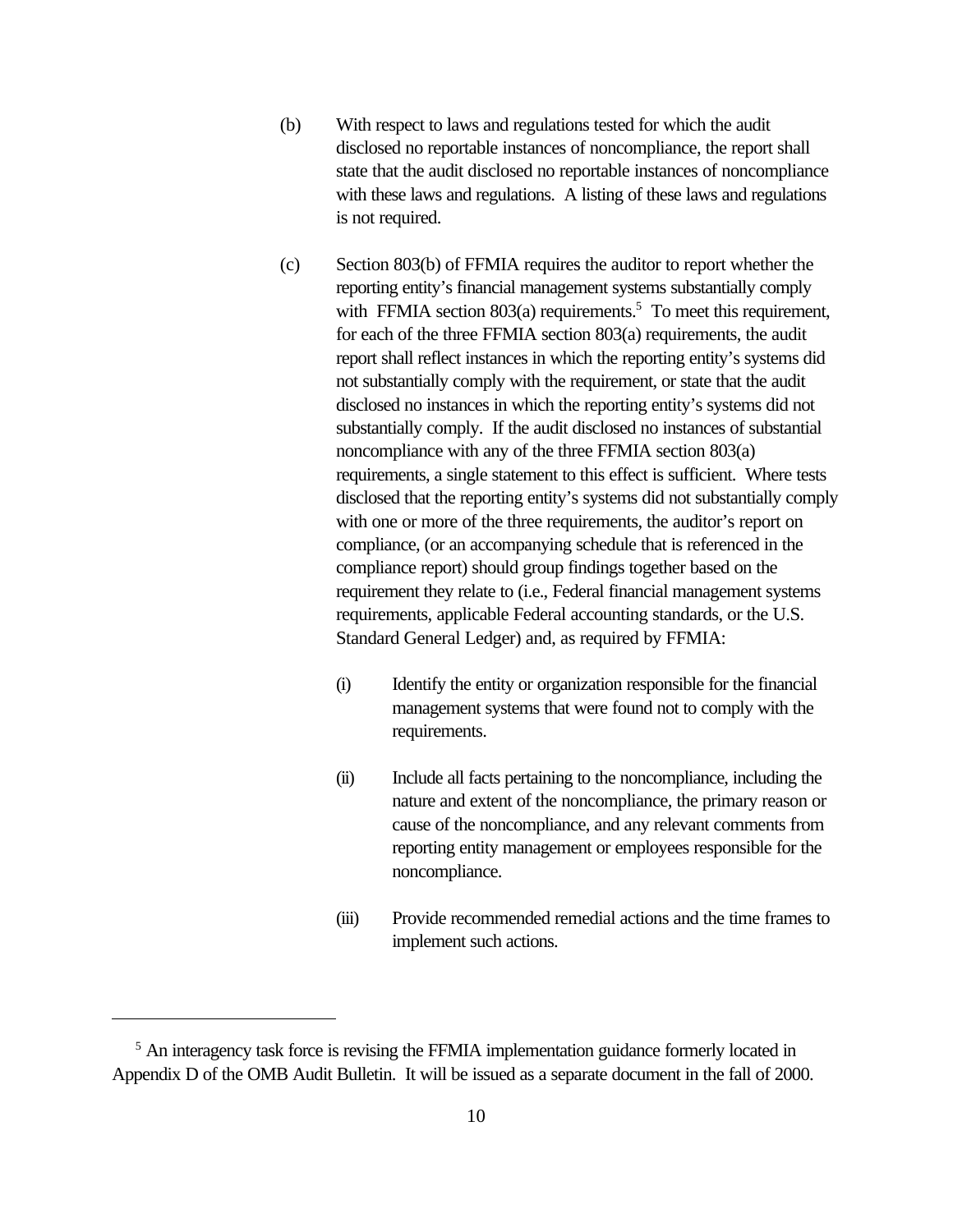- (d) With respect to the objectives of tests of compliance generally, the auditor's report on compliance shall state whether or not providing an opinion on compliance was an objective of the audit and whether or not the tests performed provided sufficient evidence to support an opinion.
- d. In preparing the reports in paragraph 7.c., the auditor shall report the status of known but uncorrected material findings and recommendations from prior audits that affect the current audit objectives. See Chapter 4, paragraphs 4.7, 4.10, and 4.11 of Government Auditing Standards.
- e. The reporting entity shall provide comments on the auditor's findings and recommendations included in the audit report, including corrective actions taken or planned and comments on the status of corrective actions taken on prior findings. To the extent practical, these comments shall be included in the audit report on internal control or report on compliance, as applicable. If corrective actions are not necessary, an explanatory statement shall be included in the applicable audit report.
- f. Copies of the audit report shall be distributed to the head of the executive department or agency and subsequently included in the CFO's annual report or the agency's Accountability Report.

8. LEGAL LETTERS AND MANAGEMENT'S SCHEDULES. In accordance with AU Section 337, "Inquiry of a Client's Lawyer Concerning Litigation, Claims, and Assessments," of the Codification of Statements on Auditing Standards, the auditor shall request entity management to send a letter of inquiry to those lawyers with whom management consulted concerning litigation, claims and assessments. (See Appendix H-1 for an illustrative letter of inquiry from entity management to legal counsel.) Management should document in a schedule how the information contained in the legal counsel's response(s) was considered in preparing the financial statements. Legal letters and management's schedules are required for the audits of agency financial statements and the "Financial Report of the United States Government."

a. Legal counsels shall consider the guidance contained in the American Bar Association's "Statement of Policy Regarding Lawyers' Responses to Auditors' Request for Information" (December 1975) in preparing their responses. (See Appendix H-2 for an illustrative response letter from legal counsel to the auditor).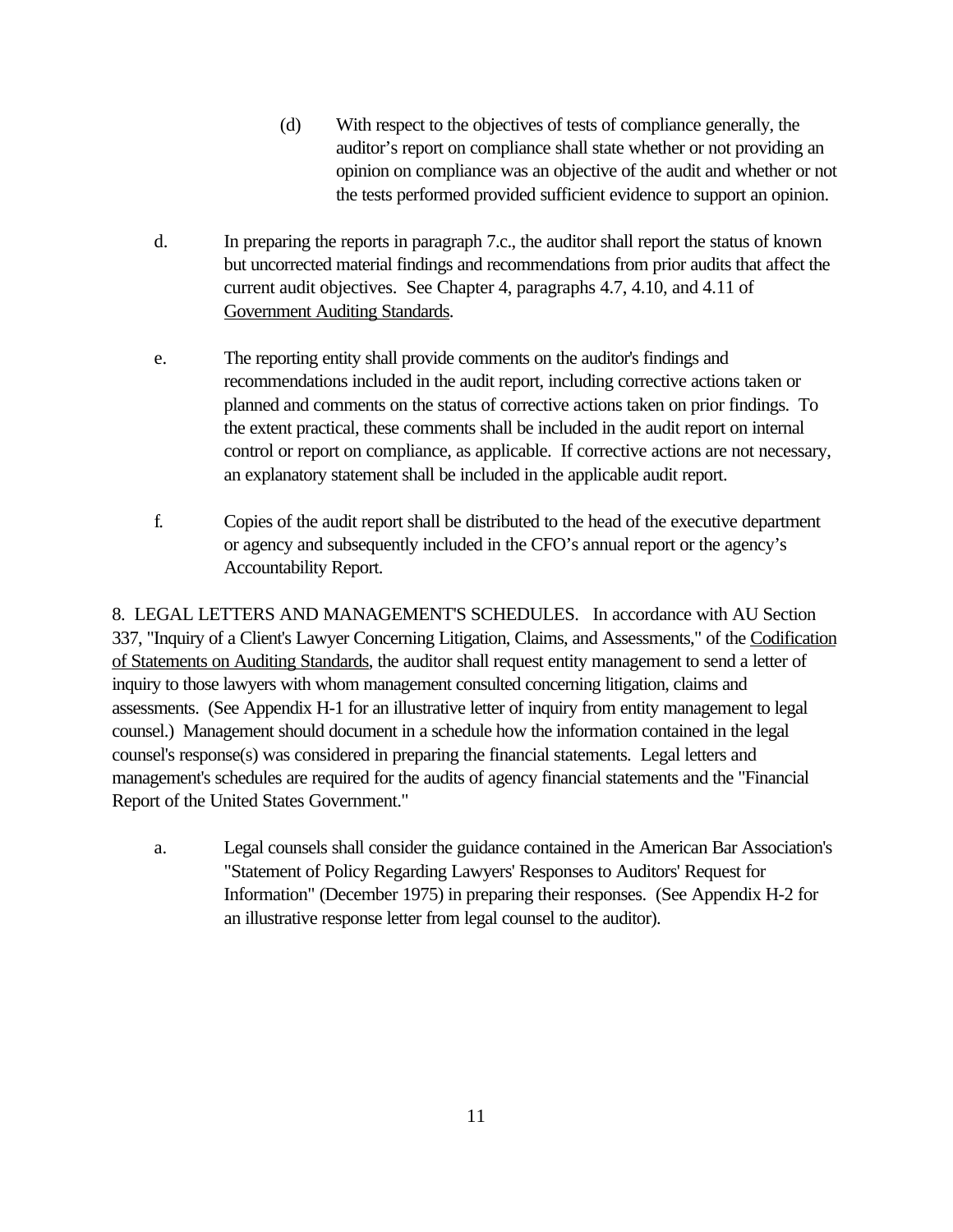- b. To satisfy management's responsibilities under SFFAS 5, *Accounting for Liabilities of the Federal Government*, as amended, related to contingent liabilities arising from litigation, and to facilitate the audit thereof, the CFO shall prepare a schedule to document how the information contained in the legal counsel's response was considered in preparing the financial statements. (See Appendix H-3 for the format to be used for management's schedule.)
- c. The timing of legal letter requests, responses, and related management's schedules shall be coordinated between agency legal counsel, agency management, and the auditor, in consideration of the following:
	- (1) Audit of agency financial statements. The auditor's request to agency management to send a letter of inquiry to agency counsel should follow AU Section 337 of the Codification of Statements of Auditing Standards, and its interpretations (AUI Section 337), with respect to the timing of the letter of inquiry and the effective and response dates for the legal counsel response(s). Management's schedule should be provided at the same time as the legal counsel's response is provided to the auditor. Depending on the anticipated completion date for the agency's financial statement audit, the auditor, CFO and legal counsel may want to plan the timing of the requests, legal responses and management schedules to minimize the need to obtain additional or updated legal counsel responses and management schedules for the consolidated audit. (See paragraph 8.c.(2) below.)
	- (2) Audit of the "Financial Report of the United States Government." The letter of inquiry should be sent to legal counsel no later than October 15 after the end of the fiscal year. Interim and updated agency legal counsel responses and management schedules, effective no earlier than December 1 and February 15, respectively, shall be submitted to the auditor. Updated legal responses and management schedules need only include changes from the interim responses/schedules, or a statement that there are no changes. After applying applicable audit procedures, interim and updated legal letters and management schedules shall be submitted by the Inspector General to OMB (Deputy Controller, Office of Federal Financial Management), Department of the Treasury (Commissioner, Financial Management Service), and the General Accounting Office (Managing Director, Finance and Assurance Team) no later than December 31 and March 6, respectively. Mailing addresses for these officials can be found on the OMB website at http://www.whitehouse.gov/OMB/financial.

9. MANAGEMENT LETTER. Other deficiencies in internal control, that are not required to be included in the audit report, but that the auditor considers necessary to communicate, should be separately communicated to management of the reporting entity in a management letter. If a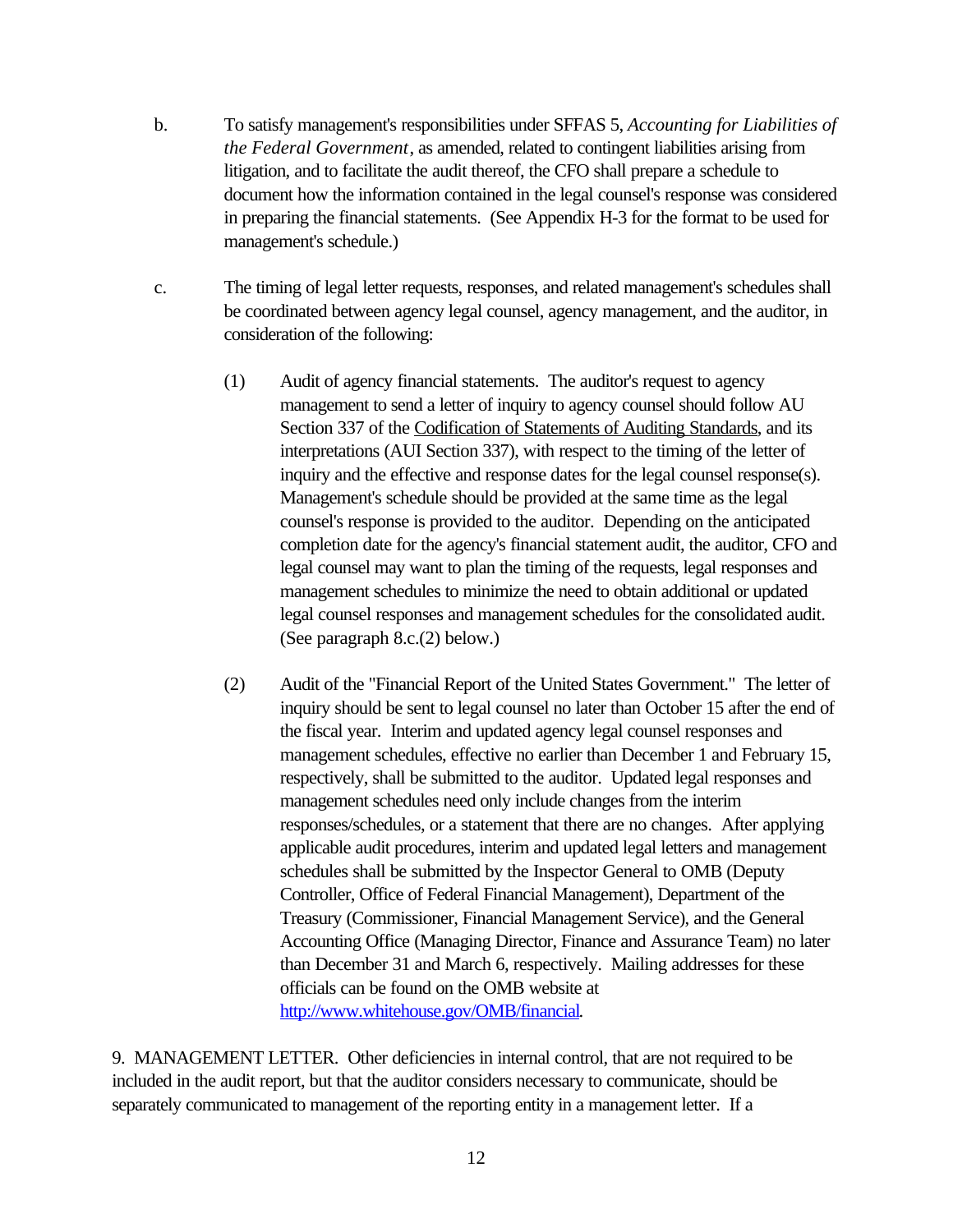management letter containing other deficiencies in internal control is issued, the auditor shall refer to that management letter in the auditor's report on internal control (see paragraph 5.28 of Government Auditing Standards).

10. AGREED-UPON PROCEDURES: RETIREMENT, HEALTH BENEFITS, AND LIFE INSURANCE WITHHOLDINGS/CONTRIBUTIONS AND SUPPLEMENTAL SEMIANNUAL HEADCOUNT REPORT SUBMITTED TO THE OFFICE OF PERSONNEL MANAGEMENT (OPM).The Agreed-Upon Procedures (AUPs) enumerated in Appendix I-1 shall be performed annually for each entity listed in Appendix A. See AU Section 622, "Engagements to Apply Agreed-Upon Procedures to Specified Elements, Accounts, or Items of a Financial Statement," of the Codification of Statements on Auditing Standards. The AUPs are designed to assist OPM in assessing the reasonableness of the Retirement, Health Benefits, and Life Insurance withholdings/contributions as well as semiannual headcount information submitted by agencies. The AUPs shall be applied to the 12 months ended September 30 of each year. To facilitate meeting the reporting deadline specified in paragraph 10.b., interim work is encouraged. If a specific AUP cannot be performed, the auditor should submit to OPM written proposed alternate procedures that would accomplish the AUP objectives.

- a. The AUPs shall be applied separately, and the results reported separately, for each Agency Payroll Office (APO) that services 30,000 or more employees.
	- (1) If an agency does not have an APO that services 30,000 or more employees, it shall perform the AUPs on its largest APO serviced by the employing agency. If a cross-servicing agency does not have an APO that services 30,000 or more employees, the AUPs must be applied to the largest APO serviced by the cross-servicing agency.
	- (2) Where an agency performs payroll cross-servicing functions for other agencies, the auditor of the cross-servicing agency will be the principal auditor for the purpose of applying these AUPs. The extent of participation by the auditors for the employing agencies should be determined in conjunction with the principal auditor.
- b. The report on the application of these procedures shall be submitted no later than the December 15 following the end of the fiscal year for which the financial statements are prepared. To the extent practical, management's comments on the auditor's findings shall be included in the report. Agencies shall notify OPM by November 15 of each year at the address in 10c. of any anticipated delays or difficulties in completing the AUPs and submitting the required report by the December 15 deadline.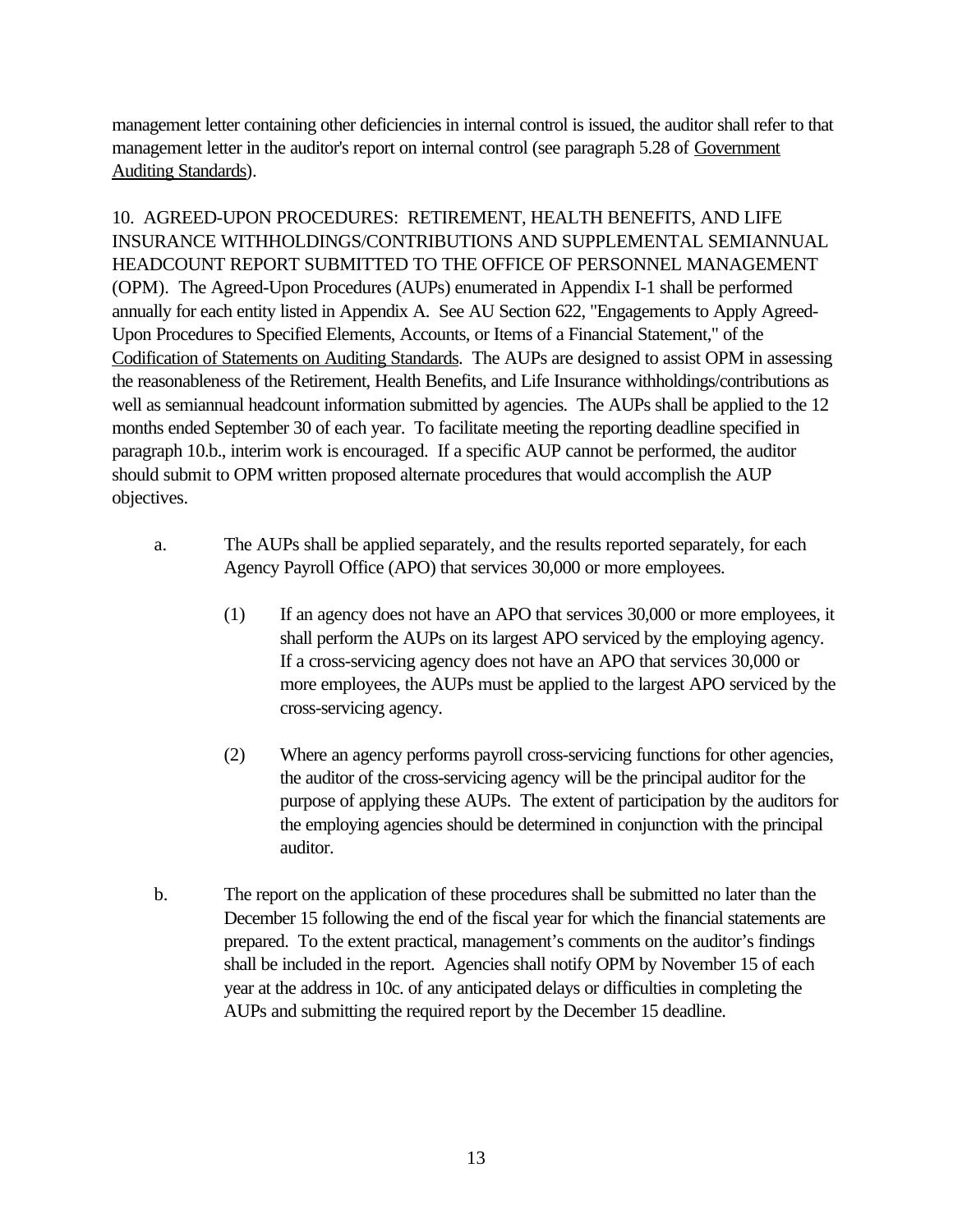c. Agencies shall submit three copies of the report on the application of these procedures to the Inspector General of OPM at the following address:

> U.S. Office of Personnel Management Office of Inspector General Room 6400 1900 E Street, N.W. Washington, DC 20415

### 11. INSPECTOR GENERAL OVERSIGHT.

- a. IGs shall:
	- (1) Ensure that audits are performed and audit reports completed in a timely manner and in accordance with the requirements of this Bulletin. This responsibility pertains to audits conducted directly by IG staff and audits conducted by independent auditors under contract.
	- (2) Provide technical advice and liaison to agency officials and independent external auditors.
	- (3) Obtain or conduct quality control reviews of audits made by independent external auditors and provide the results, when appropriate, to other interested organizations.
	- (4) Monitor and report on management's progress in resolving audit findings related to audits made pursuant to this Bulletin, in accordance with the Inspector General Act of 1978, as amended, the provisions of OMB Circular A-50, "Audit Followup," and FFMIA.
- b. IGs are encouraged to work with CFOs to accelerate the preparation of financial statements, and to accelerate the completion of audits.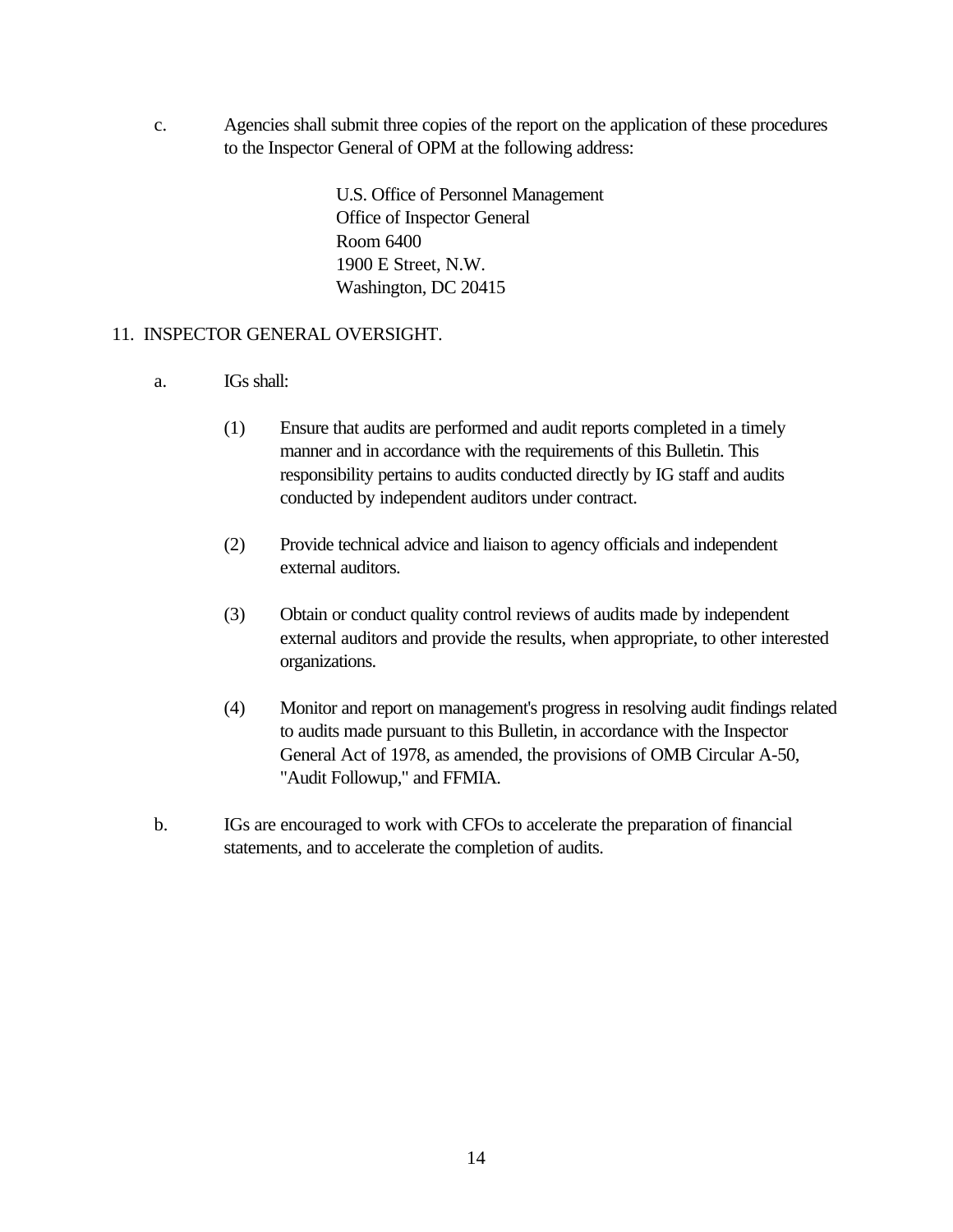## **Table of Appendices**

| Appendix A: Executive Departments and Agencies Required to Prepare Financial Statements |  |  |  |  |
|-----------------------------------------------------------------------------------------|--|--|--|--|
|                                                                                         |  |  |  |  |

- Appendix B: Components of Executive Departments and Agencies Required to Prepare Financial **Statements**
- Appendix C: General Laws
- Appendix D: The Federal Financial Management Improvement Act of 1996–OMB Implementation Guidance for CFOs and IGs (This guidance is being revised by an interagency task force and is expected to be issued as a separate document in the Fall of 2000.)
- Appendix E: Illustrative Management Representation Letter
- Appendix F: Illustrative Auditor's Report on Internal Control
- Appendix G: Illustrative Auditor's Report on Compliance with Laws and Regulations
- Appendix H: Guidance Regarding Legal Letters
	- H-1: Illustrative Letter of Inquiry from Agency Management to Legal Counsel Concerning Contingent Liabilities for Litigation, Claims, and Assessments
	- H-2: Illustrative Response from Legal Counsel Concerning Litigation, Claims, and **Assessments**
	- H-3: Format for Management's Schedule of Information Contained in Legal Responses for Financial Reporting Purposes
- Appendix I: Agreed-Upon Procedures: Retirement, Health Benefits, and Life Insurance Withholdings/Contributions and Supplemental Semiannual Headcount Report Submitted to the Office of Personnel Management
	- I-1: Agreed-Upon Procedures
	- I-2: Illustrative Independent Accountants Report on the Application of Agreed-Upon Procedures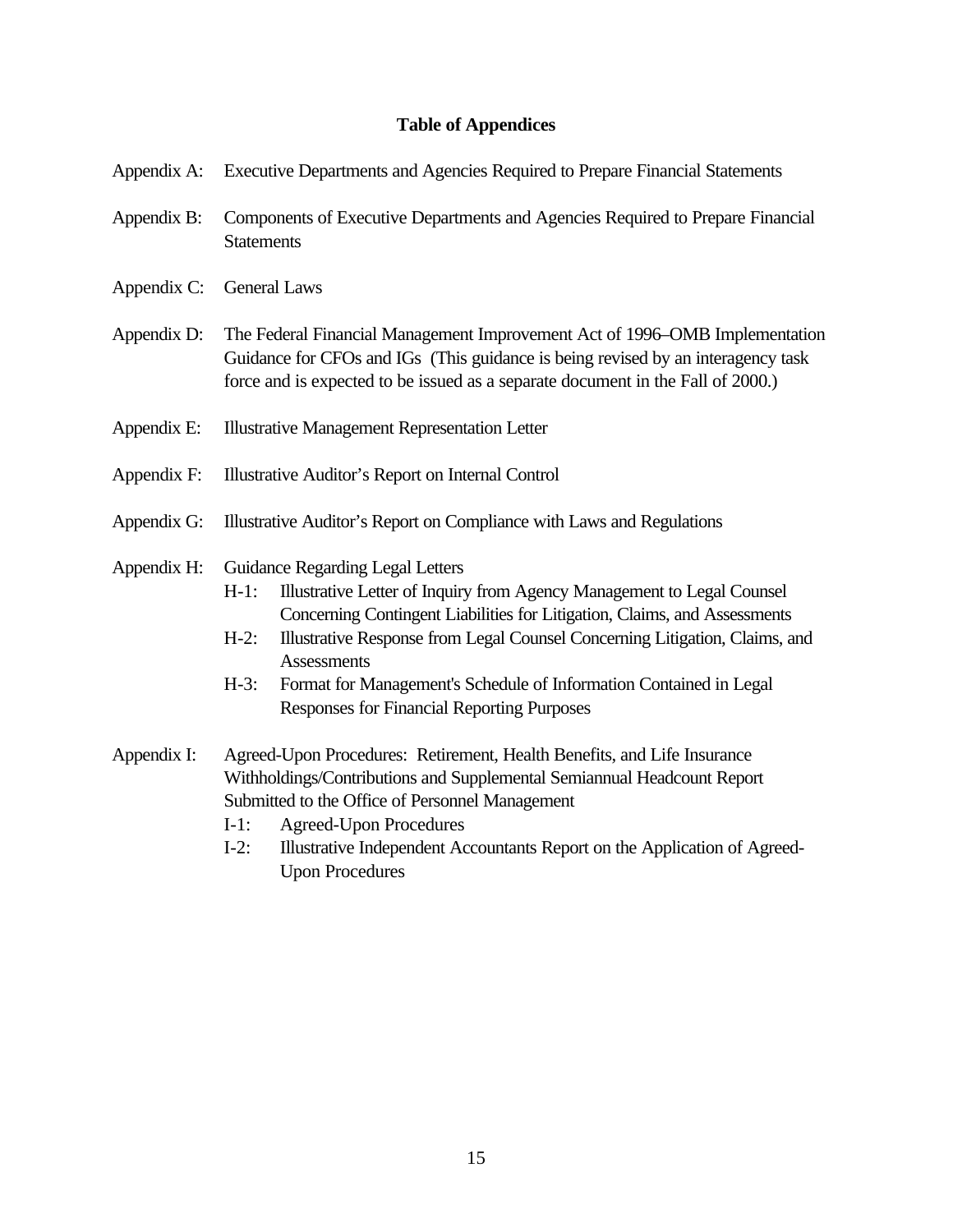### **APPENDIX A**

## **EXECUTIVE DEPARTMENTS AND AGENCIES REQUIRED TO PREPARE FINANCIAL STATEMENTS**

Department of Agriculture Department of Commerce Department of Defense Department of Education Department of Energy Department of Health and Human Services Department of Housing and Urban Development Department of the Interior Department of Justice Department of Labor Department of State Department of Transportation Department of the Treasury Department of Veterans Affairs Agency for International Development Environmental Protection Agency Federal Emergency Management Agency General Services Administration National Aeronautics and Space Administration National Science Foundation Nuclear Regulatory Commission Office of Personnel Management Small Business Administration Social Security Administration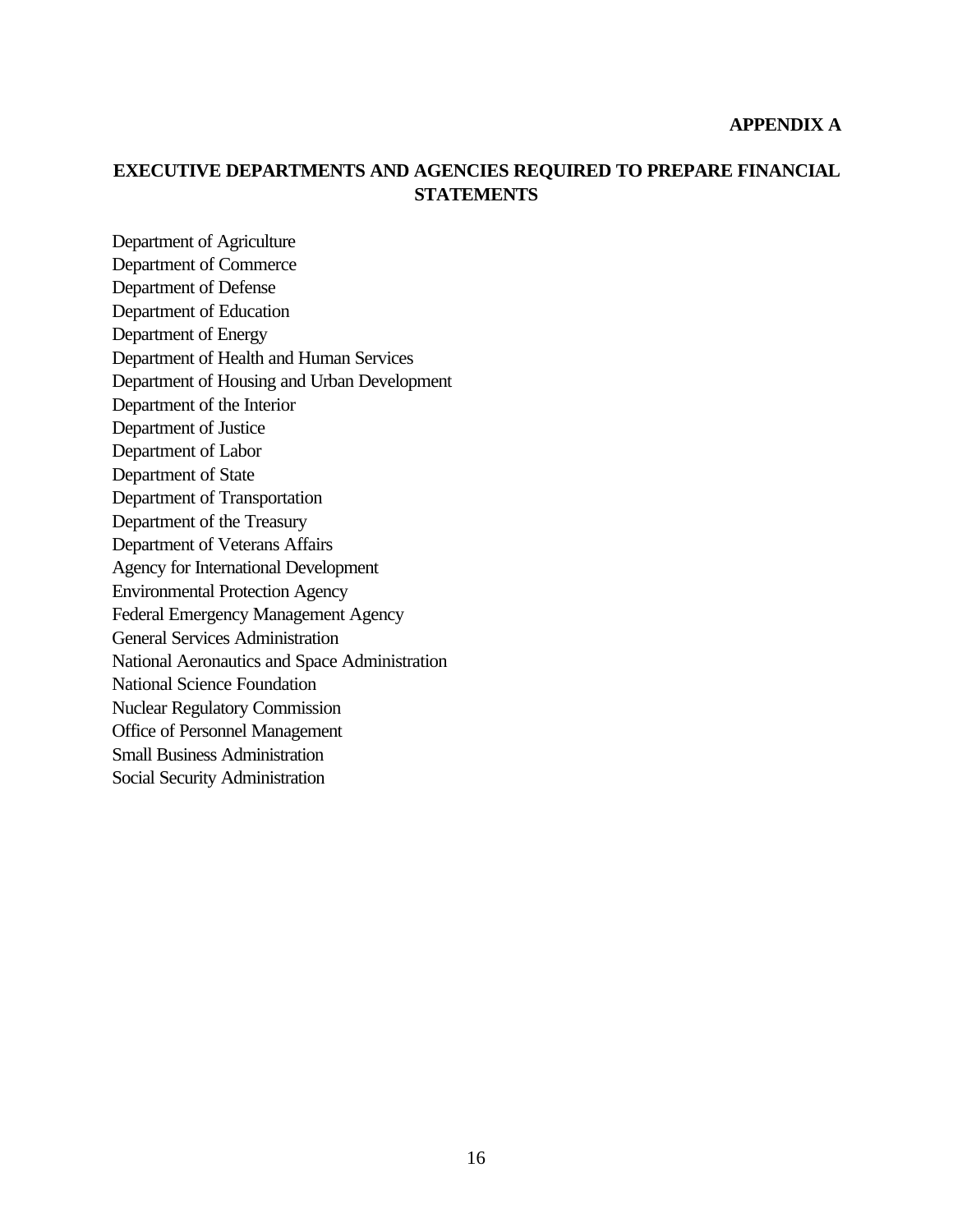#### **APPENDIX B**

## **COMPONENTS OF EXECUTIVE DEPARTMENTS AND AGENCIES REQUIRED TO PREPARE FINANCIAL STATEMENTS<sup>6</sup>**

#### Department of Agriculture

Food and Nutrition Service Forest Service Rural Development Mission Area

#### Department of Defense

Department of Army General Funds Department of Navy General Funds Department of Air Force General Funds Military Retirement Trust Fund U.S. Army Corps of Engineers Civil Works Program Department of Army Working Capital Fund Department of Navy Working Capital Fund Department of Air Force Working Capital Fund

### Department of Health and Human Services

Health Care Financing Administration

Department of Transportation Federal Aviation Administration Highway Trust Fund

## Department of the Treasury Bureau of Alcohol, Tobacco and Firearms Internal Revenue Service United States Customs Service

### Office of Personnel Management

Civil Service Retirement and Disability Fund Federal Employees Health Benefits Program Federal Employees Life Insurance Program

<sup>&</sup>lt;sup>6</sup> The requirement for components to prepare financial statements may be satisfied by presenting the components separately in consolidating agencywide financial statements and conducting an audit, in accordance with this Bulletin, at the consolidating financial statement level.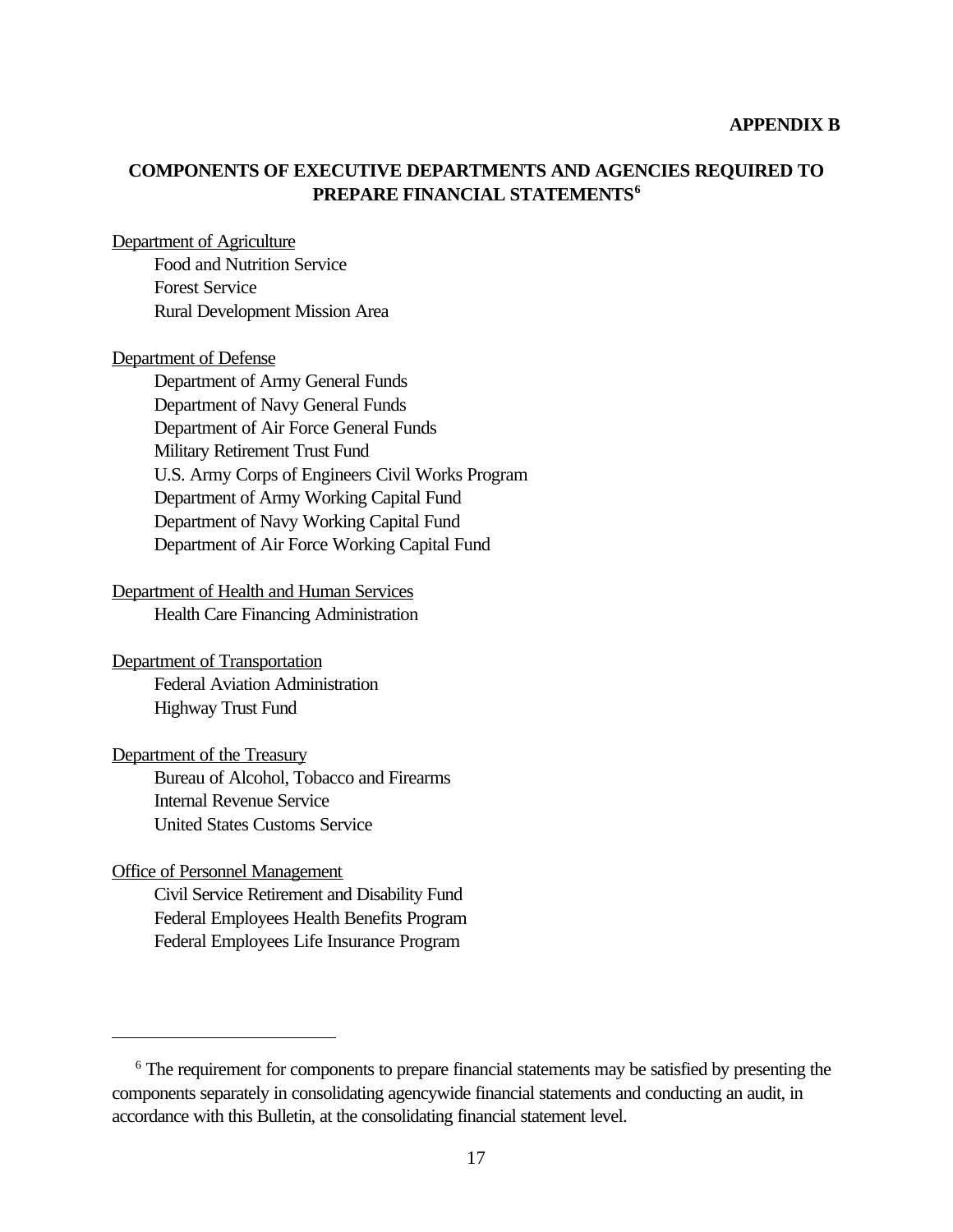## **APPENDIX C**

## **GENERAL LAWS**<sup>7</sup>

Anti-Deficiency Act (codified as amended in 31 U.S.C. 1341, 1342, 1351, 1517)

- 31 U.S.C.  $1341(a)(1)(A)$  and  $(C)$
- 31 U.S.C. 1517 (a)

Provisions Governing Claims of the United States Government as provided primarily in sections 3711- 3720E of Title 31, United States Code (including provisions of the Debt Collection Improvement Act of 1996, Pub. L. No. 104-134, 110 Stat. 1321-358, which also is codified in various sections of 5 U.S.C., 18 U.S.C., 26 U.S.C., 28 U.S.C., 31 U.S.C., 42 U.S.C.)

- 31 U.S.C. 3711
- 31 U.S.C. 3717 (a), (b), (c), (e) and (f)
- 31 U.S.C. 3719

Federal Credit Reform Act of 1990, Pub. L. No. 101-508, 104 Stat. 1388-610 (codified in various sections of 2 U.S.C.)

•  $2 \text{ U.S.C. } 661(\text{b}) \text{ and } (\text{e})$ 

Pay and Allowance System for Civilian Employees as provided primarily in Chapters 51-59 of Title 5, United States Code

- 5 U.S.C. 5332 and 5343
- 29 U.S.C. 206

Prompt Payment Act (codified as amended in 31 U.S.C. 3901-3907)

- 31 U.S.C. 3902(a), (b), and (f)
- 31 U.S.C. 3904

 $<sup>7</sup>$  The auditor is not expected to test all provisions of each law presented. However, the auditor is</sup> expected to test, at a minimum, the provisions cited above.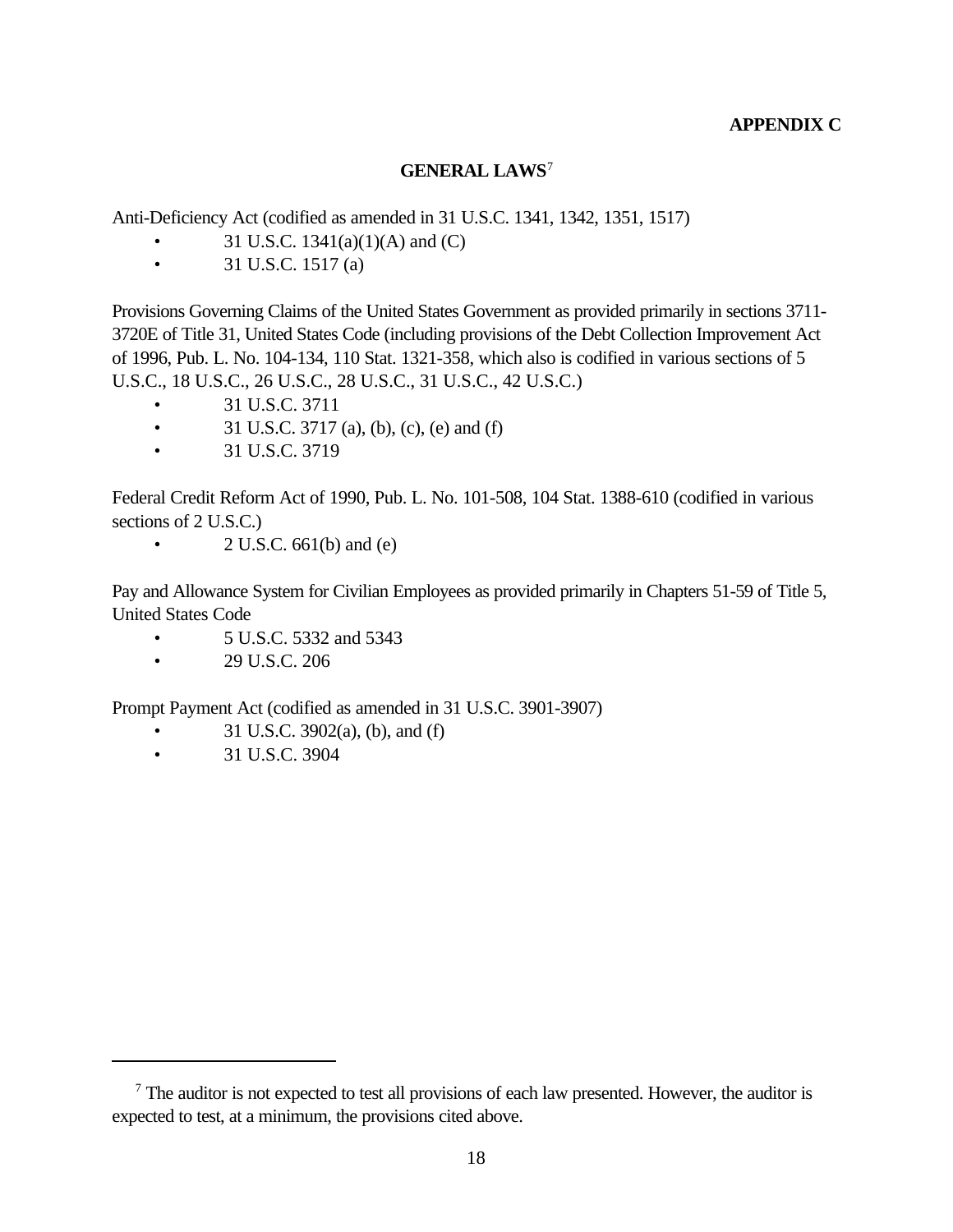### **APPENDIX D**

## **THE FEDERAL FINANCIAL MANAGEMENT IMPROVEMENT ACT OF 1996 OMB IMPLEMENTATION GUIDANCE FOR CFOs and IGs**

**This guidance is being revised by an interagency task force and it is expected to issued as a separate document in the fall of 2000.**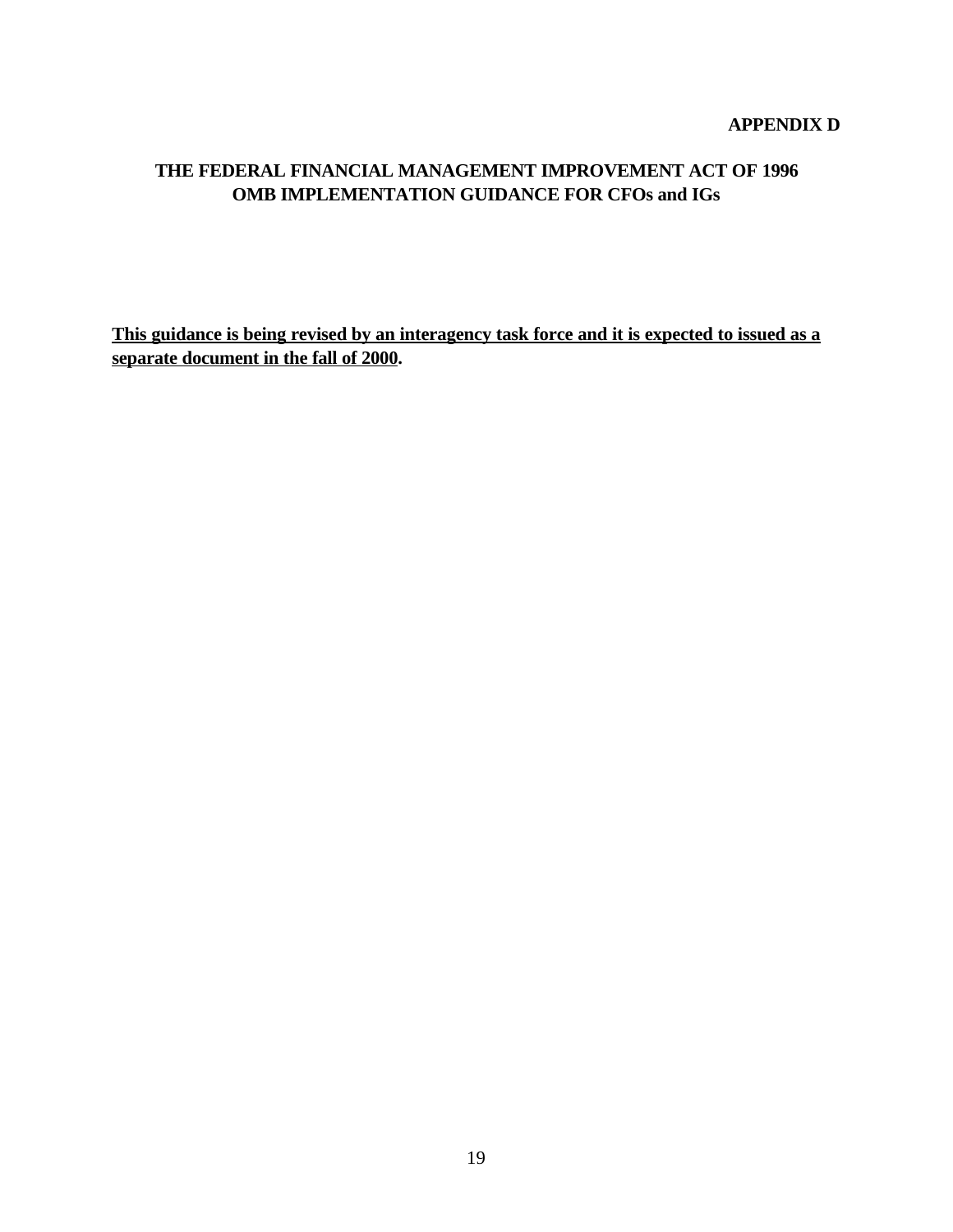## **ILLUSTRATIVE MANAGEMENT REPRESENTATION LETTER<sup>8</sup>**

[Entity Letterhead]

[Date of auditor's report]

[Name and title of head of audit organization] [Address of audit organization]

Dear [name of head of audit organization]:

This letter is in connection with your audits of the [entity's] Principal Statements (also referred to as "financial statements") [list Principal Statements] as of [end of year(s) covered by Principal Statements] and for the year(s) then ended for the purposes of (1) expressing an opinion as to whether the Principal Statements are presented fairly, in all material respects, in conformity with generally accepted accounting principles, and (2) reporting whether the agency's financial management systems substantially comply with Federal financial management systems requirements, applicable Federal accounting standards, and the U.S. Government Standard General Ledger at the transaction level as of [the end of the period(s) covered by the financial statements].

We confirm, to the best of our knowledge and belief, the following representations made to you during your audits, that these representations are as of the date of your auditor's report, and pertain to the period [or periods] covered by the financial statements. [*If comparative statements are presented the following sentence should be added:* "These representations update the representations we provided in conjunction with your audit of the financial statements as of and for the year ended (state year)."]

1. We are responsible for the fair presentation of the Principal Statements and Required Supplementary Stewardship Information in conformity with generally accepted accounting principles.

<sup>&</sup>lt;sup>8</sup>This illustrative management representation letter must be customized to the situation of the audited entity. Representations number 1-13 relate to the opinion on the financial statements; numbers 14-16 relate to management's assertion about the effectiveness of internal control; numbers 17-19 relate to management's assertion about the financial management systems' substantial compliance with Federal financial management system requirements; and numbers 20-22 relate to compliance with laws and regulations. AU Section 333, "Management Representations," Codification of Statements on Auditing Standards, provides examples of additional representations that may be appropriate.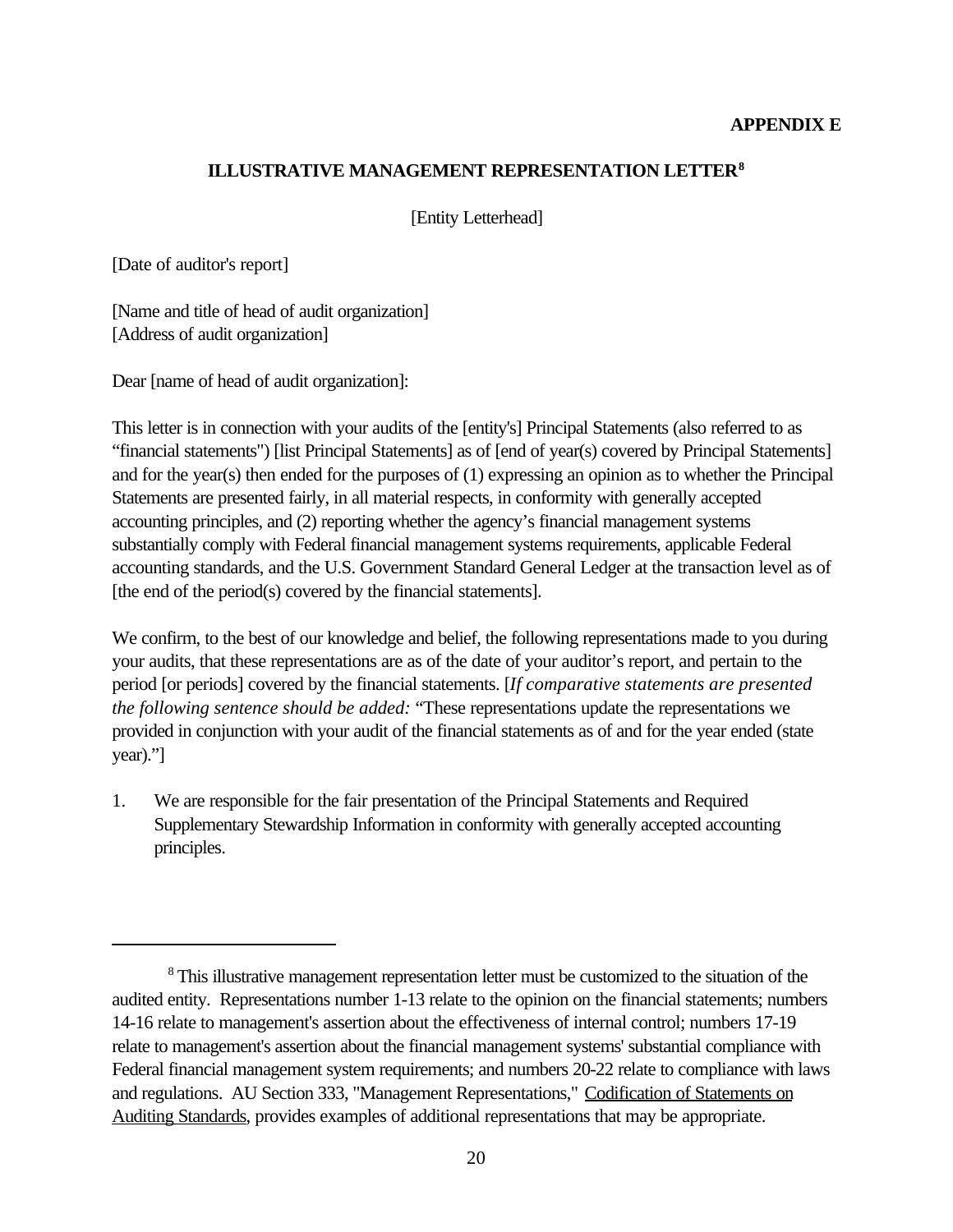- 2. The financial statements are fairly presented in conformity with generally accepted accounting principles.
- 3. We have made available to you, all
	- a. financial records and related data;
	- b. where applicable, minutes of meetings of the Board of Directors [or other similar bodies] or summaries of actions of recent meetings for which minutes have not been prepared; and
	- c. communications from the Office of Management and Budget (OMB) concerning noncompliance with or deficiencies in financial reporting practices.
- 4. There are no material transactions that have not been properly recorded in the accounting records underlying the financial statements or disclosed in the notes to the financial statements.
- 5. The [entity] has satisfactory title to all owned assets, including stewardship property, plant, and equipment; such assets have no liens or encumbrances, nor have any assets been pledged.
- 6. We have no plans or intentions that may materially affect the carrying value or classification of assets and liabilities.
- 7. Guarantees under which the agency is contingently liable have been properly reported or disclosed.
- 8. Related party transactions and related accounts receivable or payable, including assessments, loans, and guarantees have been properly recorded and disclosed.
- 9. All intra-entity transactions and balances have been appropriately identified and eliminated for financial reporting purposes, unless otherwise noted. All intra-governmental transactions and balances have been appropriately recorded, reported, and disclosed. We have reconciled intragovernmental transactions and balances with the appropriate trading partners for the four fiduciary transactions identified in Treasury's *Intra-governmental Fiduciary Transactions Accounting Guide*, and other intra-governmental asset, liability and revenue amounts as required by OMB Bulletin 97-01, as amended.
- 10. There are no:
	- a. possible violations of laws or regulations whose effects should be considered for disclosure in the financial statements or as a basis for recording a loss contingency;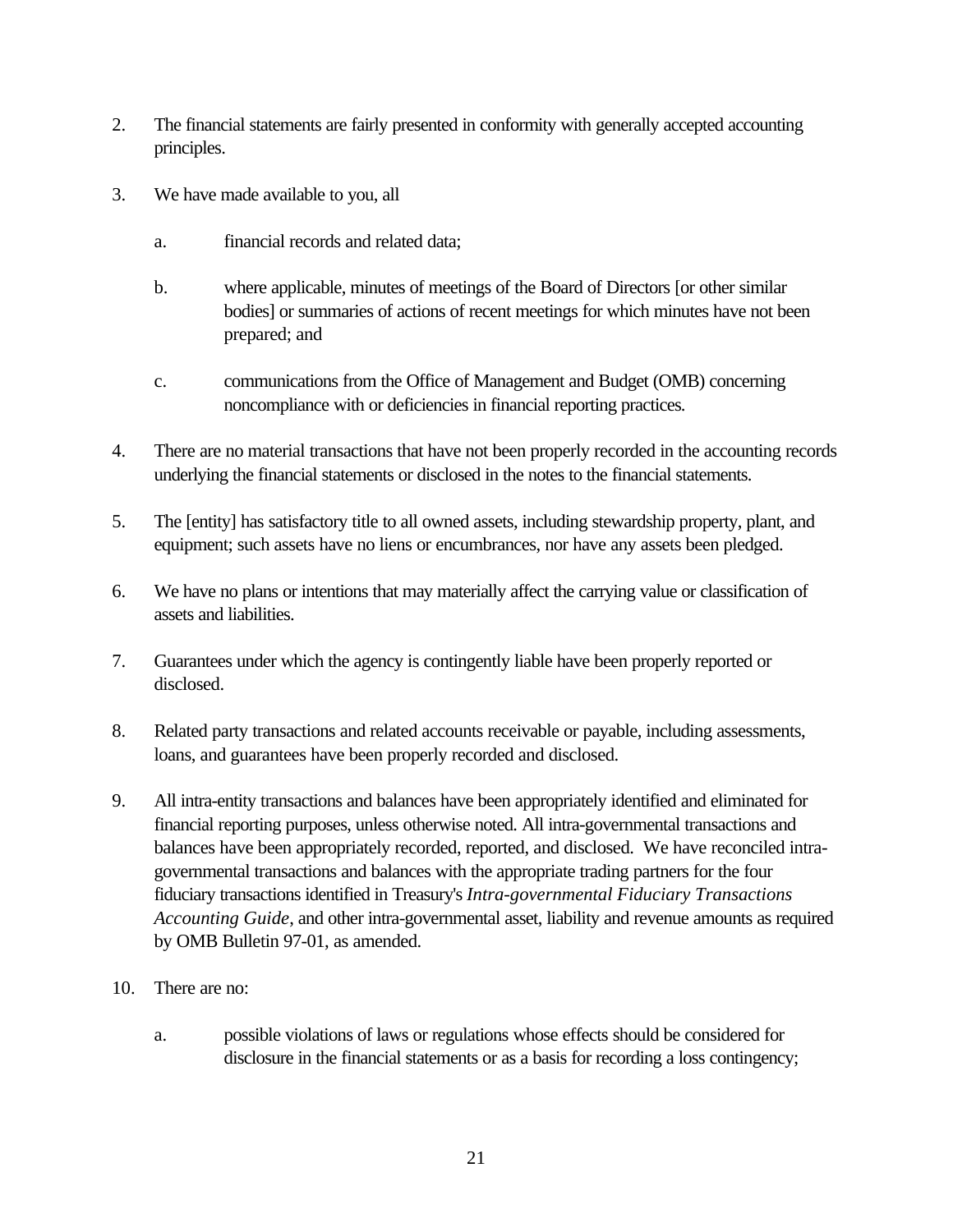- b. material liabilities or gain or loss contingencies that are required to be accrued or disclosed, that have not been accrued or disclosed; or
- c. unasserted claims or assessments that are probable of assertion and that must be disclosed, that have not been disclosed.
- 11. We have complied with all aspects of contractual agreements that would have a material effect on the financial statements in the event of noncompliance.
- 12. No material events or transactions have occurred subsequent to [the date of latest audited financial statements] that have not been properly recorded in the Principal Statements and Required Supplementary Stewardship Information or disclosed in the notes thereto.
- 13. There has been no material fraud (intentional misstatements or omissions of amounts or disclosures in financial statements and misappropriation of assets that could have a material affect on the Principal Statements or Required Supplementary Stewardship Information) or any fraud involving management or employees who have significant roles in internal control. [Fraud meeting foregoing criteria should be described.]
- 14. We are responsible for establishing and maintaining internal control.
- 15. Pursuant to the Federal Managers' Financial Integrity Act, we have assessed the effectiveness of [entity's] internal control in achieving the following objectives:
	- a. Reliability of financial reporting transactions are properly recorded, processed, and summarized to permit the preparation of the Principal Statements and Required Supplementary Stewardship Information in accordance with generally accepted accounting principles, and that assets are safeguarded against loss from unauthorized acquisition, use, or disposition;
	- b. Compliance with applicable laws and regulations transactions are executed in accordance with: (i) laws governing the use of budget authority and other laws and regulations that could have a direct and material effect on the financial statements, and (ii) any other laws, regulations, and government wide policies identified by the Office of Management and Budget (OMB) in Appendix C of OMB's Audit Bulletin; and
	- c. Reliability of performance reporting transactions and other data that support reported performance measures are properly recorded, processed, and summarized to permit the preparation of performance information in accordance with criteria stated by management.
- 16. Those controls in place on September 30, 20XX [or date of latest audited financial statements] provided reasonable assurance that the foregoing objectives are met.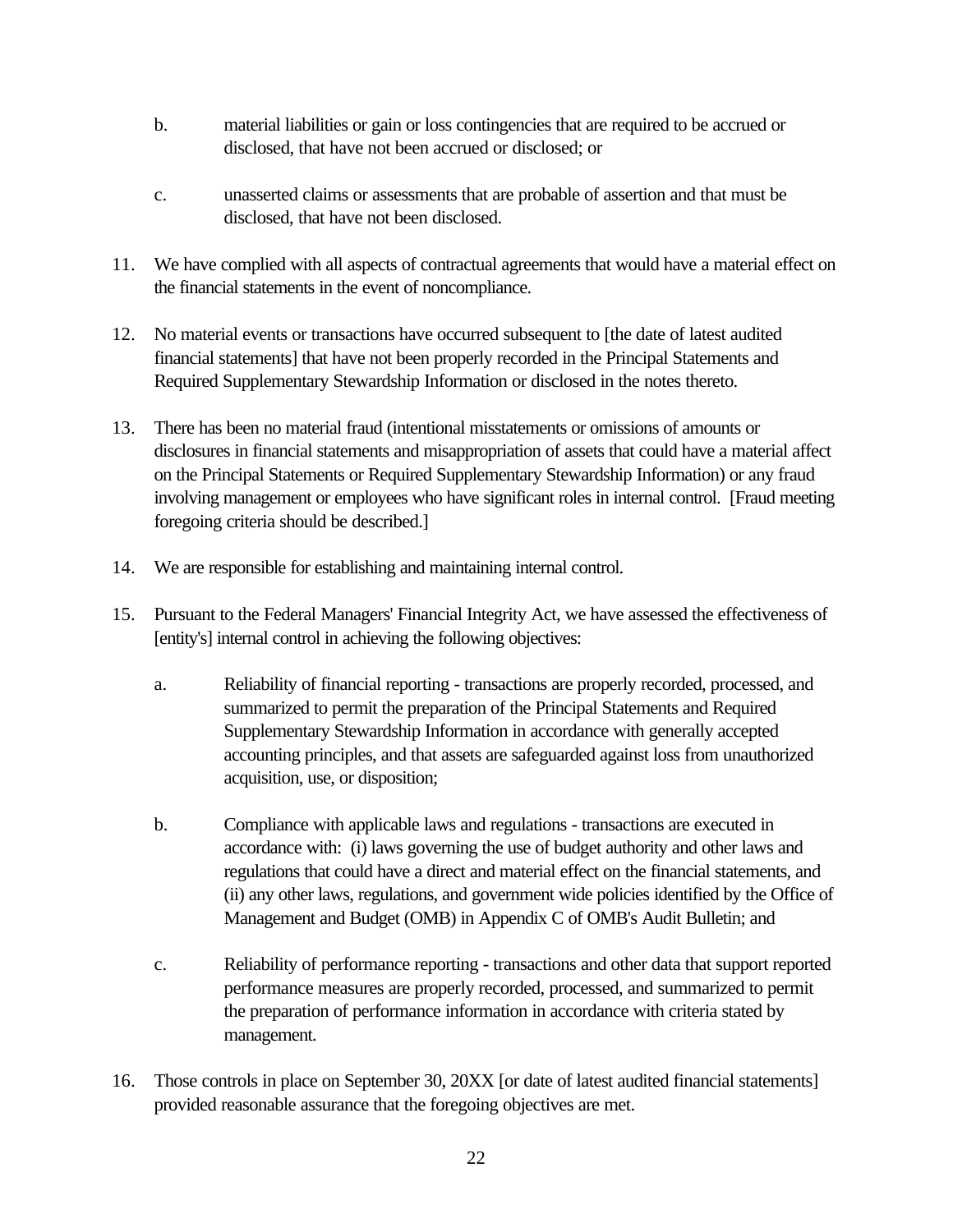*If there are material weaknesses in internal control, the foregoing representation should be modified to read:* "Those controls in place on September 30, 20XX, provided reasonable assurance that the foregoing objectives are met except for the effects of the material weaknesses discussed below (or in the attachment)," *or a statement that* "internal controls are not effective" *or* "do not meet the foregoing objectives."

- 17. We are responsible for implementing and maintaining financial management systems that comply substantially with Federal financial management systems requirements, applicable Federal accounting standards, and the United States Government Standard General Ledger (SGL) at the transaction level.
- 18. We have assessed the financial management systems to determine whether they comply substantially with these Federal financial management systems requirements. Our assessment was based on guidance issued by OMB.
- 19. The financial management systems complied substantially with Federal financial management systems requirements, applicable Federal accounting standards, and the SGL at the transaction level as of the [date of financial statements].

*[If the financial management systems substantially comply with only one or two of the above elements, this representation should be modified as in the following example:* 

As of [date of financial statements], the entity's financial management systems comply substantially with [specify which of the three elements for which there is substantial compliance (e.g., applicable Federal standards and the SGL at the transaction level)], but did not comply substantially with [specify which of the elements for which there was a lack of substantial compliance (e.g., federal financial management systems requirements)] as described below (or in an attachment).*]*

*[If the financial management systems do not comply substantially with any of the three elements, use the following paragraph:*

As of [date of financial statements], the entity's financial management systems do not comply substantially with the Federal financial management systems requirements. This representation does not change the representation in paragraph 2 of this letter.*]*

*If there is a lack of substantial compliance with one or more of the three requirements, identify herein, or in an attachment, all the facts pertaining to the noncompliance, including the nature and extent of the noncompliance and the primary reason or cause of the noncompliance.* 

20. We are responsible for [entity's] compliance with applicable laws and regulations.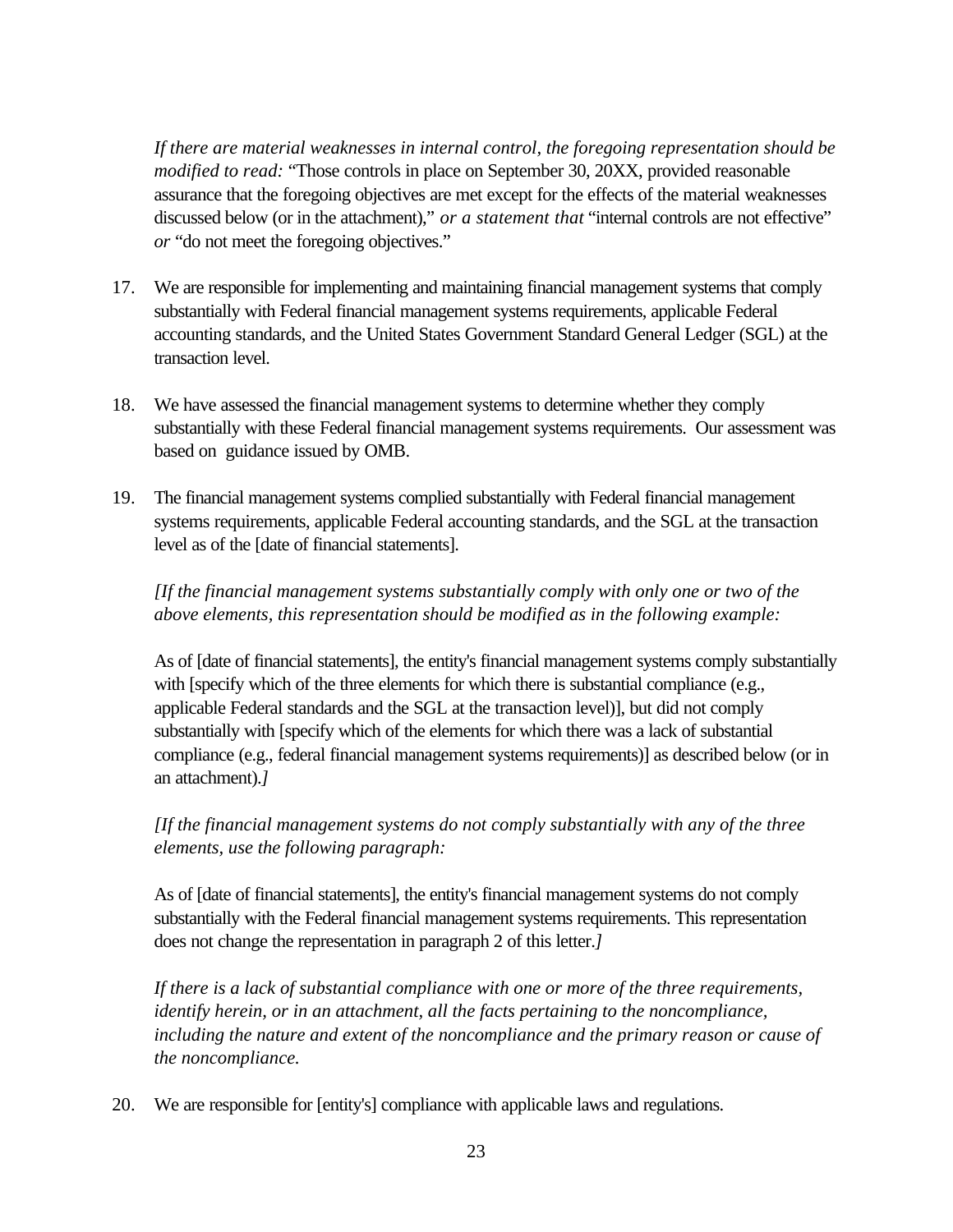- 21. We have identified and disclosed to you all laws and regulations that have a direct and material effect on the determination of financial statement amounts.
- 22. We have disclosed to you all known instances of noncompliance with laws and regulations.

[Signed by Agency Head] [Signed by Chief Financial Officer]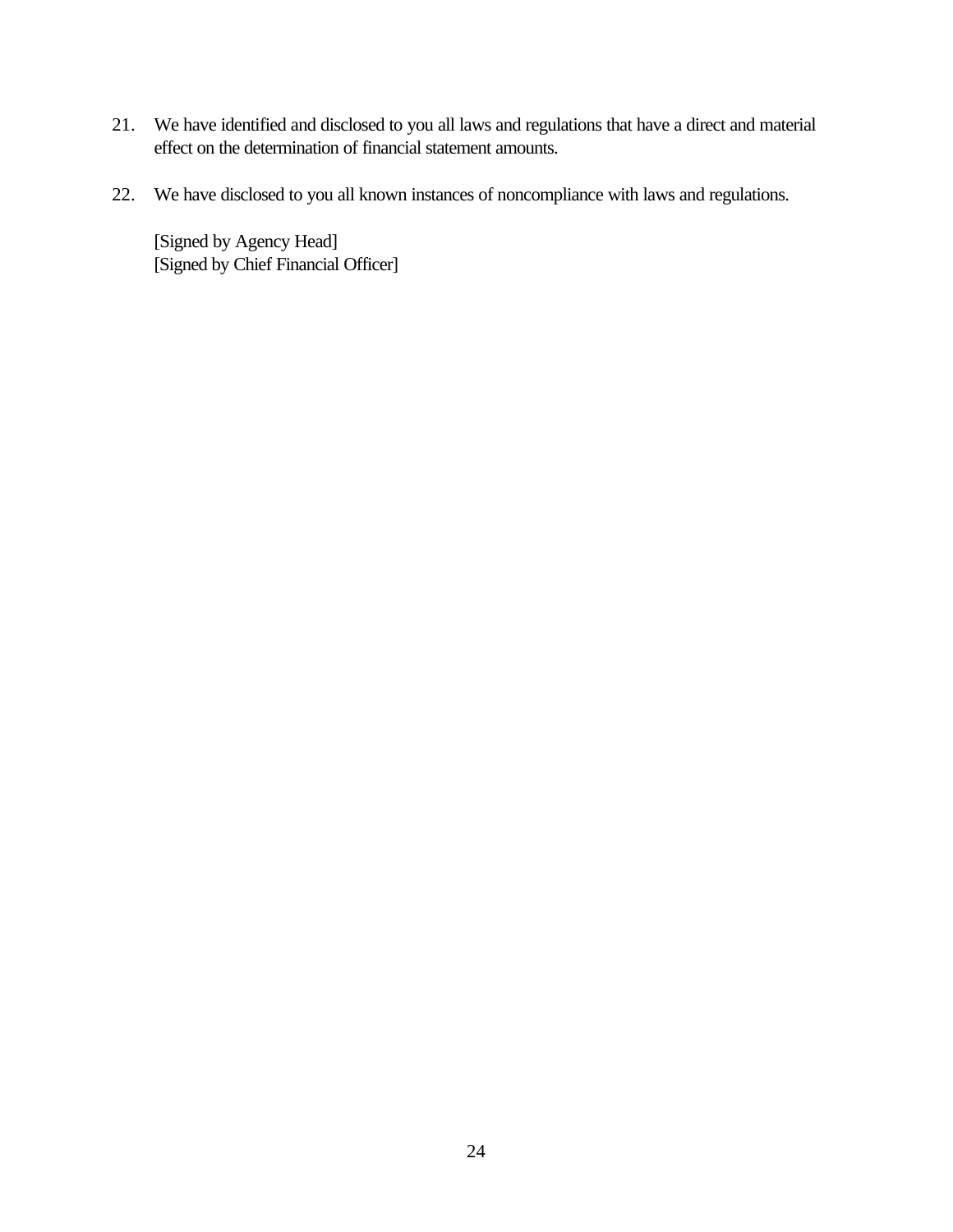#### **APPENDIX F**

### **ILLUSTRATIVE AUDITOR'S REPORT ON INTERNAL CONTROL**

#### *[Addressee]*

We have audited the Principal Statements (hereinafter referred to as "financial statements") of [*Name of Federal Agency*] as of and for the year ended September 30, XXXX, and have issued our report thereon dated  $\blacksquare$  We conducted our audit in accordance with generally accepted auditing standards; the standards applicable to financial audits contained in Government Auditing Standards, issued by the Comptroller General of the United States; and, Office of Management and Budget (OMB) Bulletin No. 01-02, "Audit Requirements for Federal Financial Statements."

In planning and performing our audit, we considered [*Name of Federal Agency*]'s internal control over financial reporting by obtaining an understanding of the agency's internal control, determined whether internal controls had been placed in operation, assessed control risk, and performed tests of controls in order to determine our auditing procedures for the purpose of expressing our opinion on the financial statements. We limited our internal control testing to those controls necessary to achieve the objectives described in OMB Bulletin No. 01-02. We did not test all internal controls relevant to operating objectives as broadly defined by the Federal Managers' Financial Integrity Act of 1982, such as those controls relevant to ensuring efficient operations. The objective of our audit was not to provide assurance on internal control. Consequently, we do not provide an opinion on internal control.<sup>9</sup>

Our consideration of the internal control over financial reporting would not necessarily disclose all matters in the internal control over financial reporting that might be reportable conditions. Under standards issued by the American Institute of Certified Public Accountants, reportable conditions are matters coming to our attention relating to significant deficiencies in the design or operation of the internal control that, in our judgment, could adversely affect the agency's ability to record, process, summarize, and report financial data consistent with the assertions by management in the financial statements. Material weaknesses are reportable conditions in which the design or operation of one or more of the internal control components does not reduce to a relatively low level the risk that misstatements in amounts that would be material in relation to the financial statements being audited may occur and not be detected within a timely period by employees in the normal course of performing their assigned functions. Because of inherent limitations in internal controls, misstatements, losses, or noncompliance may nevertheless occur and not be detected. However, we noted certain matters

<sup>&</sup>lt;sup>9</sup> If the objective is to express an opinion on the agency's internal control over financial reporting, the auditor should follow Statement on Standards for Attestation Engagements No. 2, "Reporting on an Entity's Internal Control Over Financial Reporting," issued by the American Institute of Certified Public Accountants.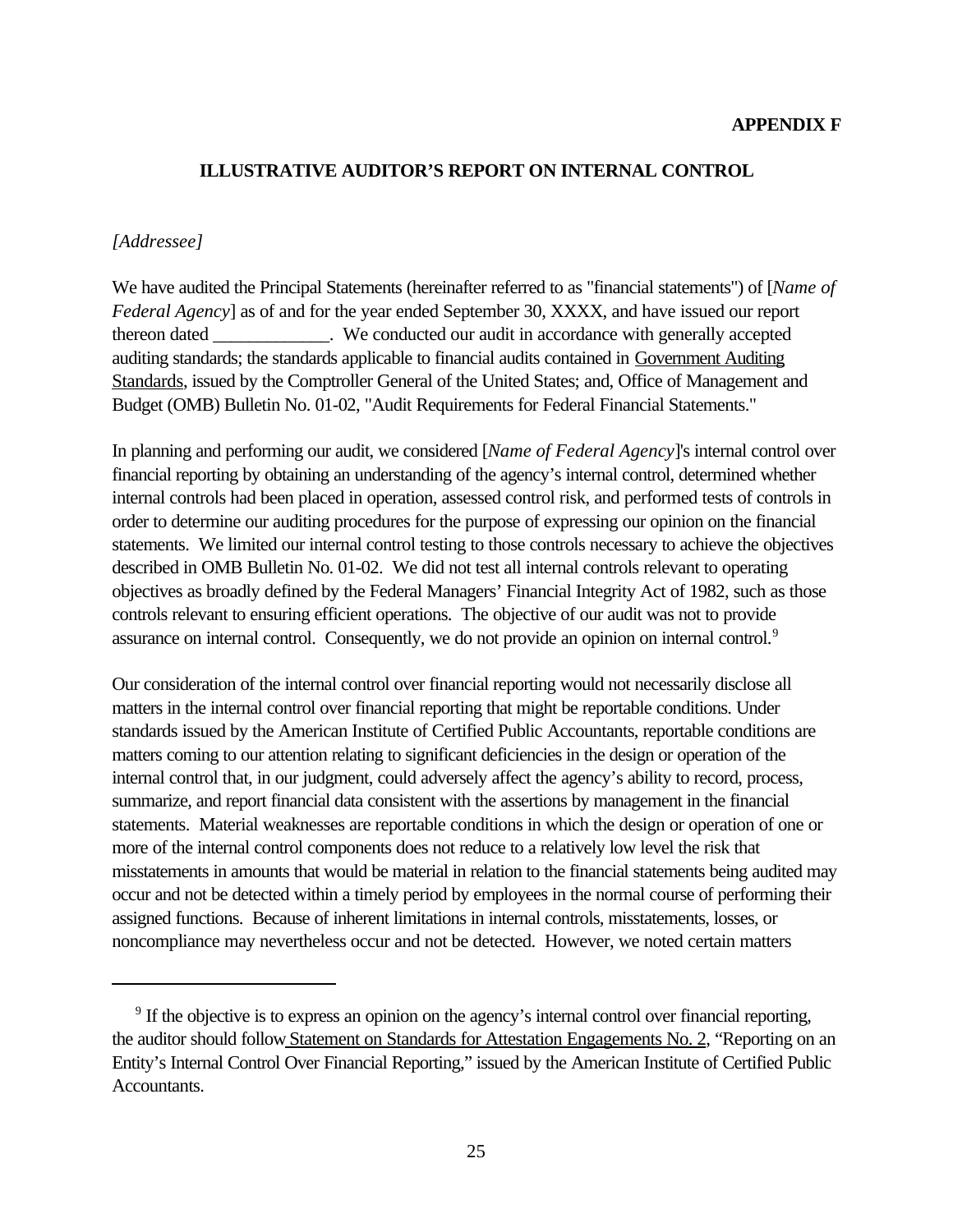[*discussed in the following paragraphs or accompanying schedule*] involving the internal control and its operation that we consider to be reportable conditions [*and material weaknesses*].

*If none of the reportable conditions is believed to be a material weakness, the report should state the following: "However, none of the reportable conditions is believed to be a material weakness."*

*If no reportable conditions were noted during the audit, the report should state the following: "However, we noted no matters involving the internal control and its operation that we considered to be material weaknesses as defined above."*

In addition, we considered [*Name of Federal Agency*]'s internal control over Required Supplementary Stewardship Information by obtaining an understanding of the agency's internal control, determined whether these internal controls had been placed in operation, assessed control risk, and performed tests of controls as required by OMB Bulletin No. 01-02 and not to provide assurance on these internal controls. Accordingly, we do not provide an opinion on such controls.

Finally, with respect to internal control related to performance measures reported in [*refer to section of financial statement or accountability report*], we obtained an understanding of the design of significant internal controls relating to the existence and completeness assertions, as required by OMB Bulletin No. 01-02. Our procedures were not designed to provide assurance on internal control over reported performance measures, and, accordingly, we do not provide an opinion on such controls.

*If conditions came to the auditor's attention that in his or her judgment represent significant deficiencies in the design or operation of internal control over performance measures, which could adversely affect the agency's ability to collect, process, record, and summarize performance information and report performance measures in accordance with management's criteria, the following sentence should be added to the foregoing paragraph. "However, we noted certain significant deficiencies in internal control over reported performance measures [discussed in the following paragraphs or accompanying schedule] that, in our judgment, could adversely affect the agency's ability to collect, process, record, and summarize performance information and report performance measures in accordance with management's criteria."* 

This report is intended solely for the information and use of the management of [*Name of Federal Agency*], OMB and Congress, and is not intended to be and should not be used by anyone other than these specified parties.

*[Signature] [Date]*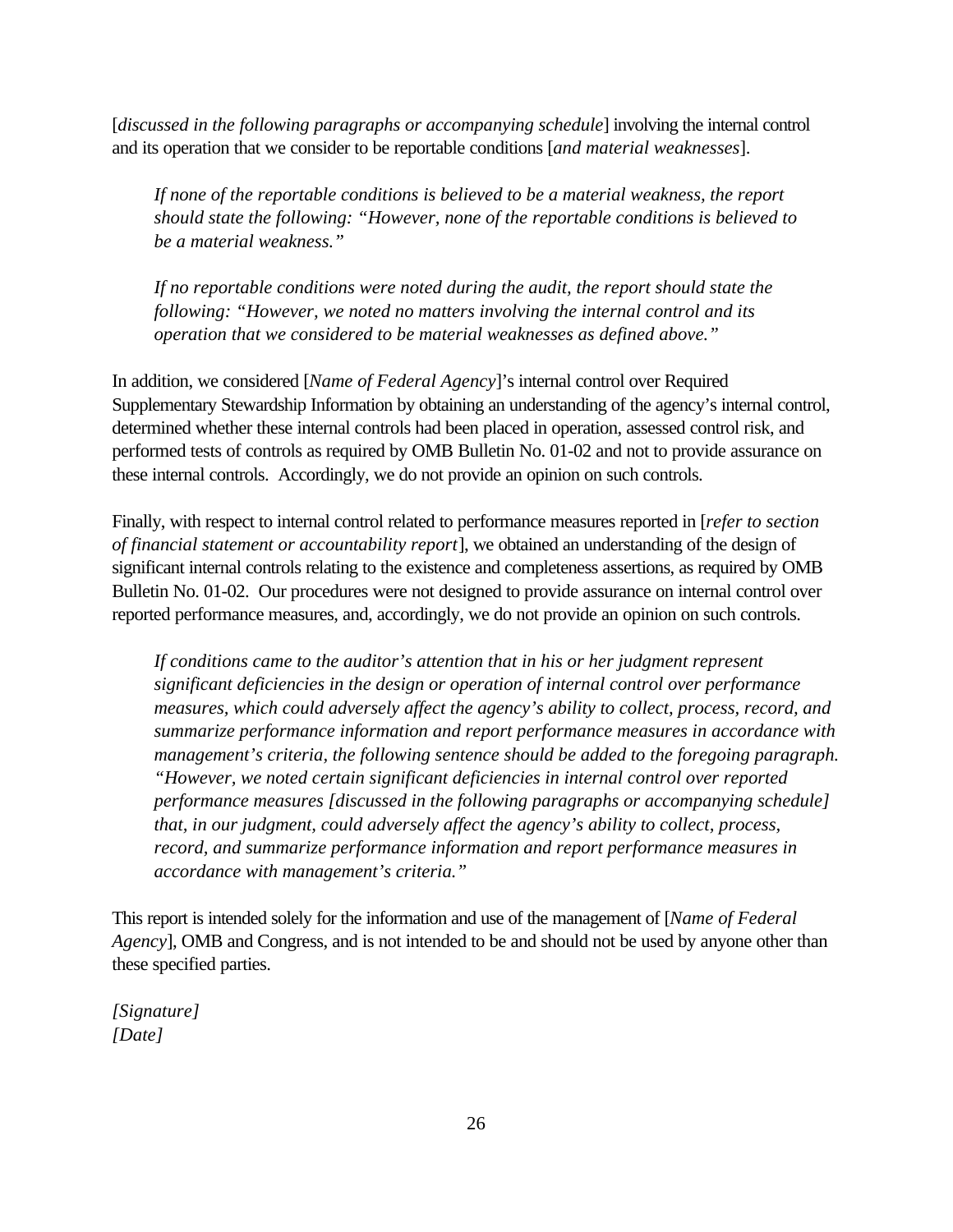# **ILLUSTRATIVE AUDITOR'S REPORT ON COMPLIANCE WITH LAWS AND REGULATIONS**

### [*Addressee*]

We have audited the Principal Statements (hereinafter referred to as "financial statements") of [*Name of Federal Agency*] as of and for the year ended September 30, XXXX, and have issued our report thereon dated  $\blacksquare$  We conducted our audit in accordance with: generally accepted auditing standards; the standards applicable to financial audits contained in Government Auditing Standards, issued by the Comptroller General of the United States; and, Office of Management and Budget (OMB) Bulletin No. 01-02, "Audit Requirements for Federal Financial Statements."

The management of [*Name of Federal Agency*] is responsible for complying with laws and regulations applicable to the agency. As part of obtaining reasonable assurance about whether the agency's financial statements are free of material misstatement, we performed tests of its compliance with certain provisions of laws and regulations, noncompliance with which could have a direct and material effect on the determination of financial statement amounts, and certain other laws and regulations specified in OMB Bulletin No. 01-02, including the requirements referred to in the Federal Financial Management Improvement Act (FFMIA) of 1996. We limited our tests of compliance to these provisions and we did not test compliance with all laws and regulations applicable to [*Name of Agency*].

The results of our tests of compliance with the laws and regulations described in the preceding paragraph exclusive of FFMIA<sup>10</sup> disclosed instances of noncompliance with the following laws and regulations that are required to be reported under Government Auditing Standards and OMB Bulletin No. 01-02, which are described below.

*Describe any instances of noncompliance required to be reported and list laws and regulations for which noncompliance was disclosed exclusive of FFMIA* [*or provide such information in an accompanying schedule*]

 $10$  FFMIA requires reporting on whether an agency's financial management systems substantially comply with the FFMIA section 803 (a) requirements relating to Federal financial management systems requirements, applicable Federal accounting standards, and the United States Government Standard General Ledger published by the Department of the Treasury. FFMIA imposes additional reporting requirements when tests disclose instances in which agency systems do not substantially comply with the foregoing requirements.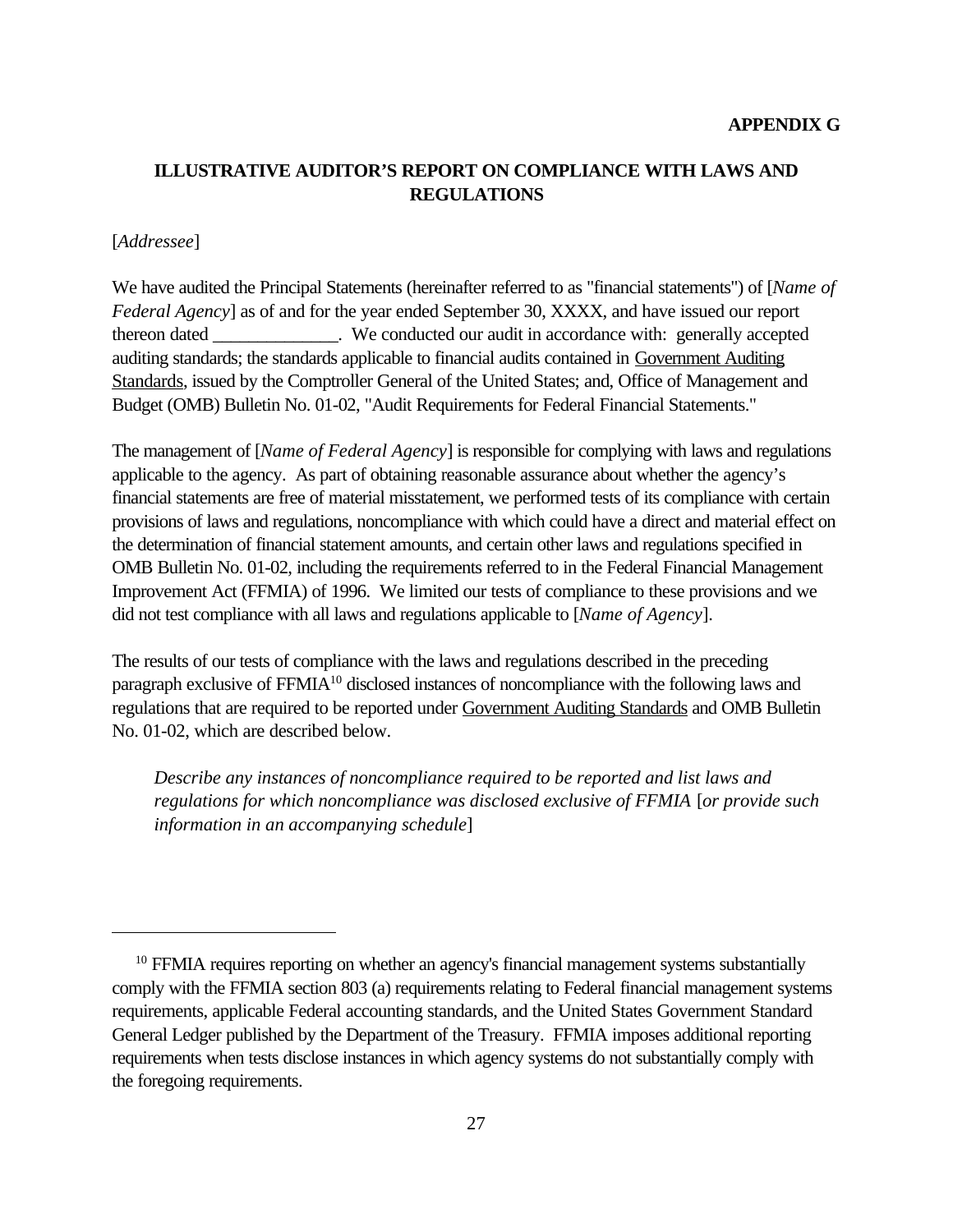The results of our tests of compliance disclosed no instances of noncompliance with other laws and regulations discussed in the preceding paragraph exclusive of FFMIA that are required to be reported under Government Auditing Standards or OMB Bulletin No.01-02.

Under FFMIA, we are required to report whether the agency's financial management systems substantially comply with the Federal financial management systems requirements, applicable Federal accounting standards, and the United States Government Standard General Ledger at the transaction level. To meet this requirement, we performed tests of compliance with FFMIA section 803(a) requirements.

The results of our tests disclosed no instances in which the agency's financial management systems did not substantially comply with the three requirements discussed in the preceding paragraph.

[*If the results of tests disclosed that the agency's systems did not substantially comply with one or more of the foregoing requirements, the preceding sentence should be replaced with the following:*

The results of our tests disclosed instances, described below (or described in an accompanying schedule), where the agency's financial management systems did not substantially comply with [*specify which of the three requirements where a lack of substantial compliance was found, e.g. Federal financial management systems requirements and the U.S. Government Standard General Ledger at the transaction level*].

[*If the results of the audit disclosed no lack of substantial compliance with one or two of the foregoing requirements, add the following:*

The results of our tests disclosed no instances in which the agency's financial management systems did not substantially comply with [*specify which of the three requirements where a lack of substantial compliance was not found, e.g., applicable Federal accounting standards*].

*In addition, when tests disclosed that the agency's systems did not substantially comply with the foregoing requirements, the auditor's report on compliance or an accompanying schedule should provide the following information as required by FFMIA and paragraph 7.c.(3)(c) of this Bulletin. Findings should be grouped together based on the requirement they relate to (i.e., Federal financial management systems requirements, applicable Federal accounting standards, or the U.S. Government Standard General Ledger).* 

- *1. The entity or organization responsible for the financial management systems that were found not to comply with the requirements.*
- *2. All facts pertaining to the noncompliance, including: (a) the nature and extent of the noncompliance, (b) the primary reason or cause of the noncompliance, and (c) any relevant*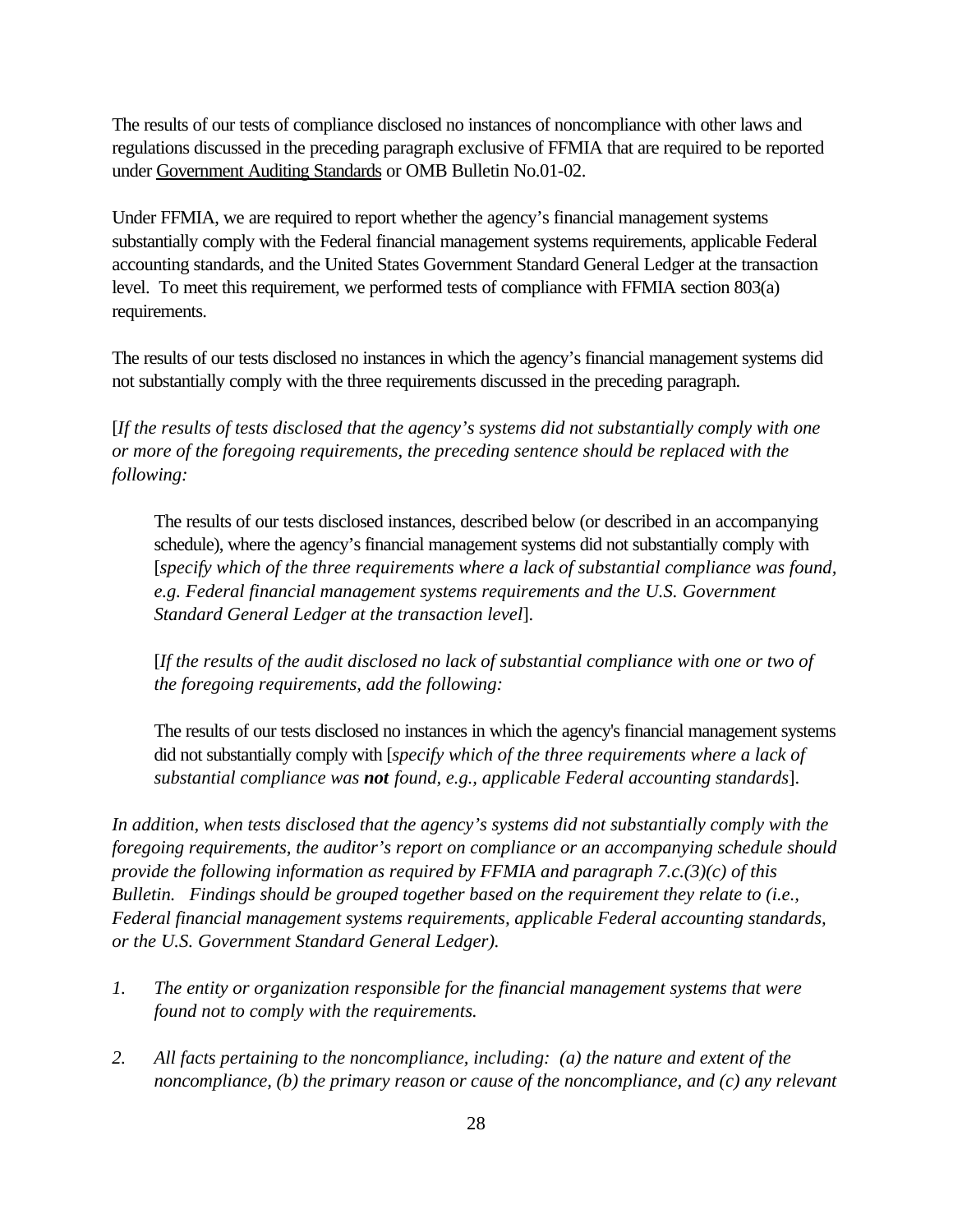*comments from reporting entity management or employees responsible for the noncompliance.*

## *3. Recommended remedial actions and the time frames to implement such actions.*]

Providing an opinion on compliance with certain provisions of laws and regulations was not an objective of our audit and, accordingly, we do not express such an opinion.<sup>11</sup>

This report is intended solely for the information and use of the management of [*Name of Federal Agency*], OMB and Congress, and is not intended to be and should not be used by anyone other than these specified parties.

[*Signature*] [*Date*]

<sup>&</sup>lt;sup>11</sup> If the objective is to express an opinion on the agency's compliance with laws and regulations, the auditor should follow Statement on Standards for Attestation Engagements No. 3, "Compliance Attestation," issued by the American Institute of Certified Public Accountants.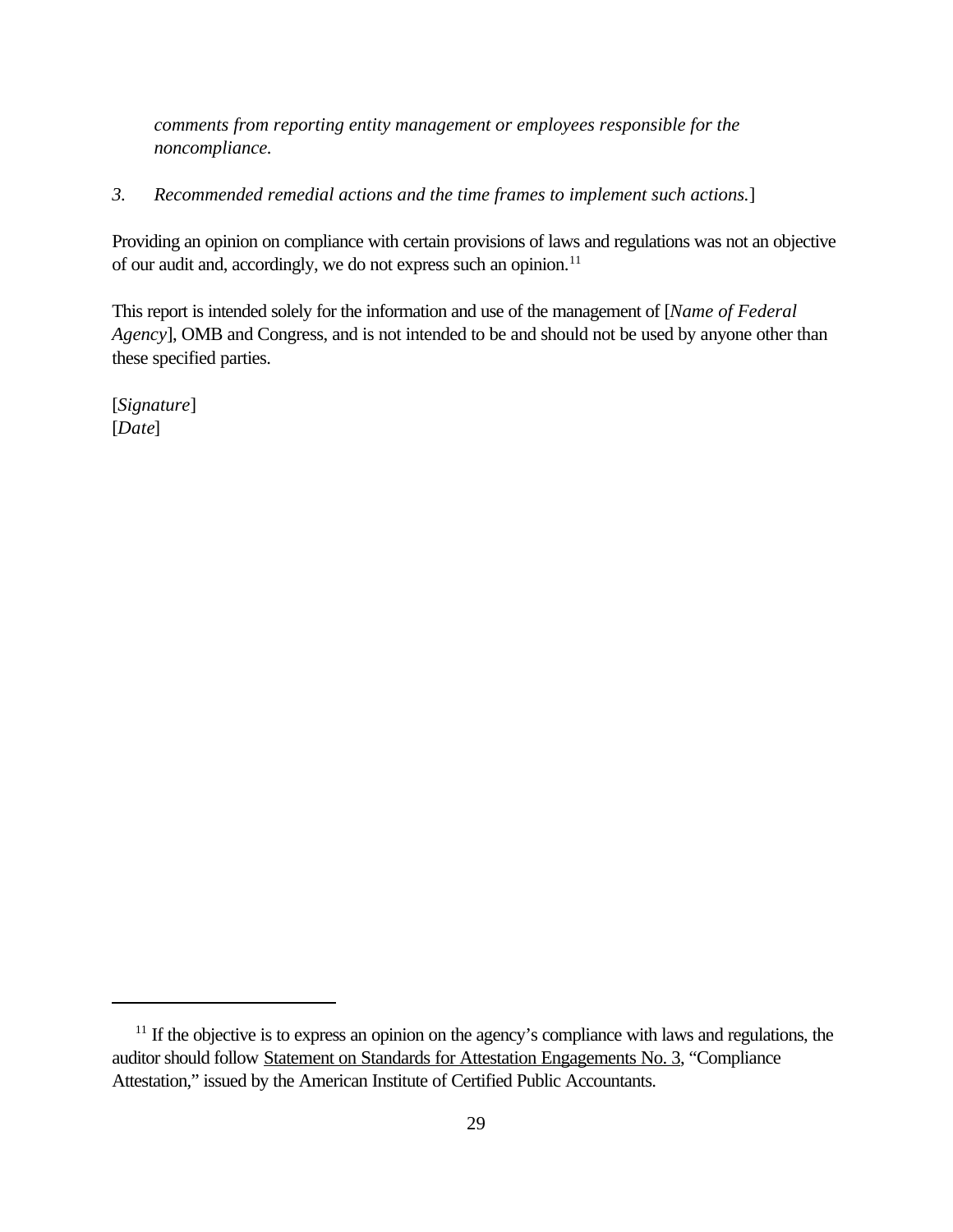# **ILLUSTRATIVE LETTER OF INQUIRY FROM AGENCY MANAGEMENT TO LEGAL COUNSEL CONCERNING CONTINGENT LIABILITIES FOR LITIGATION, CLAIMS, AND ASSESSMENTS**

### [CFO Office Letterhead]

| Date:    | [No later than October 15]                                     |
|----------|----------------------------------------------------------------|
| To:      | <b>General Counsel</b>                                         |
| From:    | <b>Chief Financial Officer</b>                                 |
| Subject: | [Auditor's] Audit of the Fiscal Year XXX0 Financial Statements |

Pursuant to 31 U.S.C. § 3515, the [Auditor name] is conducting an audit of the financial statements of the [Government entity] as of and for the fiscal year ended September 30, XXX0. In performing audits of government entities, auditors are required to follow Government Auditing Standards, issued by the Comptroller General of the United States (the "Yellow Book"). For financial statement audits, Government Auditing Standards incorporate the fieldwork and reporting standards of the American Institute of Certified Public Accountants (AICPA) and the Statements on Auditing Standards that interpret them. Consistent with the procedures contained in AU 337 of the AICPA's Codification of Statements on Auditing Standards, [Auditor] has inquired about litigation, claims, and assessments to satisfy itself as to the financial accounting and reporting of such matters with respect to the financial statements. The purpose of this letter is to request your assistance in responding to that inquiry. The American Bar Association "Statement of Policy Regarding Lawyers' Responses to Auditors' Request for Information" (December 1975) provides relevant guidance for the lawyer's response to the auditor's request.

In accordance with Statement of Federal Financial Accounting Standards (SFFAS) Number 5, "Accounting for Liabilities of the Federal Government," as amended by SFFAS Number 12, and Interpretation Number 2 of SFFAS Numbers 4 and 5, [Government entity] reports certain information in its financial statements and notes concerning contingent liabilities for litigation, claims, and assessments. We request that you provide [Auditor] (with a copy to me) with information involving matters with respect to which you have been engaged and to which you have devoted substantive attention on behalf of the [Government entity] in the form of legal consultation or representation. You should furnish an interim response by [agreed-upon date]<sup>12</sup>, including matters that existed as of

 $12$  When agreeing on due dates, auditors and CFOs may want to consider the due dates for providing legal letters for the governmentwide financial statements discussed in paragraph 8. of the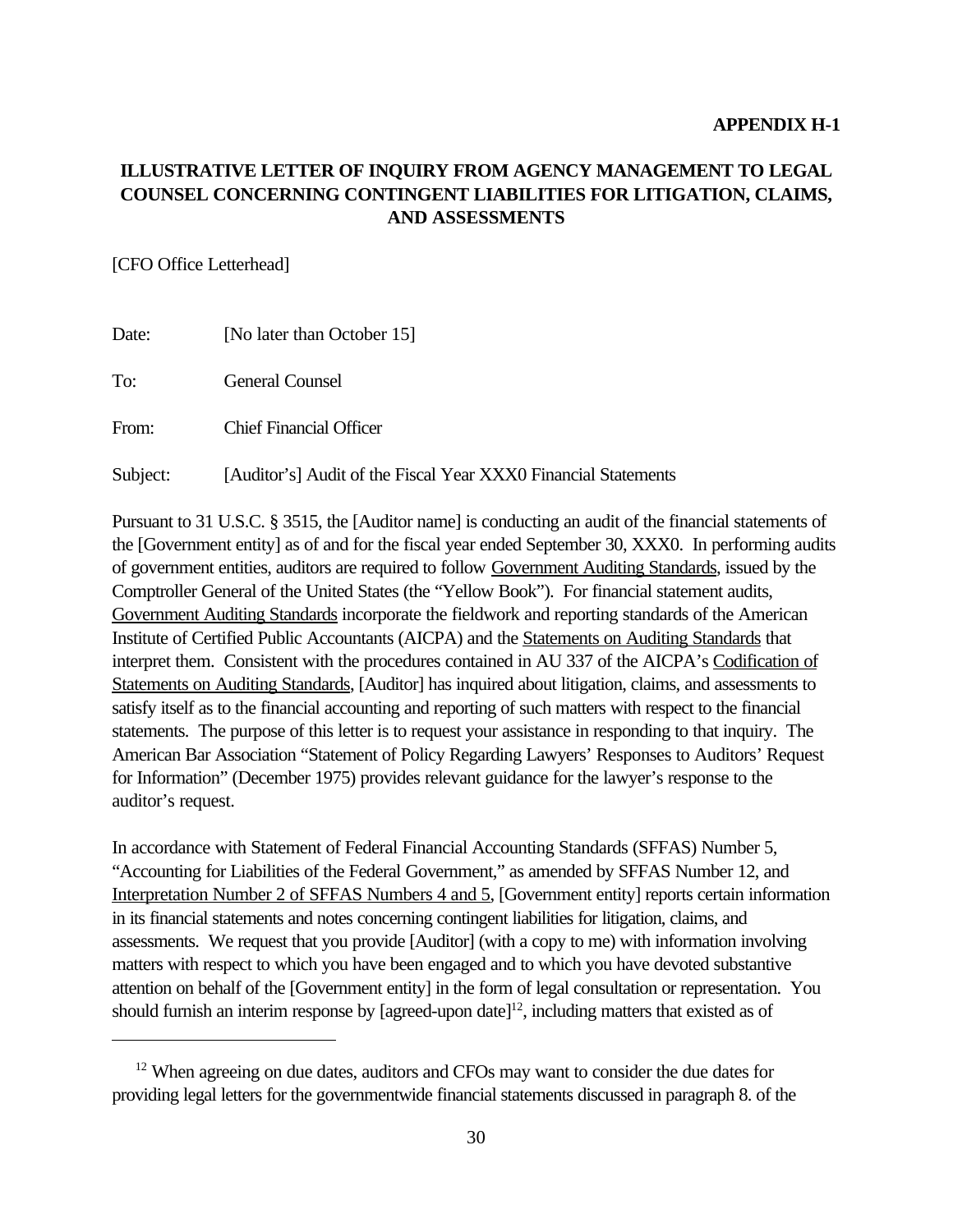September 30, XXX0, and from that date through at least December 1, XXX0. You should furnish an updated response by [agreed-upon date]<sup>13</sup>, that is effective no earlier than February 15, XXX1, that includes any changes from the interim response, or a statement that there are no changes.

Include any cases with respect to which you have been engaged and to which you have devoted substantive attention on behalf of the [Government entity] in the form of legal consultation or representation, even those cases where you believe the Judgment Fund or some financing source other than [Government entity]'s budgetary resources will pay any potential loss. Under generally accepted accounting principles, such amounts should be included as liabilities or disclosure items in the [Government entity]'s financial statements. Cases similar in nature should be aggregated where appropriate. It would be helpful if you could list the matters in order of the amount of potential loss, starting with the largest.

Pending or Threatened Litigation (excluding unasserted claims)

We and [Auditor] have determined that any matters where the amount of potential loss exceeds \$X, individually or in the aggregate, could be material to the financial statements. Please provide to [Auditor] the information described below about pending or threatened litigation where the amount of potential loss exceeds  $X^{14}$ :

- 1. The nature of the matter. Include a description of the case or cases and amount claimed, if specified.
- 2. The progress of the case to date.
- 3. The government's response or planned response (for example, to contest the case vigorously or to seek an out-of-court settlement).
- 4. An evaluation of the likelihood of unfavorable outcome. Please categorize likelihood as probable (an unfavorable outcome is likely to occur), reasonably possible (the chance of an unfavorable outcome is less than probable but more than remote), or remote (the chance of an unfavorable outcome is slight).
- 5. An estimate of the amount or range of potential loss, if one can be made, for losses considered to be probable or reasonably possible.

Audit Bulletin.

 $13$  See footnote 12.

 $<sup>14</sup>$ Management and the auditor should agree on a materiality level to use in the letter of inquiry. A</sup> guideline for setting the materiality level for the legal letter is 0.5 percent of planning materiality, as defined in the President's Council on Integrity and Efficiency (PCIE) Policy Manual: Federal Financial Statement Audit Manual and GAO's Financial Audit Manual.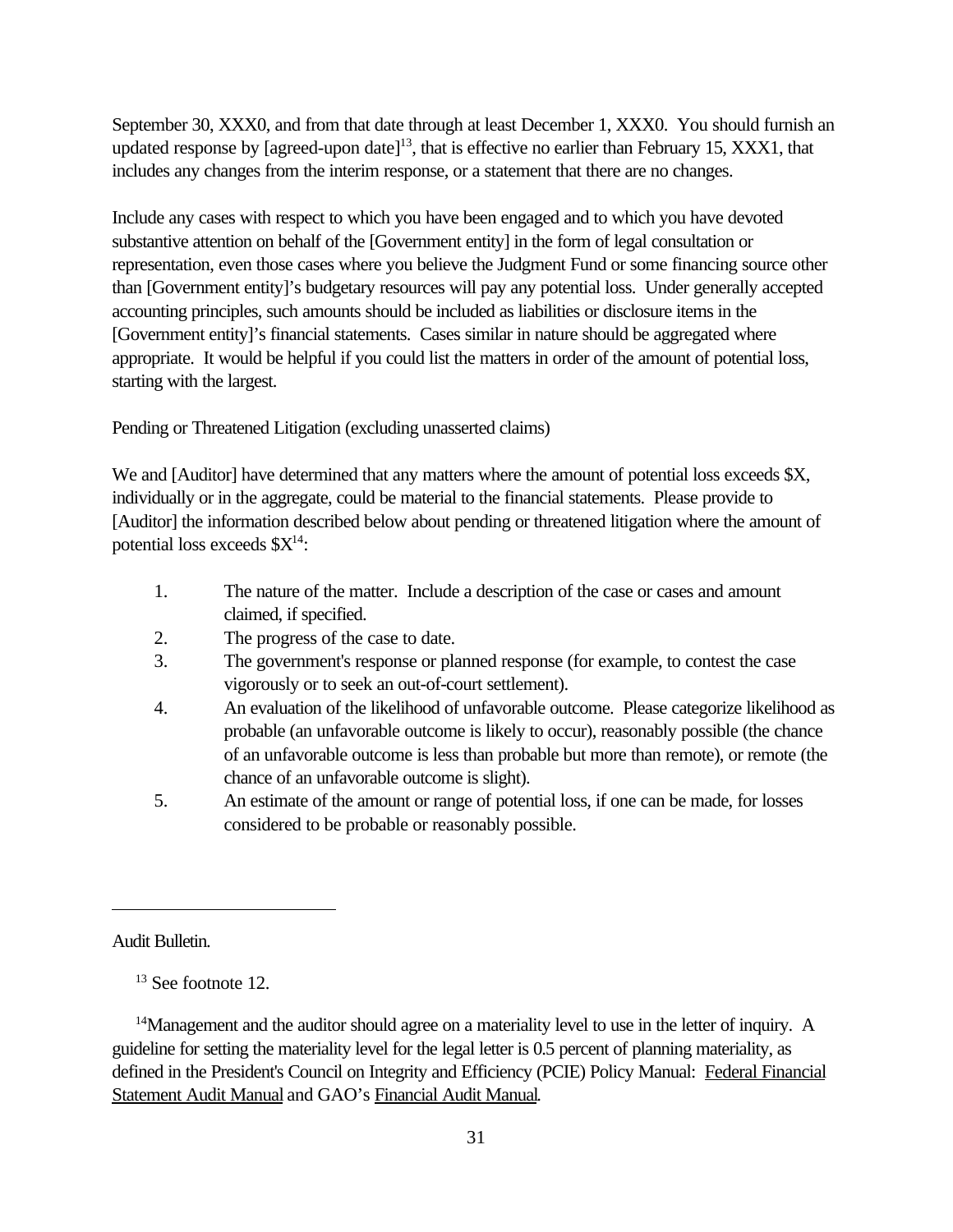6. The name of the [Government entity]'s attorney handling the case and names of any outside legal counsel/other lawyers representing or advising the government in the matter (Department of Justice or outside law firms).

## Unasserted Claims and Assessments

Please provide the following information for all unasserted claims and assessments that you consider to be probable of assertion and which, if asserted, would have at least a reasonable possibility (more than remote) of an unfavorable outcome in an amount over \$X, individually or in the aggregate, involving matters to which you have devoted substantive attention.

- 1. A description of the nature of the matter.
- 2. The government's planned response if the claim is asserted.

 3. An evaluation of the likelihood of an unfavorable outcome. (Categorize likelihood as probable (likely to occur) or reasonably possible (less than probable but more than remote).)

4. An estimate of the amount or range of potential loss, if one can be made.

Please specifically confirm to [Auditor] that our understanding of the following is correct: whenever, in the course of performing legal services for us, with respect to a matter recognized to involve an unasserted possible claim or assessment that may call for financial statement disclosure, if you have formed a professional conclusion that we should disclose or consider disclosure concerning such possible claim or assessment, as a matter of professional responsibility to us, you will: (1) advise us of your conclusion, and (2) consult with us concerning the question of such disclosure and the applicable requirements of SFFAS No. 5, as amended.

Please separately identify any cases with respect to which you have been engaged and to which you have devoted substantive attention on behalf of the [Government entity] in the form of legal consultation or representation for which you believe another government entity will be responsible for any potential liability.

Please specifically identify the nature of and reasons for any limitations on your response to this request.

Please address your reply to [Auditor], and contact him/her at (phone number), when your reply is available for pick up, and send a copy of your reply to me. Do not hesitate to contact me or [Auditor] if you have any questions regarding this request.

[Signed by] Chief Financial Officer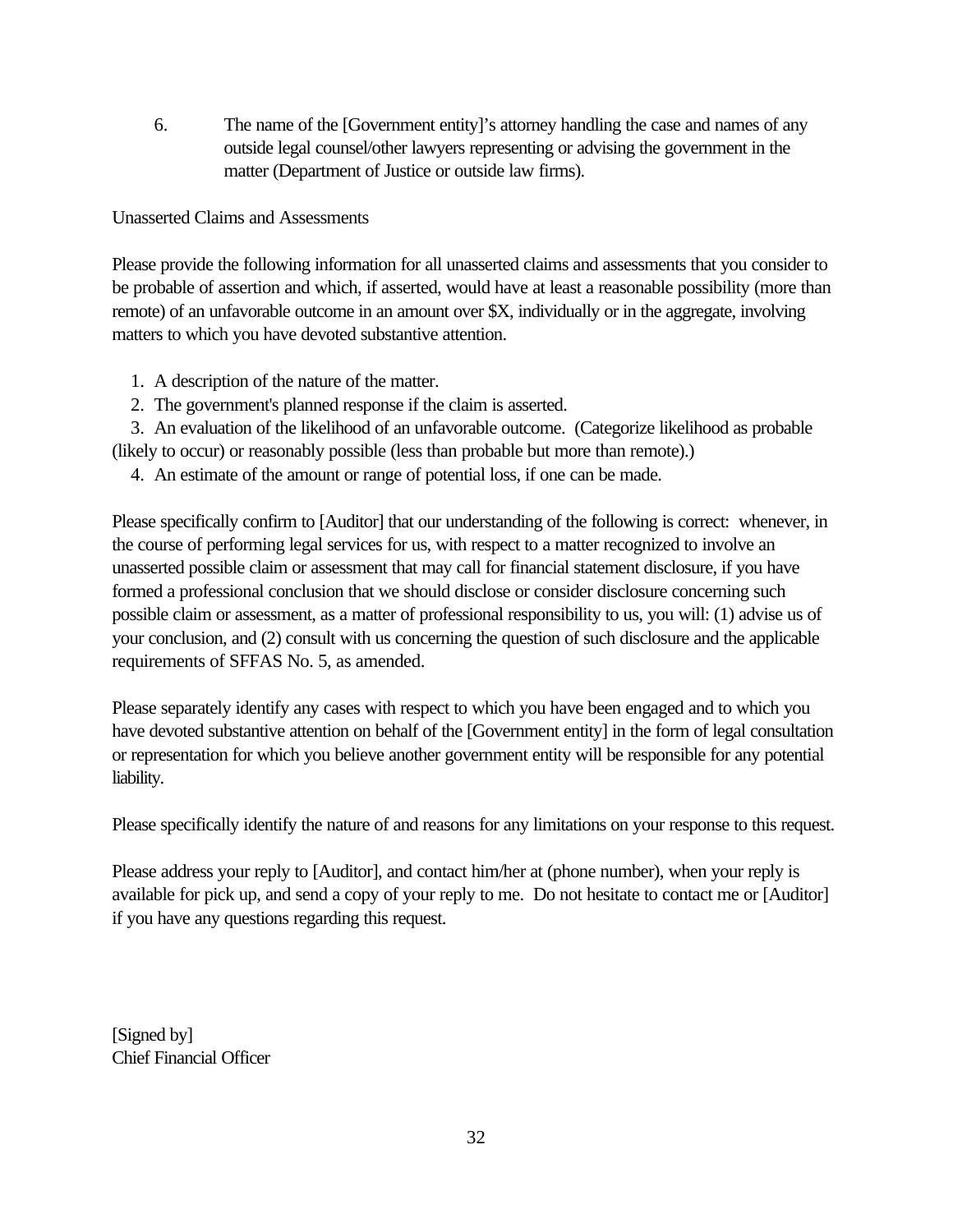## **ILLUSTRATIVE RESPONSE FROM LEGAL COUNSEL CONCERNING LITIGATION, CLAIMS, AND ASSESSMENTS<sup>15</sup>**

[General Counsel Letterhead]

Date:

| To:      | <b>Inspector General / Independent Auditor</b>                                            |
|----------|-------------------------------------------------------------------------------------------|
| From:    | <b>General Counsel</b>                                                                    |
| Subject: | Legal Response in connection with the XXX0 Financial Statement Audit of [agency]<br>name] |

As General Counsel of [Name of Agency], I am writing in response to the letter of inquiry from the Agency's Chief Financial Officer dated  $\ldots$ , in connection with the audit of [Name of Agency]'s financial statements as of and for the fiscal year ended September 30, XXX0.

I call your attention to the fact that as General Counsel for the Agency, I have general supervision of the Agency's legal affairs. [If the general legal supervisory responsibilities of the person signing the letter are limited, set forth a clear description of those legal matters over which such person exercises general supervision, indicating exceptions to such supervision and situations where primary reliance should be placed on other sources.] In such capacity, I have reviewed litigation and claims threatened or asserted involving the Agency and have consulted with outside legal counsel with respect thereto where I have deemed appropriate.

Subject to the foregoing and to the last paragraph of this letter, I advise you that since [insert date of beginning of fiscal year period under audit] neither I, nor any of the lawyers over whom I exercise general legal supervision, have given substantive attention to, or represented the Agency in connection with  $[material<sup>16</sup>]$  loss contingencies coming within the scope of clause (a) of Paragraph 5 of the Statement of Policy referred to in the last paragraph of this letter, except as follows:

<sup>&</sup>lt;sup>15</sup> This illustrative response is based on examples presented in AU Section 337C, "ABA Statement of Policy Regarding Lawyers' Responses to Auditor's Requests for Information," of the Codification of Statements on Auditing Standards.

<sup>16</sup> See Paragraph 3 of the American Bar Association (ABA) Statement of Policy and the accompanying Commentary for guidance where the response is limited to material items.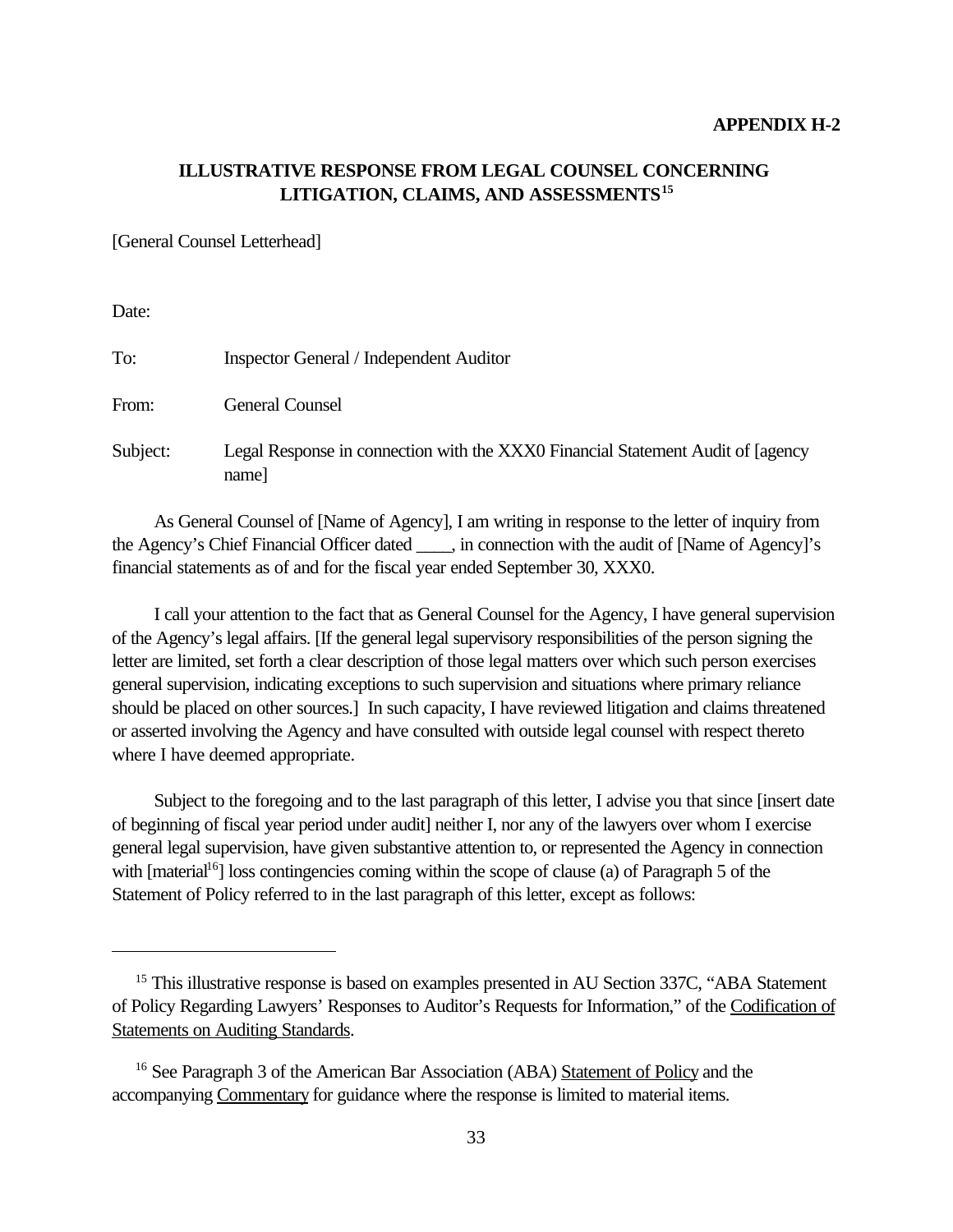[Describe litigation and claims which fit the foregoing criteria as follows: $]^{17}$ 

## **Pending or Threatened Litigation (excluding unasserted claims**)

- **a. Nature of the matter (include a description of the case or cases and amount claimed, if specified).**
- **b. Progress of the case to date.**
- **c. Current or intended response.**
- **d. Evaluation of the likelihood of an unfavorable outcome (categorize likelihood as probable, reasonably possible, or remote).**
- **e. Estimated amount or range of potential loss, if determinable, for losses considered to be probable or reasonably possible.**
- **f. Name of [Government entity]'s attorney handling the case and names of any outside legal counsel representing or advising the government in the matter.**

With respect to matters which have been specifically identified as contemplated by clauses (b) or (c) of paragraph 5 of the ABA Statement of Policy, I advise you, subject to the last paragraph of this letter, as follows:

**Unasserted Claims and Assessments (considered to be probable of assertion and which, if asserted, would have at least a reasonable possibility of an unfavorable outcome )**

- **a. Nature of the matter.**
- **b. Intended response if claim would be asserted.**
- **c. Evaluation of the likelihood of an unfavorable outcome. (Categorize likelihood as probable or reasonably possible.)**
- **d. Estimated amount or range of potential loss, if determinable.**

The information set forth herein is [(as of the date of this letter) or (as of (insert date), the date on which we commenced our internal review procedures for purposes of preparing this response)], except as otherwise noted, and I disclaim any undertaking to advise you of changes which thereafter may be brought to my attention or the attention of our lawyers over whom I exercise general legal supervision.

This response is limited by, and in accordance with, the ABA Statement of Policy Regarding Lawyers' Responses to Auditors' Requests for Information (December 1975); without limiting the generality of the foregoing, the limitations set forth in such Statement on the scope and use of this response (Paragraphs 2 and 7) are specifically incorporated herein by reference, and any description herein of any "loss contingencies" is qualified in its entirety by Paragraph 5 of the Statement and the accompanying Commentary (which is an integral part of the Statement). Consistent with the last sentence of Paragraph 6 of the ABA Statement of Policy, this will confirm as correct the Agency's understanding that whenever, in the course of performing legal services for the Agency with respect to a matter recognized to involve an unasserted possible claim or assessment that may call for financial

 $17$  It is expected that cases or matters will be aggregated where appropriate.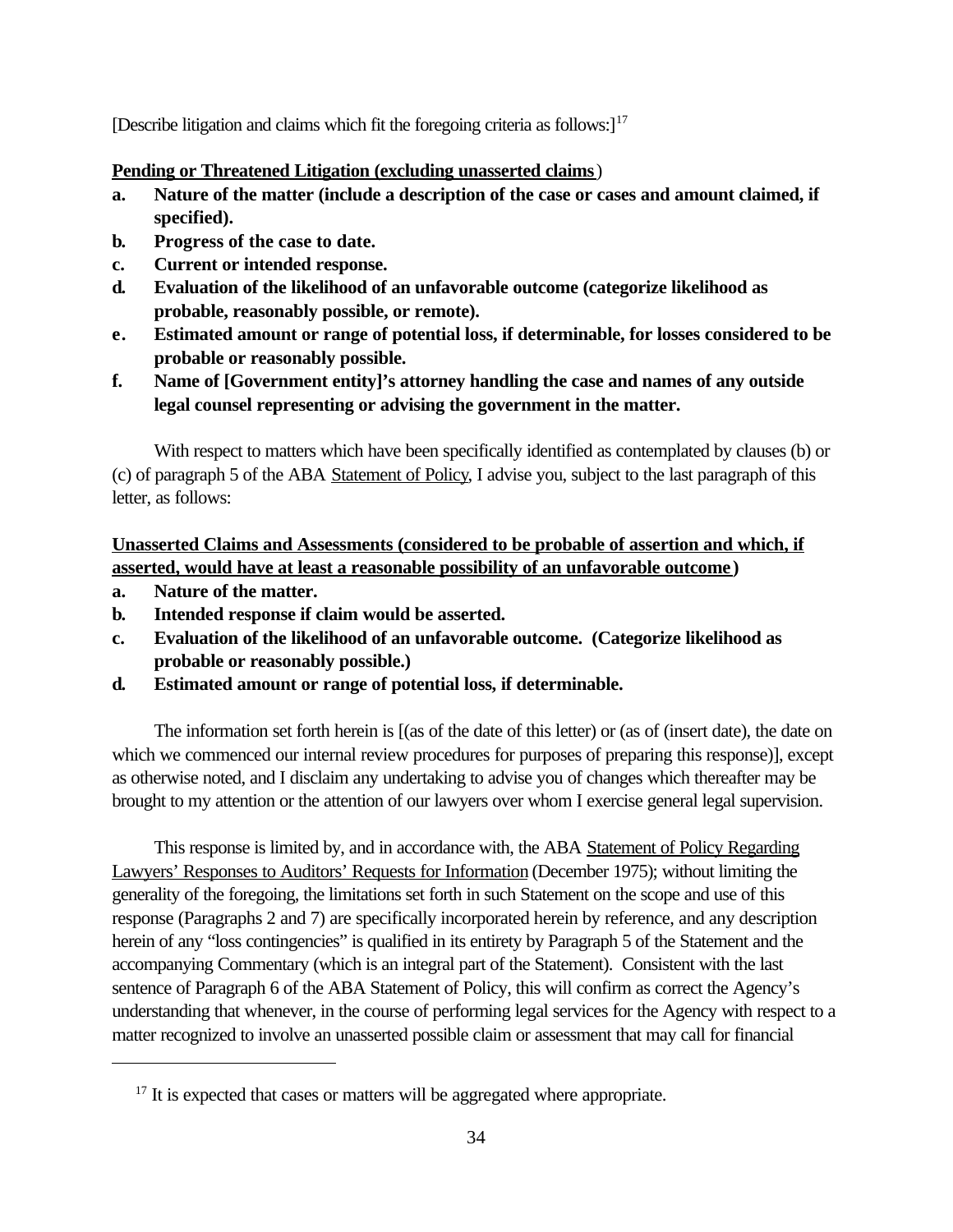statement disclosure, I have formed a professional conclusion that the Agency must disclose or consider disclosure concerning such possible claim or assessment, I, as a matter of professional responsibility to the Agency, will so advise the Agency and will consult with the Agency concerning the question of such disclosure and the applicable requirements of Statement of Federal Financial Accounting Standards (SFFAS) Number 5, "Accounting for Liabilities of the Federal Government," as amended by SFFAS Number 12, and Interpretation Number 2 of SFFAS Numbers 4 and 5. [Describe any other or additional limitation as indicated by Paragraph 4 of the Statement.]

cc: Chief Financial Officer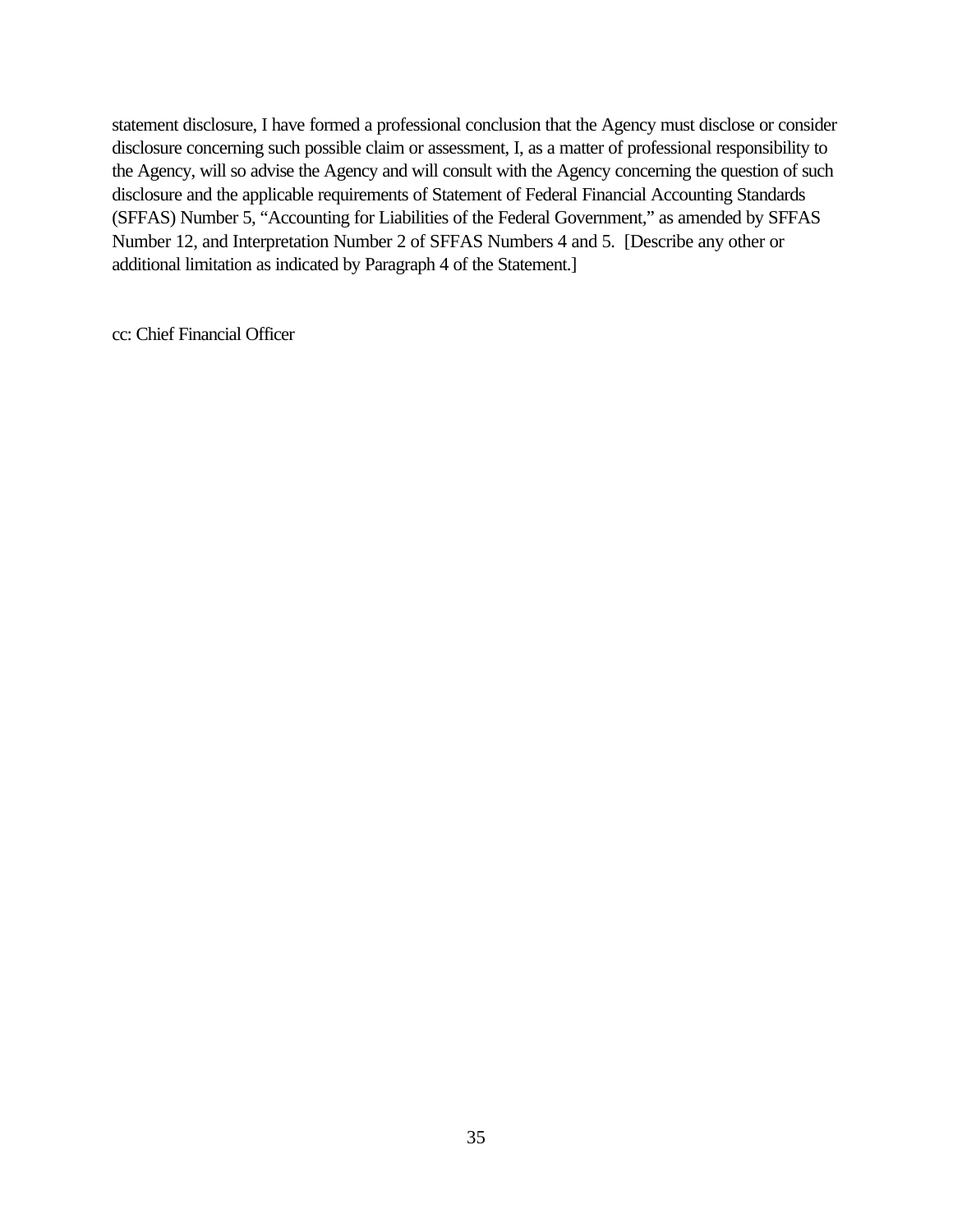#### **FORMAT FOR MANAGEMENT'S SCHEDULE OF INFORMATION CONTAINED IN LEGAL RESPONSES FOR FINANCIAL REPORTING PURPOSES**<sup>18</sup>

|                     |                         |                    |         |                                   |             |               | o                                             |  |
|---------------------|-------------------------|--------------------|---------|-----------------------------------|-------------|---------------|-----------------------------------------------|--|
| Reference           | Name of Case/<br>Amount |                    |         | Amount or range of potential loss |             |               | Disposition in<br><b>Financial Statements</b> |  |
| Claimed<br>Key      | <b>Related Cases</b>    | Likelihood of Loss | $(a)$ P | (b) $R/P$                         | $(c)$ Upper | Amt. Recorded | Note Disclosure                               |  |
|                     | \$                      |                    |         | D                                 | Φ           | D             | S                                             |  |
| <b>Instructions</b> |                         |                    |         |                                   |             |               |                                               |  |

#### **General:**

- 1. Matters should be listed on this schedule in order of the amount or range of potential loss, starting with the largest.
- 2. The level of aggregation should generally be at the same level as in the legal counsel's letter. However, there may be instances where the level of aggregation is too high to be able to prepare this schedule in a way that is meaningful. In such cases, the CFO should work with legal counsel to provide further disaggregation of dissimilar cases. There may also be other instances where a higher level of aggregation is desirable. CFOs should use professional judgment, considering the purpose of this schedule when determining the level of aggregation.

#### **Column:**

- 1. **Reference Key:** Page number of the legal representation letter obtained from General Counsel discussing the case, or other reference information.
- 2. **Amount Claimed:** Amount claimed in the litigation, claim, or assessment (if specified).
- 3. **Name of Case / Related Cases:** Self-explanatory.
- 4. **Likelihood of Loss:** List management's evaluation of the likelihood of loss:
	- Options: P: Probable (loss is likely to occur)
		- R/P: Reasonably Possible (the chance of loss is less than probable, but more than remote)
		- R: Remote (chance of loss is slight)
		- U: Legal Counsel Unable to Determine

#### 5. **Amount or Range of Potential Loss:**

Options: 5a: Probable (P): Provide single estimate or lower end of range, if known. Enter "U," if unknown. (Also, provide column totals.)

<sup>&</sup>lt;sup>18</sup> As required by paragraph 8.b. of OMB's Audit Bulletin, the CFO shall prepare and the auditor shall review a summary of the information contained in the legal counsel's response using this format. An electronic version of this form is available in Mircosoft Excel at OMB's website on the Internet at http://www.whitehouse.gov/OMB/financial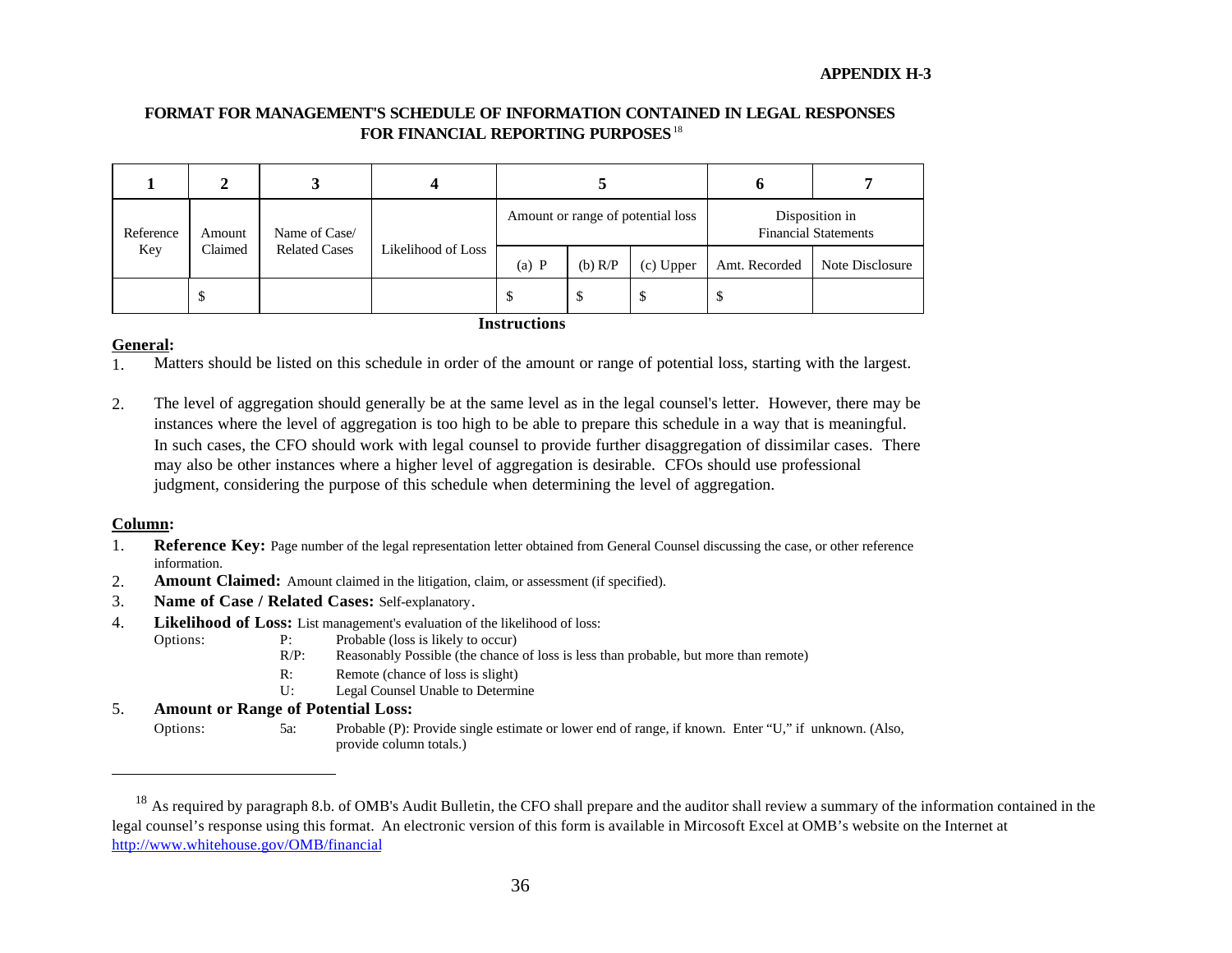- 5b: Reasonably Possible (R/P): provide single estimate or lower end of range, if known. Enter "U," if unknown. (Also, provide column totals.)
- 5c: If the estimate in 5a or 5b is a range, provide upper end of range; otherwise, enter "n/a."
- 6. **Disposition in Financial Statements Amount Recorded:** If applicable, provide dollar amount recorded as a liability in the financial statements. (Also, provide column totals.)
- 7. **Disposition in Financial Statements Note Disclosure:** If applicable, indicate by note reference number where case information is separately disclosed or included in amounts disclosed in notes to the financial statements.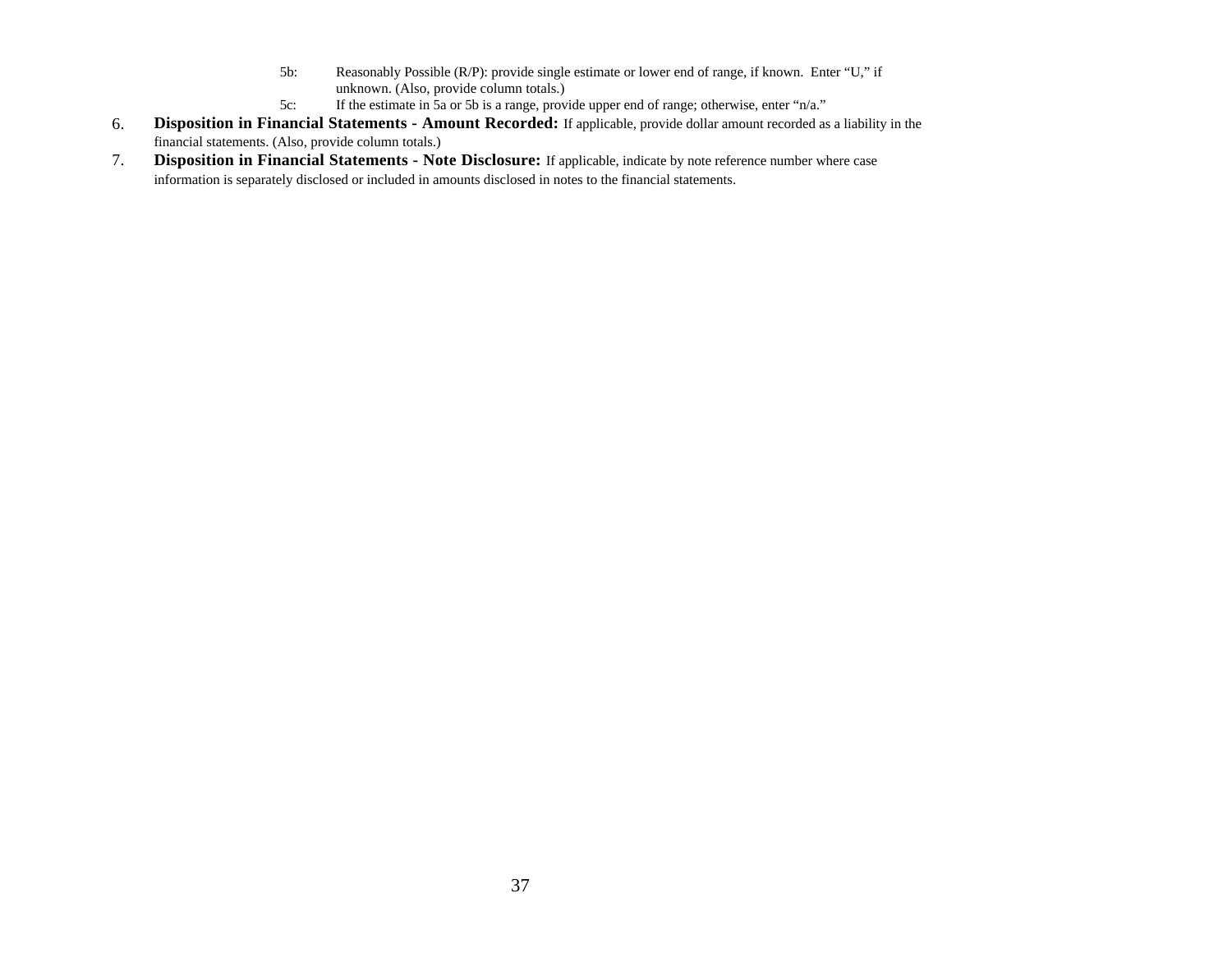## **AGREED-UPON PROCEDURES**

# **RETIREMENT, HEALTH BENEFITS, AND LIFE INSURANCE WITHHOLDINGS/CONTRIBUTIONS AND SUPPLEMENTAL SEMIANNUAL HEADCOUNT REPORT SUBMITTED TO THE OFFICE OF PERSONNEL MANAGEMENT**

### *OBJECTIVE*

Assist the Office of Personnel Management (OPM) in assessing the reasonableness of Retirement, Health Benefits, and Life Insurance withholdings and/contributions as well as enrollment information submitted via the Semiannual Headcount Report.

### *BACKGROUND*

The Agreed-Upon Procedures (AUPs) relating to the submission to OPM of withholdings/ contributions for Retirement, Health Benefits, and Life Insurance relate to the use of the Retirement and Insurance Transfer System (RITS). RITS is the authorized method of submission of withholding and contribution information to OPM. Agency payroll offices (APOs) that are technically unable to transmit benefit information to OPM via RITS may continue to submit withholdings and contributions via the hard copy SF 2812 (and SF 2812-A), "Report of Withholdings and Contributions for Health Benefits, Life Insurance and Retirement to OPM." The AUPs to be applied to those APOs submitting withholdings and contributions to OPM via the hard copy SF 2812 forms are similar to those for RITS.

#### *PROCEDURES*

Gain an understanding of the APO's procedures for reconciling payroll information to RITS submissions. Obtain the APO's most recent Semiannual Headcount Report submitted to OPM and a summary of RITS submissions for the current fiscal year. Randomly select three RITS submissions for the current fiscal year, one of which coincides with the most recent Semiannual Headcount Report. Obtain payroll information for the periods covered by the RITS submissions selected.

*Note that, as used in these AUPs, the term payroll information refers to all payroll information, whether it be a payroll register, payroll data file, or other payroll support data.*

- 1. Compare RITS submission data with payroll information by performing the following procedures:
	- 1.a. Foot the payroll information. If the auditor chooses to use a subset of payroll information, the subset must be representative of all payroll information and be subject to the same control procedures over payroll information associated with the three RITS submissions selected.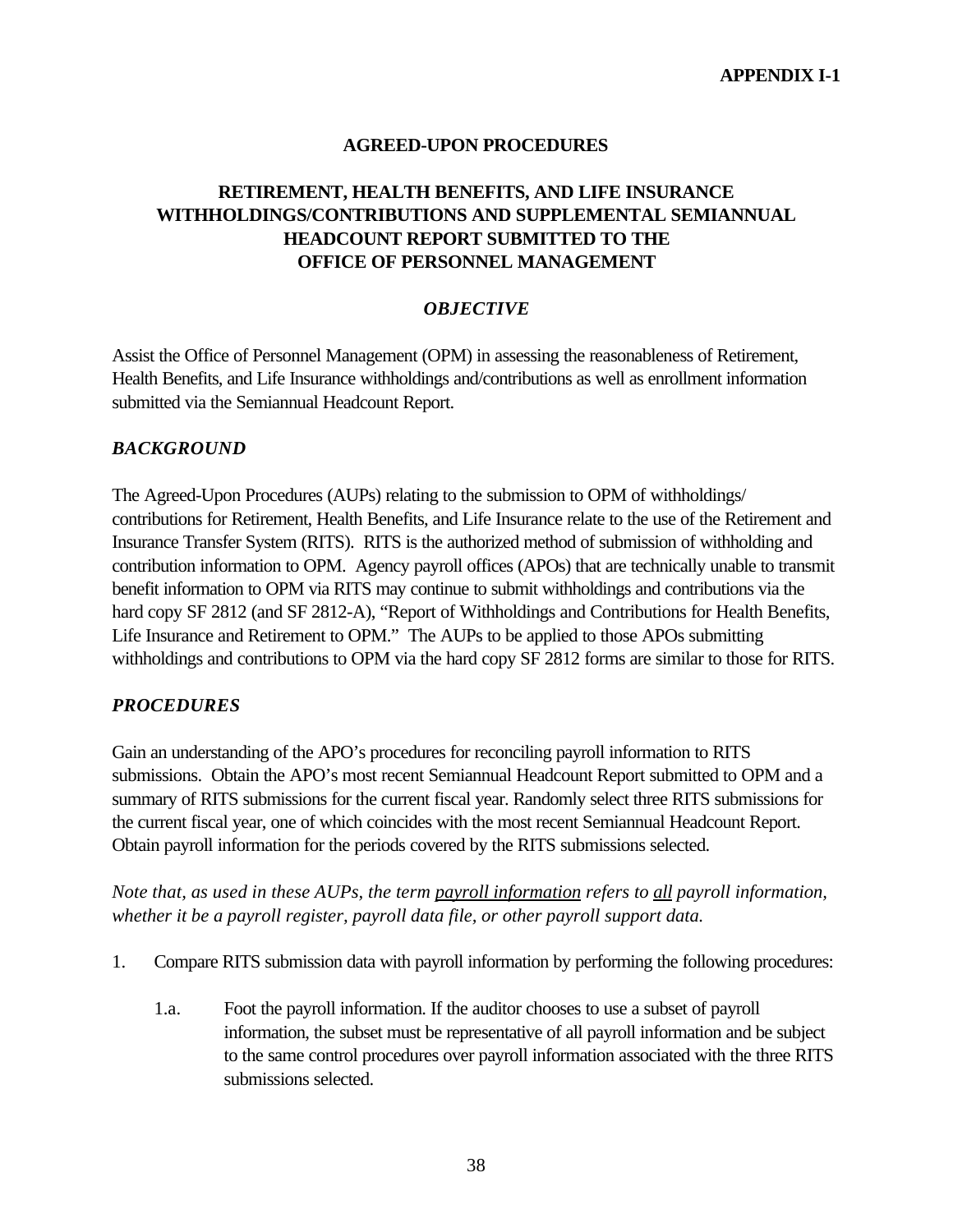- 1.b. Trace employee withholding information shown on the payroll information footed in step 1.a. for Retirement, Health Benefits, and Life Insurance (as adjusted for reconciling items) to the related amounts shown on the RITS submission for the corresponding period.
- 1.c. Obtain support for differences between amounts shown on the source of payroll information (e.g., payroll register, payroll data, etc.) or derived from files footed in step 1.a. and amounts shown on the RITS submission selected.
- 1.d. Trace reconciling items to supporting documentation and verify agreement.
- 1.e. Foot each RITS submission selected.

Report any differences or exceptions that are unsupported or unsubstantiated, or represent an error.

2. Review or perform a reconciliation of payroll information, including RITS data, to the agency's general ledger. For the three pay periods selected, review the agency's reconciliation of payroll transactions to its general ledger expense and cash disbursement accounts or, if such reconciliation does not exist, perform the reconciliation. Agencies should post Retirement, Health Benefits, and Life Insurance employer contributions to Standard General Ledger (SGL) account 6400–Benefits Expense. Report when the APO did not prepare the reconciliation. Also report any unsupported or unsubstantiated differences (i.e., gross rather than net) in the total payroll paid for the selected pay period and the amount recorded in the general ledger that exceeds 5 percent of total payroll. Report any differences (i.e., gross rather than net) between the withholding and contributions reported on the RITS submissions and the amounts posted to the SGL accounts greater than 1 percent. Employee contributions should be reported to 6400N and employer contributions to 6400G. Report postings of employer contributions for Retirement, Health Benefits, and Life Insurance to any SGL account other than account 6400G.

# *For further information, see the FACTS Elimination Guidance at www.fms.treas.gov/cfs/dev/index.html*

3. Agree employee salary and contributions to the SF-50 ("Notification of Personnel Action"), authorized withholding/contributions, and benefit program elections. Randomly select a total of 25 individuals who were on the payroll system for all three of the RITS submissions selected for testing above. The 25 employees must be selected from a pool of employees who meet each of the following characteristics: covered by Civil Service Retirement System (CSRS) or the Federal Employees Retirement System (FERS); enrolled in the Federal Employees Health Benefits Program; covered by Basic Life Insurance; and covered by at least one FEGLI optional coverage (Option A, B, or C). Obtain the Official Personnel File (OPF) for each individual selected, and perform the following procedures: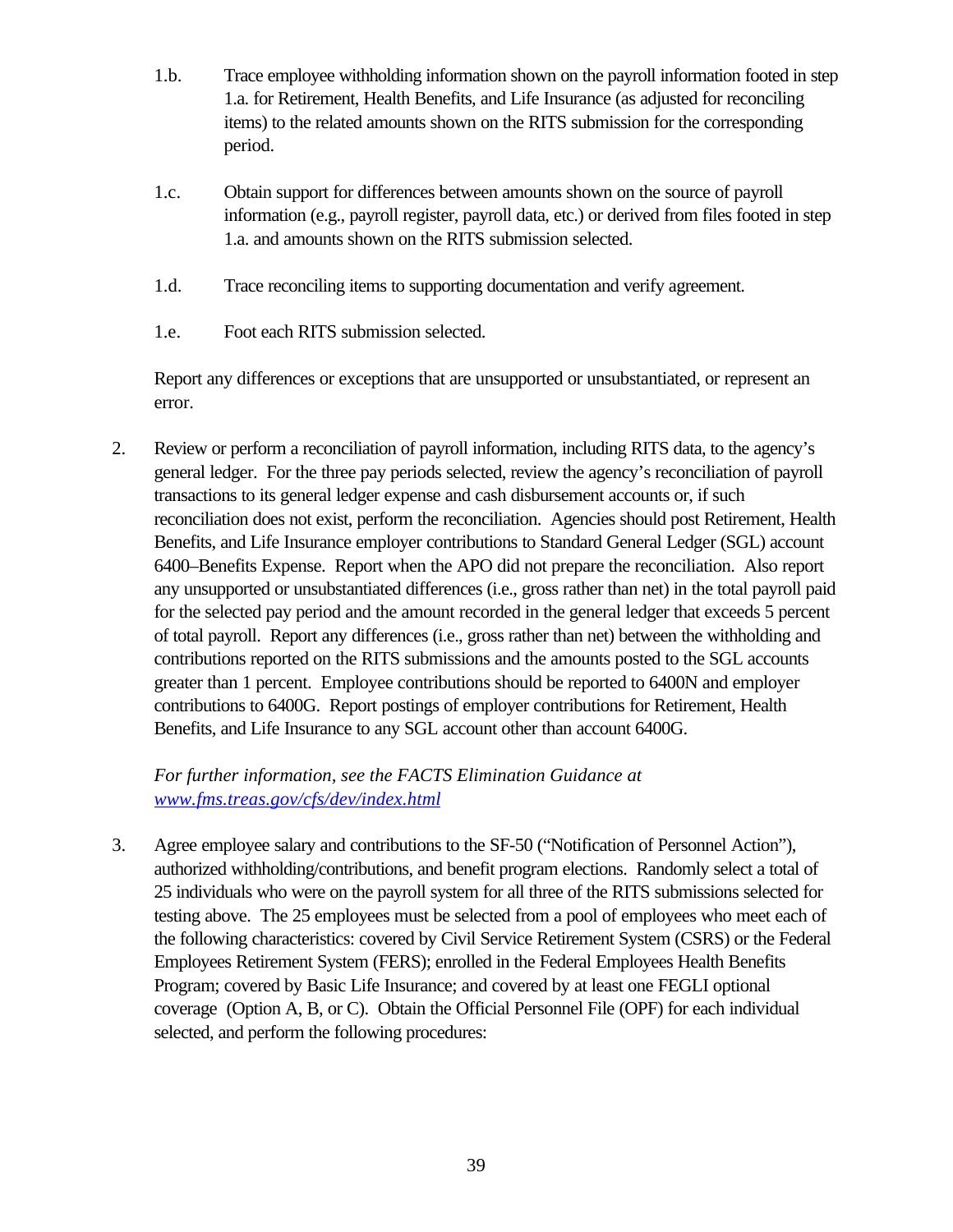- 3.a. Verify that the base salary used for payroll purposes and upon which withholdings and contributions generally are based agrees with the base salary reflected on the employees' SF-50.
- 3.b. For Retirement, verify that amounts withheld and contributed for participants in the CSRS and the FERS are correct, based upon the official withholdings and contribution rates required by law*. [See Payroll Office Letters P-98-13 and P-99-27.]*
- 3.c. For Health Benefits, verify that employee withholdings and agency contributions agree with the official subscription rates issued by OPM for the plan and option elected by the employees, as documented by a Health Benefits Registration Form (SF-2809) in the employees' OPF. *See Payroll Office Letters P-98-10 and P-99-24, for FY 2000 rates*.

*If an employee elected his/her current health plan via Employee Express, there likely will not be documentation in the OPF. Employee Express is an automated system that allows employees to process health benefits enrollment changes, without having to submit a hard-copy enrollment form (SF2809); further information may be obtained at www.EmployeeExpress.gov. In addition, some agency payroll systems also afford the ability to effect health benefits enrollment changes without use of SF 2809. The auditor must obtain documentation from Employee Express, which maintains a history of all FEHB transactions entered by employees, or from the payroll systems that afford the capability of end-user update. Rather than requesting documentation directly from Employee Express, auditors should work through each agency's personnel office. Employee Express key representatives have been apprised of this potential requirement*.

- 3.d. For Life Insurance, verify that Basic Life Insurance was elected by the employees, as documented by a Life Insurance Election Form (SF 2817), in his/her OPF and that withholdings and contributions are correct.
	- i. For employee withholdings: Round the employee's annual base salary to the nearest thousand dollars and add \$2,000. For pay periods beginning on or after 4/24/99, divide this total by 1,000 and multiply by \$0.155 (for APOs with biweekly pay periods) or \$0.3358 (for APOs with monthly pay periods.
	- ii. For agency contributions: Divide the employee withholdings derived in step 3.d.i. by two.
- 3.e. Also, for Life Insurance, verify Optional coverage was elected, as documented by an SF 2817 in the employees' OPF, and that withholdings are correct. The withholding rates for Options A, B, and C are based upon the age of the employee and the amount of coverage elected. *[See the April 1999 revised "FEGLI Program Booklet" RI 76-21 available at www.opm.gov/insure/life/index.htm.]* Report any differences or exceptions that are unsupported or unsubstantiated, or represent an error.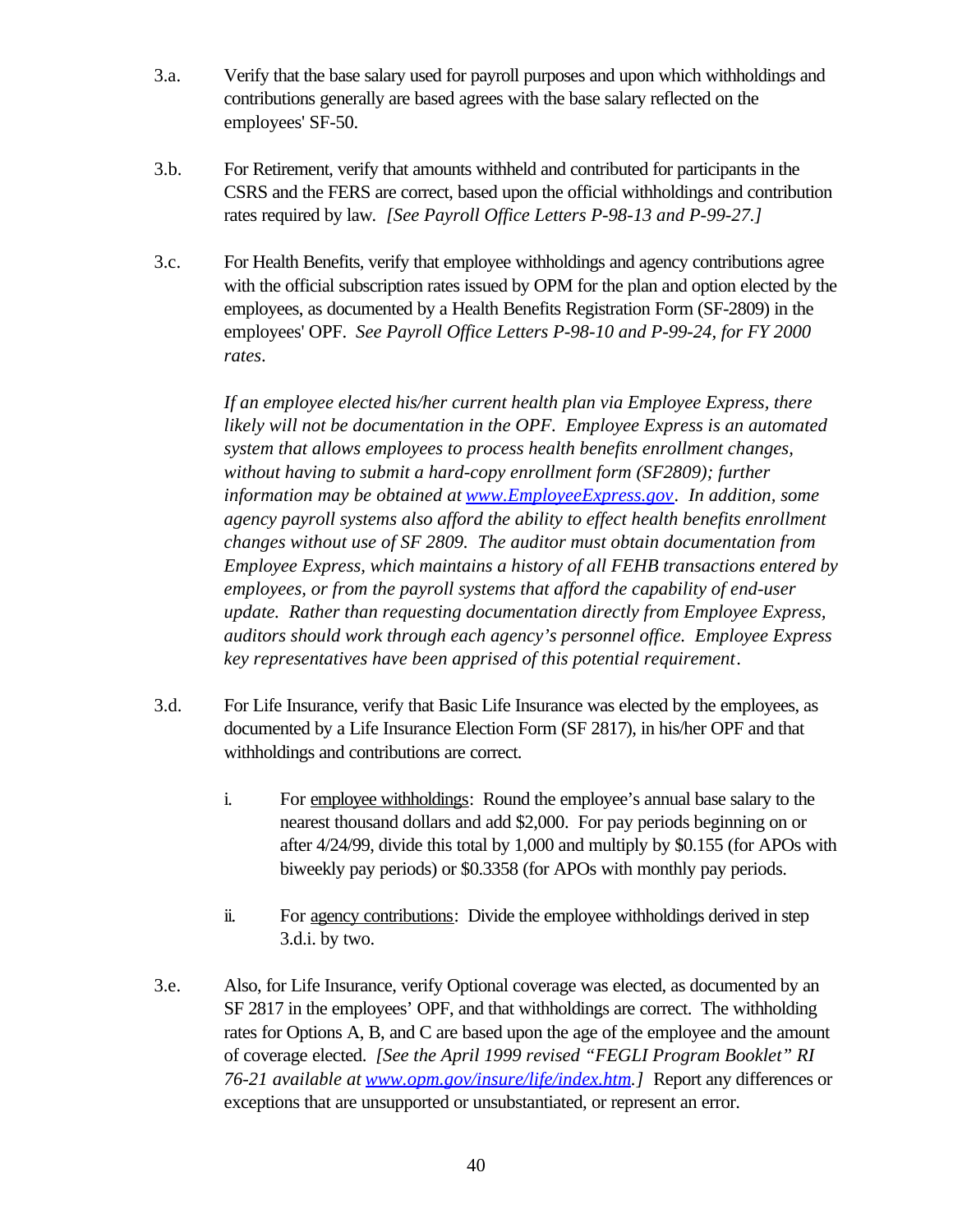*Note: For step 3.e. only, randomly select additional individuals as necessary so that 10 individuals are selected for each Life Insurance option (i.e., Options A, B, and C).*

4. Randomly select a total of 10 employees, who have no Health Benefits withholdings, from the payroll information corresponding to the three RITS submissions selected for testing above. Verify from a review of the OPF that the employees did not elect Health Benefits coverage -- this may be proven by the absence of an election form SF 2809 in the OPF, if the employee never elected coverage. Alternatively, for an employee who canceled enrollment after having been enrolled in the Health Benefits program, look for an SF 2809 with Section E checked, indicating election of coverage cancellation. Report any exceptions that are unsupported or unsubstantiated, or represent an error.

To conclude with finality that there was no election of Health Benefits, the auditor must first confirm with Employee Express, via the agency's personnel office, that no election was made or coverage canceled by this means.

- 5. Randomly select a total of 10 employees who have no Life Insurance withholdings from the payroll information corresponding to the three RITS submissions selected for testing above. Verify that the employees either waived or canceled Life Insurance coverage. This will be proven by the presence in the OPF of an SF 2817, by which an employee waives or cancels Basic Life Insurance coverage. Report any exceptions.
- 6. Calculate the headcount reflected on the Semiannual Headcount Report selected for testing above, as follows.
	- 6.a. Obtain existing payroll information supporting the selected Supplemental Semiannual Headcount report. If existing payroll data is not available, have a payroll system query performed that summarizes detailed payroll data supporting the Supplemental Semiannual Headcount Report, as follows:
		- Benefit Category [see Semiannual Headcount Report].
		- Dollar Amount of withholdings and contributions.
		- Number Enrolled (deductions made/no deductions).
		- Central Personnel Data File Code.
		- Aggregate Base Salary.

It may be that the payroll information needed to recalculate the selected Headcount Report is no longer available on the payroll system. If such is the case, query the payroll information currently residing on the payroll system and compare it to the selected Headcount Report. Account for any significant personnel changes that may affect withholdings, contributions, and numbers of employees enrolled.

6.b. Recalculate the Headcount reflected on the Semiannual Headcount Report. A suggested method of recalculating the Headcount is as follows: (1) estimate the number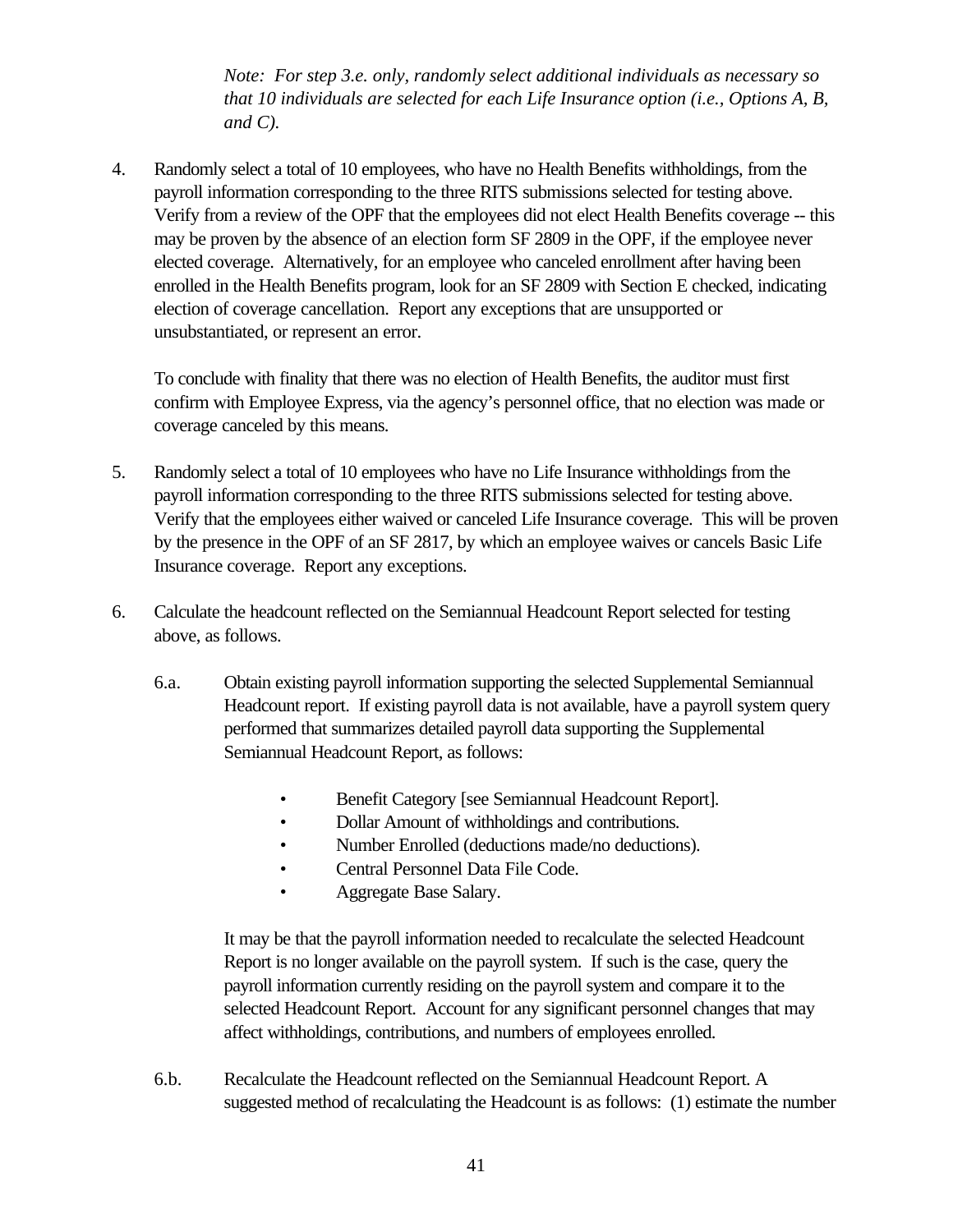of employees per payroll register page by counting the employees listed on several pages, (2) count the number of pages in the payroll register, and (3) multiply the number of employees per page by the number of pages, or count (using a computer audit routine) the number of employees on the payroll data file for the period.

- 6.c. Compare the results of payroll information from step 6.a with the calculated headcount from step 6.b to the information shown on the Semiannual Headcount Report.
- 6.d. Report any differences (i.e., gross rather than net) greater than 2 percent between the headcount reporting on the agency's Semiannual Headcount Report and payroll information from step 6.a and the calculated Headcount from step 6.b.
- 7. Calculate employer and employee contributions for Retirement, Health Benefits, and Life Insurance.
	- 7.a. Calculate Retirement withholdings and contributions for the three pay periods selected, as follows:
		- i. Multiply the CSRS and FERS payroll base by the withholding and employer contribution rates required by law.
		- ii. Compare the calculated totals with related amounts shown on the RITS submissions. Report any variances (i.e., gross rather than net) between the calculated amounts and the amounts reported on the RITS submissions greater than 5 percent.
	- 7.b. Calculate employee withholdings and employer contributions for Health Benefits for the three pay periods selected, as follows:
		- i. Multiply the number of employees enrolled in each Health Benefit plan and plan option by the employee withholdings and employer contributions for the plan and option.
		- ii. Sum the totals in step 7.b.i. and compare the result with the Health Benefit withholding and contribution amounts shown on the RITS submissions. Report any variances (i.e., gross rather than net) between the calculated amounts and the amounts reported on the RITS submissions greater than 5 percent.
	- 7.c. Calculate the Basic Life Insurance employee withholdings and employer contributions for the three pay periods selected as follows:
		- i. Have APO personnel perform a payroll system query to determine the total number of employees with Basic Life Insurance Program coverage and the aggregate annual basic pay for all employees with Basic Life Insurance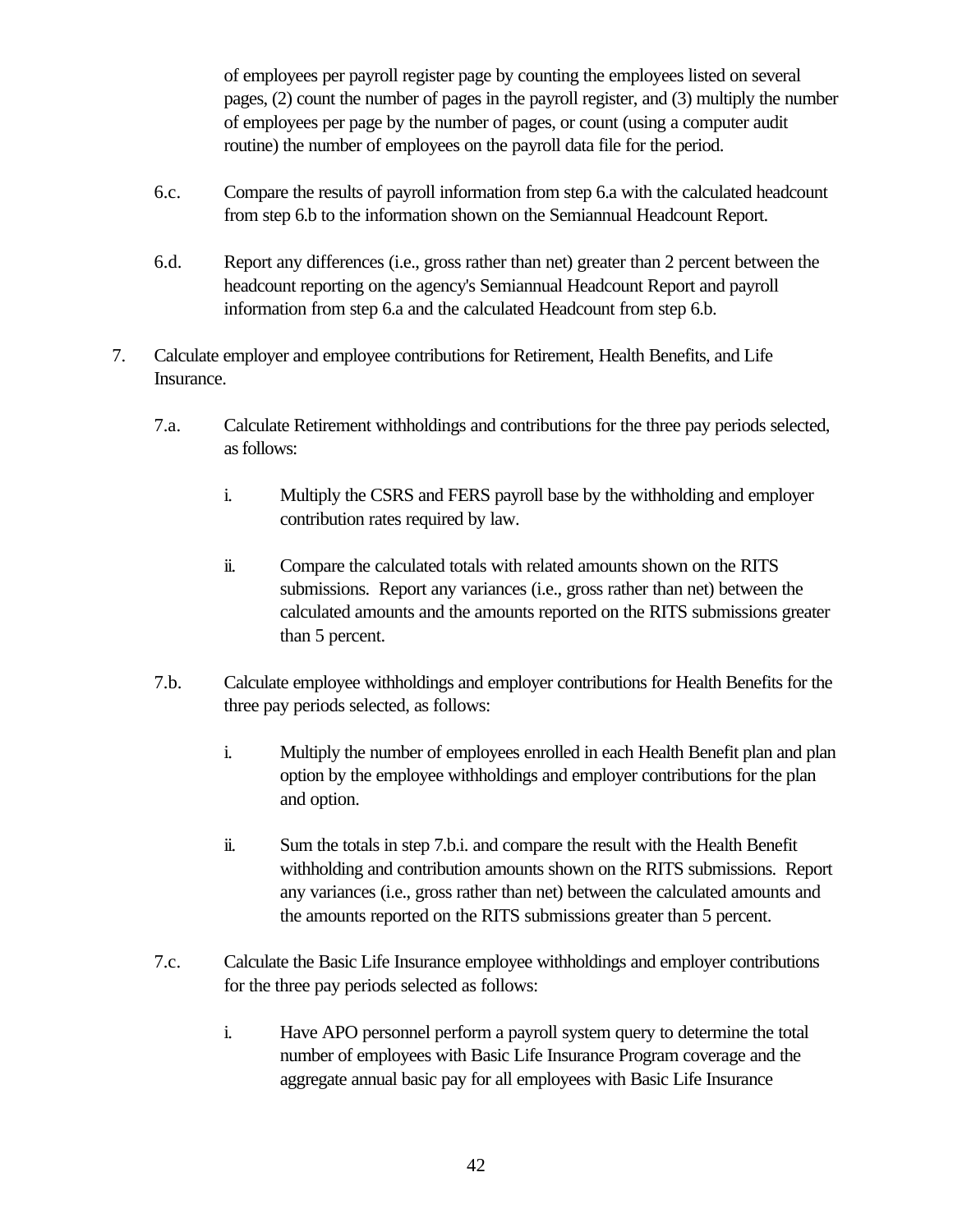Program coverage. (*See the CSRS/FERS Handbook, Section 30A1.1-2 for definition of basic pay.)*

- ii. For employee withholdings: Add the product of 2,000 times the number of employees with Basic Life Insurance coverage to the aggregate annual basic pay for all employees selected. This represents the estimated total Basic Life Insurance coverage. For pay periods beginning on or after 4/24/99, divide this total by 1,000 and multiply by \$0.155 (for APOs with biweekly pay periods) or \$0.3358 (for APOs with monthly pay periods).
- iii. Compare the result in step 7.c.ii. to the withholdings for Basic Life Insurance coverage reported on the RITS submission. Report any difference (i.e., gross rather than net) between the estimate and the amount of withholdings reported on the RITS submission greater than 5 percent.
- iv. For agency contributions: Divide the results of step 7.c.ii. by two -- this approximates agency contributions, which are one-half of employee withholdings. Compare this result to the amount reported on the RITS submission. and report any differences (i.e., gross rather than net) between the estimate and the amount reported on the RITS submission greater than 5 percent.
- 7.d. Calculate the Option A and Option C Life Insurance coverage withholdings for the three pay periods selected by using the results of payroll system queries from step 6.a or have the APO personnel perform a payroll system query that summarizes the number of employees, by age group, who elected Options A and C during the pay periods selected.
	- i. Multiply the number of employees in each age group by the appropriate rate for Option A or Option C, in accordance with the rates for age groups provided in the FEGLI Program Booklet for pay periods beginning on or after 4/24/99. Report any differences (i.e., gross rather than net) greater than 2 percent for Option A and/or Option C.
	- ii. Contributions for Option B cannot be tested for reasonableness by these methods because of the number of variables involved in electing this option.

## *INQUIRIES*

Questions on the application of the AUPs should be directed to OPM's Financial Policy Staff at (202) 606-0606, or via the Internet at: finance@opm.gov.